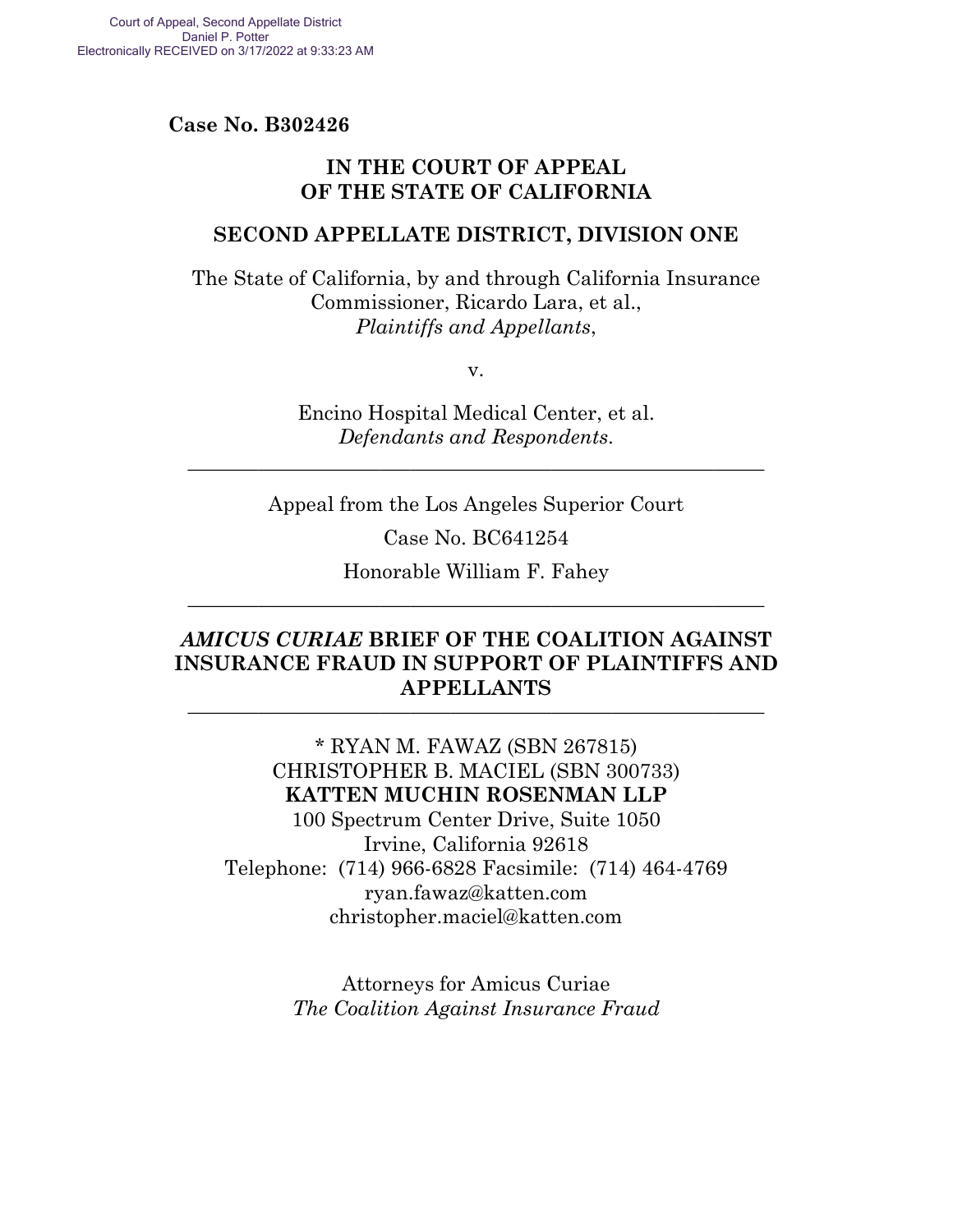#### **TO BE FILED IN THE COURT OF APPEAL APP-008**

| <b>COURT OF APPEAL</b>                                                                                                                                                                                                                                                                                                                                                                                                                                             | SECOND APPELLATE DISTRICT, DIVISION ONE                                                                                                                                                     |                          | <b>COURT OF APPEAL CASE NUMBER:</b><br>B302426 |
|--------------------------------------------------------------------------------------------------------------------------------------------------------------------------------------------------------------------------------------------------------------------------------------------------------------------------------------------------------------------------------------------------------------------------------------------------------------------|---------------------------------------------------------------------------------------------------------------------------------------------------------------------------------------------|--------------------------|------------------------------------------------|
| ATTORNEY OR PARTY WITHOUT ATTORNEY:<br>INAME: RYAN M. FAWAZ<br>FIRM NAME: KATTEN MUCHIN ROSENMAN LLP                                                                                                                                                                                                                                                                                                                                                               | STATE BAR NUMBER: 267815                                                                                                                                                                    |                          | <b>SUPERIOR COURT CASE NUMBER:</b><br>BC641254 |
| STREET ADDRESS: 100 Spectrum Center Drive, Suite 1050<br>Icity: Irvine<br>TELEPHONE NO.: (714) 966-6828<br>E-MAIL ADDRESS: ryan.fawaz@katten.com<br>PETITIONER: Commissioner, Ricardo Lara, et al.,                                                                                                                                                                                                                                                                | state: CA<br>FAX NO.: (714) 464-4769<br>ATTORNEY FOR (name): Amicus Curiae The Coalition Against Insurance Fraud<br>APPELLANT/ The State of California, by and through California Insurance | ZIP CODE: $92618$        |                                                |
| RESPONDENT/<br>Encino Hospital Medical Center, et al.<br><b>REAL PARTY IN INTEREST:</b>                                                                                                                                                                                                                                                                                                                                                                            |                                                                                                                                                                                             |                          |                                                |
|                                                                                                                                                                                                                                                                                                                                                                                                                                                                    | <b>CERTIFICATE OF INTERESTED ENTITIES OR PERSONS</b>                                                                                                                                        |                          |                                                |
| (Check one):<br>$\boldsymbol{\times}$                                                                                                                                                                                                                                                                                                                                                                                                                              | INITIAL CERTIFICATE [                                                                                                                                                                       | SUPPLEMENTAL CERTIFICATE |                                                |
| Notice: Please read rules 8.208 and 8.488 before completing this form. You may use this form for the initial<br>certificate in an appeal when you file your brief or a prebriefing motion, application, or opposition to such a<br>motion or application in the Court of Appeal, and when you file a petition for an extraordinary writ. You may<br>also use this form as a supplemental certificate when you learn of changed or additional information that must |                                                                                                                                                                                             |                          |                                                |

1. This form is being submitted on behalf of the following party (name): The Coalition Against Insurance Fraud

2. a.  $\boxed{\mathbf{x}}$  There are no interested entities or persons that must be listed in this certificate under rule 8.208.

b. Interested entities or persons required to be listed under rule 8.208 are as follows:

|     | Full name of interested<br>entity or person | <b>Nature of interest</b><br>(Explain): |
|-----|---------------------------------------------|-----------------------------------------|
| (1) |                                             |                                         |
| (2) |                                             |                                         |
| (3) |                                             |                                         |
| (4) |                                             |                                         |
| (5) |                                             |                                         |
|     | Continued on attachment 2.                  |                                         |

**The undersigned certifies that the above-listed persons or entities (corporations, partnerships, firms, or any other association, but not including government entities or their agencies) have either (1) an ownership interest of 10 percent or more in the party if it is an entity; or (2) a financial or other interest in the outcome of the proceeding that the justices should consider in determining whether to disqualify themselves, as defined in rule 8.208(e)(2).**

Date: March 17, 2022

Ryan M. Fawaz

**be disclosed.**



(TYPE OR PRINT NAME) (SIGNATURE OF APPELLANT OR ATTORNEY)

CERTIFICATE OF INTERESTED ENTITIES OR PERSONS Cal. Rules of Court, rules 8.208, 8.488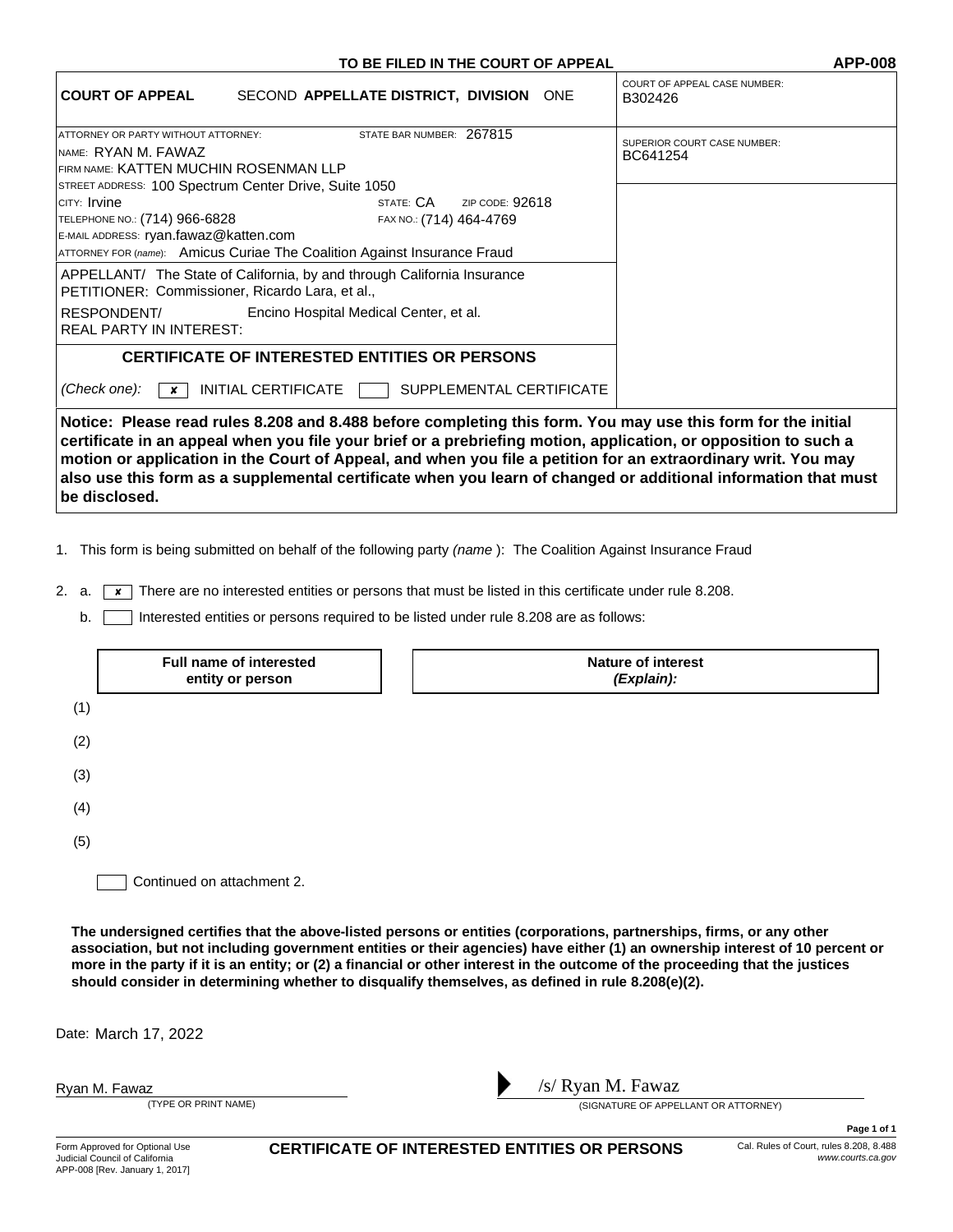# **TABLE OF CONTENTS**

| Ι.   |           |                                                                                                                                                                                        |  |  |
|------|-----------|----------------------------------------------------------------------------------------------------------------------------------------------------------------------------------------|--|--|
| П.   |           |                                                                                                                                                                                        |  |  |
| III. |           |                                                                                                                                                                                        |  |  |
|      | A.        |                                                                                                                                                                                        |  |  |
|      | <b>B.</b> | The Superior Court Ignored the Plain Meaning<br>of the Statute in Finding that the IFPA is<br>Limited to Fraud Perpetuated Against Health                                              |  |  |
|      | C.        | HMOs and ERISA Plans Are "Insurers" that<br>Offer "Insurance" Under the Insurance Code,<br>Applicable Case Law, and Common Sense 28                                                    |  |  |
|      | D.        | The Superior Court's Finding that the IFPA<br>Only Applies When Fraud is Perpetrated<br>against Health Insurers Regulated by the CDI<br>Is Contrary to the Purpose and Policies Behind |  |  |
|      |           | The Superior Court's Holding Couches<br>1.<br>the IFPA as a Regulatory Statute, Not a                                                                                                  |  |  |
|      |           | 2.<br>The Superior Court's Interpretation of<br>IFPA Prevents Relators<br>from<br>the                                                                                                  |  |  |
|      |           | 3.<br>The Superior Court's Interpretation<br>Would<br>No Longer Incentivize                                                                                                            |  |  |
|      |           | The Superior Court's Interpretation of<br>4.<br>the IFPA Makes Liability Unpredictable 48                                                                                              |  |  |
|      | Е.        | The Court Should Give Deference to CDI's                                                                                                                                               |  |  |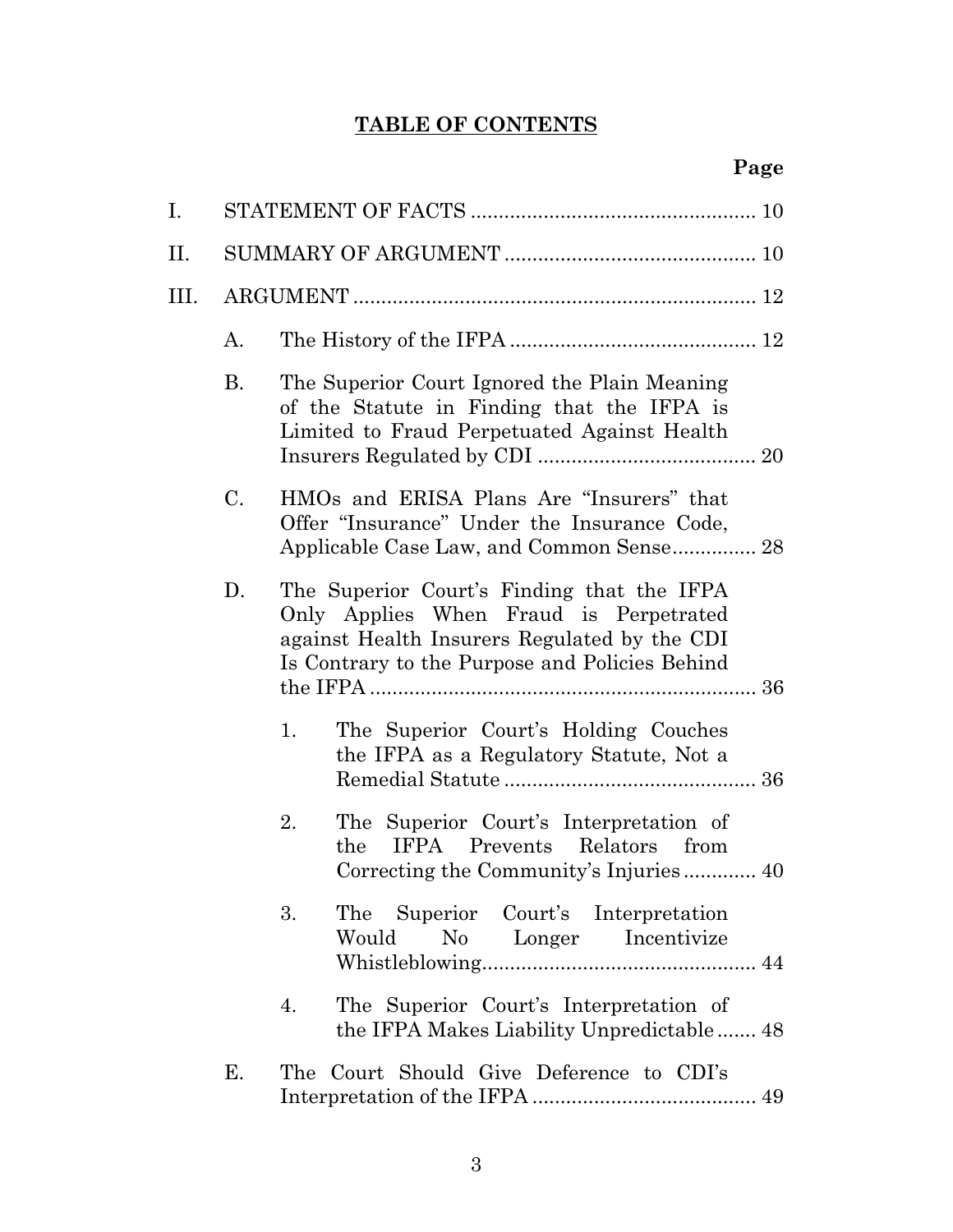| IV |  |
|----|--|
|----|--|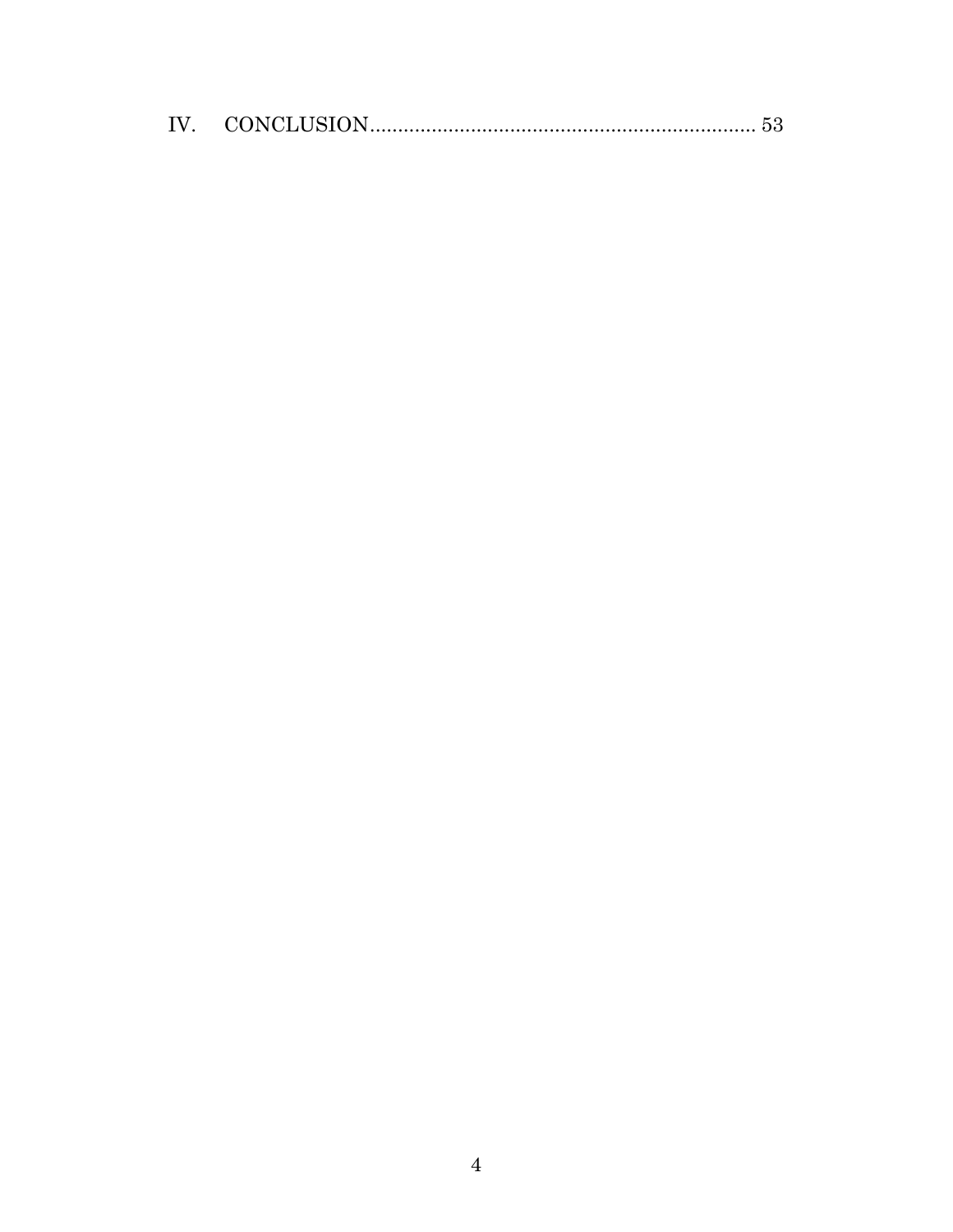# **TABLE OF AUTHORITIES**

# **Cases**

| Absher v. AutoZone, Inc.                               |
|--------------------------------------------------------|
| Anderson v. Humana, Inc.                               |
| California Mfrs. Assn. v. Pub. Utilities Com.          |
| De Buono v. NYSA-ILA Medical & Clinical Servs.<br>Fund |
| Gade v. Nat'l Solid Waste Mgt. Assn.                   |
| Great Lakes Props., Inc. v. El Segundo                 |
| Holland v. Assessment Appeals Bd. No. 1                |
| Kentucky Assoc. of Health Plans, Inc. v. Nichols       |
| Marshall v. Bankers Life & Cas. Co.                    |
| McHugh v. Protective Life Ins. Co.                     |
| Metro. Life Ins. Co. v. State Bd. of Equalization      |
| Myers v. Bd. of Equalization                           |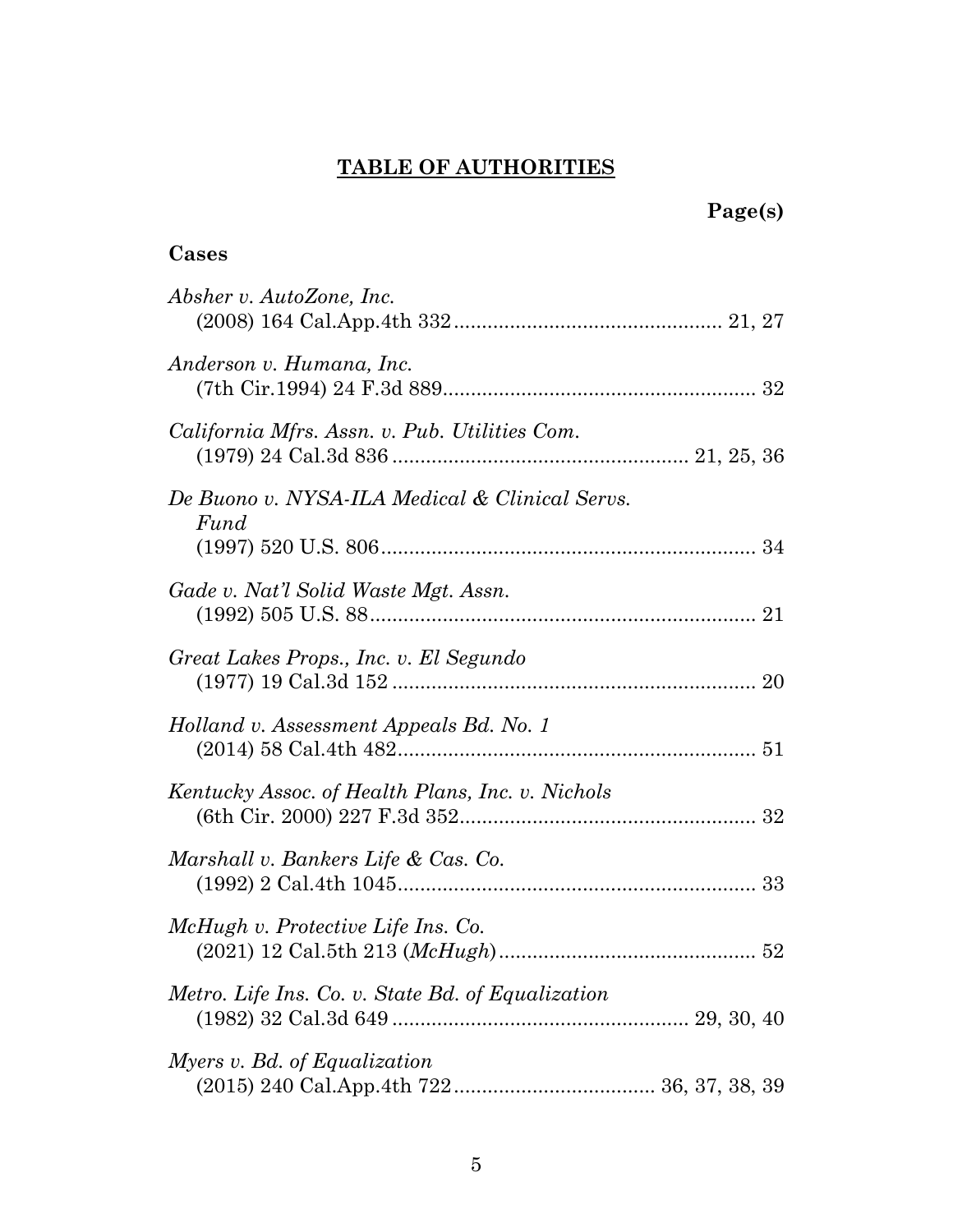| New York State Conference of Blue Cross & Blue<br>Shield Plans v. Travelers Ins. Co. |
|--------------------------------------------------------------------------------------|
| <i>PacifiCare of Cal. v. Bright Med. Assocs.</i>                                     |
| People ex rel. Allstate Ins. Co. v. Weitzman                                         |
| People ex rel. Alzayat v. Hebb                                                       |
| People ex rel. Monterey Mushrooms, Inc. v. Thompson                                  |
| People ex rel. Strathmann v. Acacia Research Corp.                                   |
| People v. Butler                                                                     |
| People v. Newman                                                                     |
| Rancho Bernardo Dev. Co. v. Super. Ct.                                               |
| Rush Prudential HMO, Inc. v. Moran                                                   |
| Rutledge v. Pharm. Care Mgmt. Assn.                                                  |
| Smith v. PacifiCare Behav. Health of California, Inc.                                |
| State ex rel. Wilson v. Super. Ct.                                                   |
| Sullivan v. Everhart                                                                 |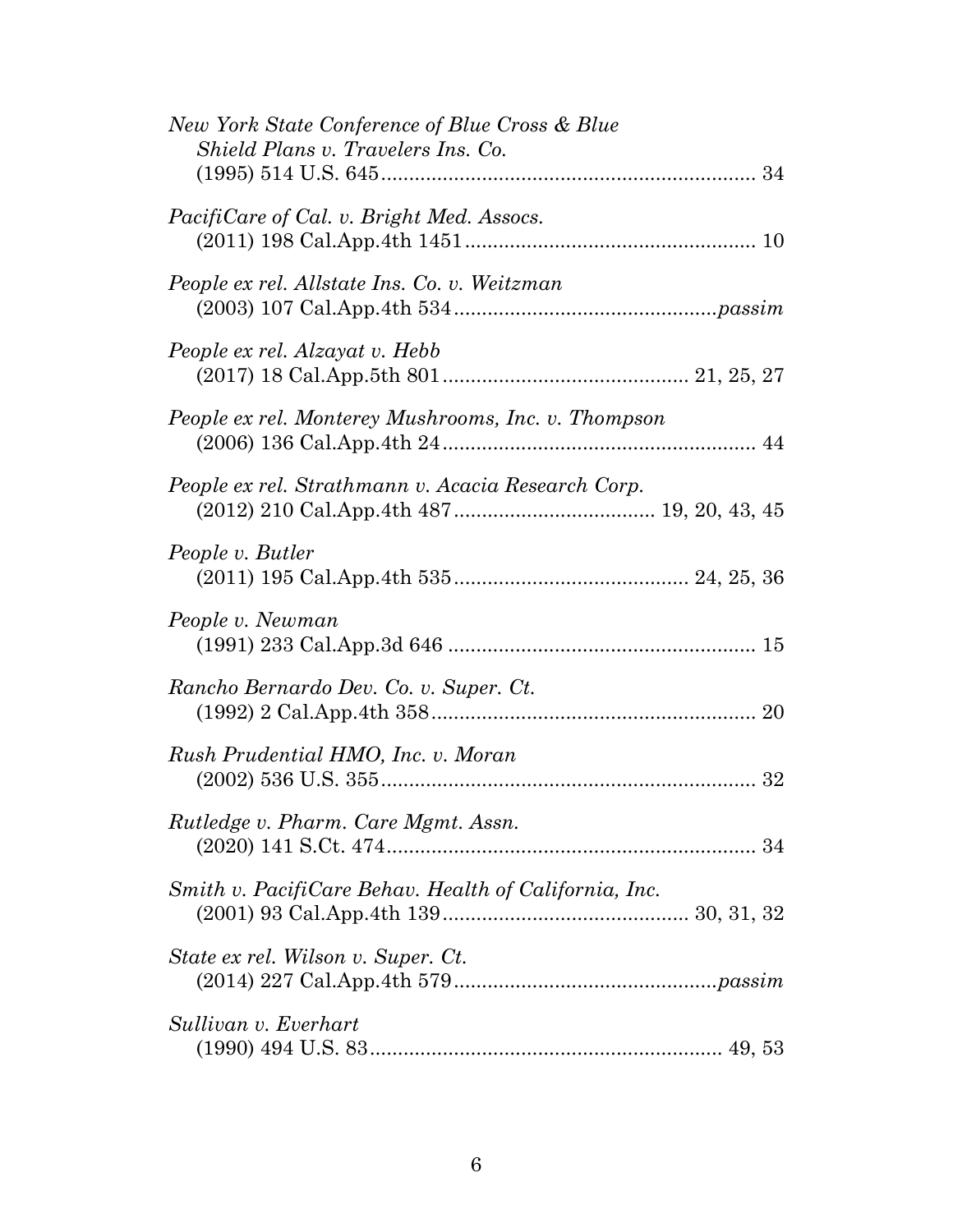| Washington Physicians Serv. Assn. v. Gregoire    |
|--------------------------------------------------|
| Yamaha Corp. of Am. v. State Bd. of Equalization |
| <b>Statutes</b>                                  |
|                                                  |
|                                                  |
|                                                  |
|                                                  |
|                                                  |
| <b>Other Authorities</b>                         |
| Agnon Hoalth Law and Compliance Contor Managod   |

| Aspen Health Law and Compilance Center, Managed                                                                                                                                     |  |
|-------------------------------------------------------------------------------------------------------------------------------------------------------------------------------------|--|
|                                                                                                                                                                                     |  |
|                                                                                                                                                                                     |  |
|                                                                                                                                                                                     |  |
| Assem. Com. on Pub. Safety, Rep. on Sen. Bill No.                                                                                                                                   |  |
|                                                                                                                                                                                     |  |
| Cal. Bill Analysis, S.B. 706 Assem. (June 28, 2005) 23, 39, 40, 42                                                                                                                  |  |
| California Health Care Foundation (2019) California<br>Health Insurers: Large Insurers Remain on Top <<br>https://www.chcf.org/wp-<br>content/uploads/2019/05/CAHealthInsurersAlman |  |
|                                                                                                                                                                                     |  |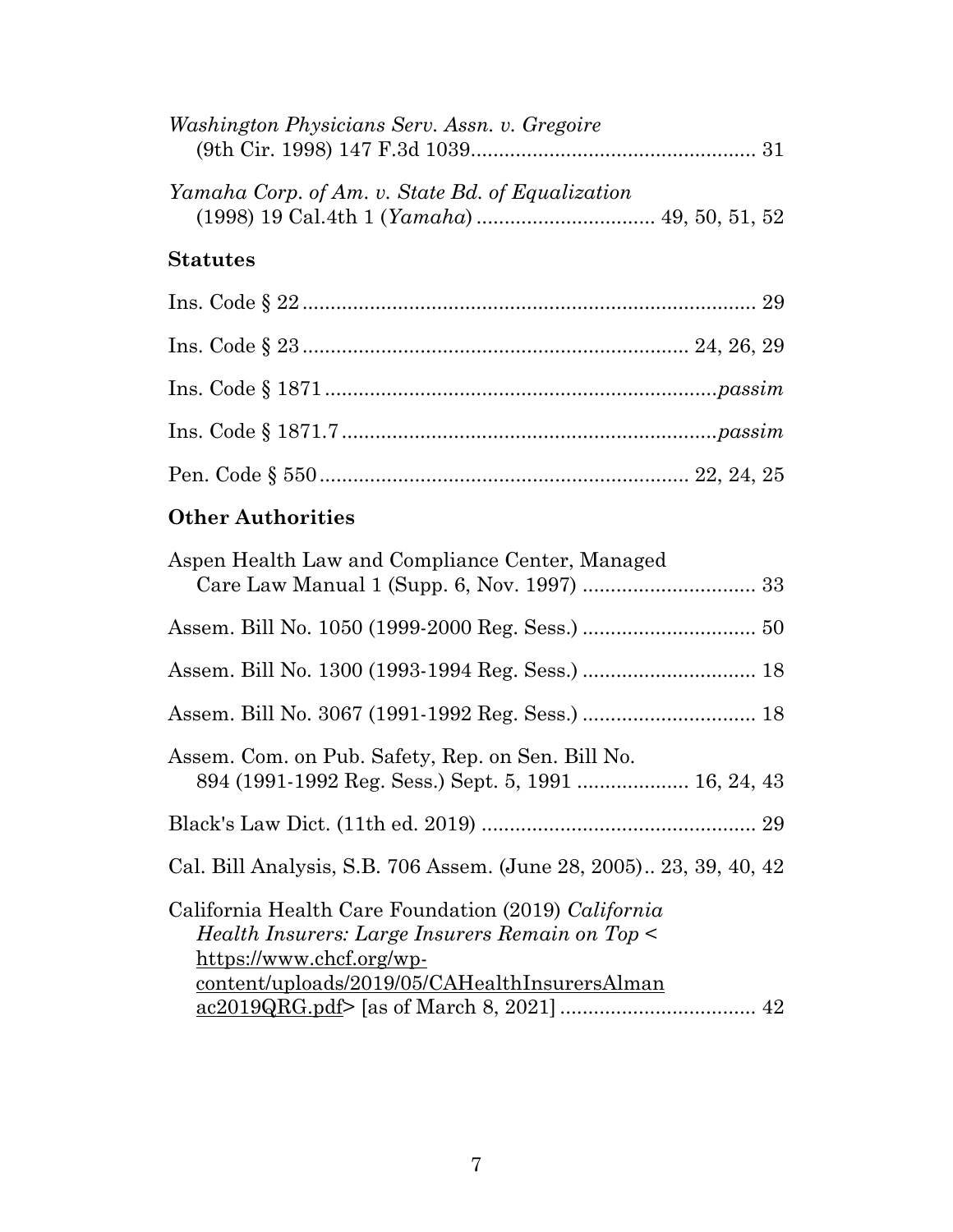| California Health Care Foundation (May 2019)<br>California Health Insurers: Large Insurers Remain<br>on $Top <$ https://www.chcf.org/wp-<br><u>content/uploads/2019/05/CAHealthInsurersAlman</u> |
|--------------------------------------------------------------------------------------------------------------------------------------------------------------------------------------------------|
| FRAUD: Several Indicted, Newspaper Clipping in<br>Records of Assem, Com. on Pub. Safety of Sen. Bill                                                                                             |
| Gold & Hurley, The Role of Managed Care "Products"<br>in Managed Care "Plans," in Contemporary                                                                                                   |
| Katzenstein, Recent Trends in Criminal Health Care<br><i>Fraud Prosecutions, 66 DOJ J. FED. L. &amp; PRAC.</i>                                                                                   |
| Lopez, Fraud and Abuse in the Health Care Market of<br>California, Cal. Research Bureau (Nov. 1997) 14, 16, 17                                                                                   |
| R. Rosenblatt, S. Law, & S. Rosenbaum, Law and the                                                                                                                                               |
| R. Shouldice, Introduction to Managed Care 13, 20                                                                                                                                                |
| Roth, Making Sense of Managed Care Regulation in<br>California (November 2001) California                                                                                                        |
|                                                                                                                                                                                                  |
|                                                                                                                                                                                                  |
| Sen. Bill No. 894 (1991-1992 Reg. Sess.) 13, 14, 15                                                                                                                                              |
|                                                                                                                                                                                                  |
| Stowell, <i>Investigating Healthcare Fraud: Its Scope</i> ,<br>Applicable Laws, and Regulations (2020) 11 WM.                                                                                    |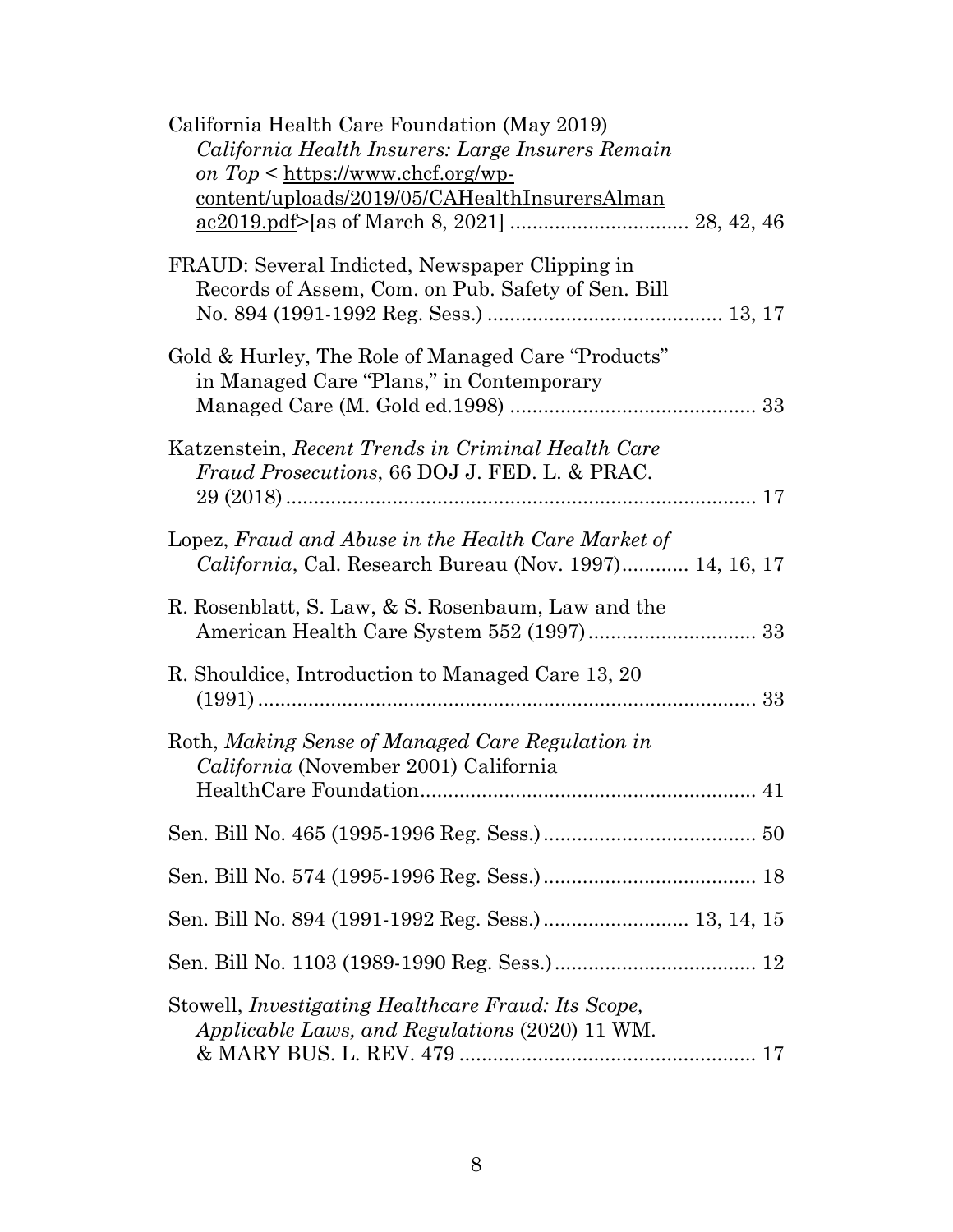| Weiner & de Lissovoy, Razing a Tower of Babel: A  |  |
|---------------------------------------------------|--|
| Taxonomy for Managed Care and Health              |  |
| Insurance Plans, 18 J. of Health Politics, Policy |  |
|                                                   |  |
| Wilson, Wilson Analytics - California Healthcare  |  |
| Foundation (July 2020) 2020 Edition - California  |  |
| <b>Health Insurers and Enrollment - Almanac</b>   |  |
|                                                   |  |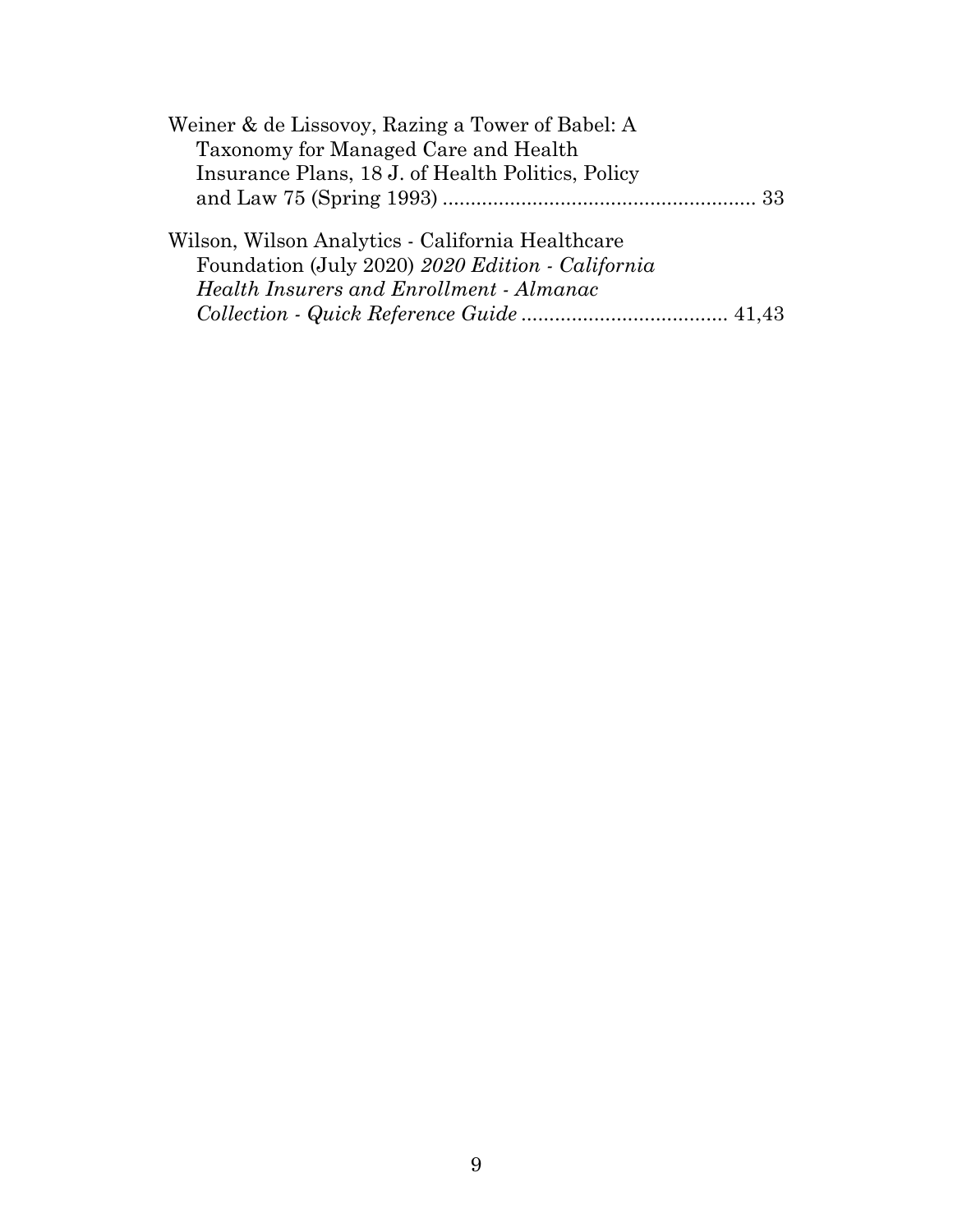#### *AMICUS CURIAE BRIEF*

#### **I. STATEMENT OF FACTS**

 The Coalition Against Insurance Fraud (the "Coalition") hereby adopts and incorporates by reference the Statement of Facts from the Opening Brief of Appellant, the State of California represented by and through the California Insurance Commissioner, Ricardo Lara (the "State").

#### **II. SUMMARY OF ARGUMENT**

 In at least two instances, the superior court found that the Insurance Frauds Prevention Act (Ins. Code § 1871 *et seq*.) (the "IFPA") does not remedy medical fraud perpetrated against insurers and insurance plans regulated by the California Department of Managed Health Care (the "DMHC"). First, on June 10, 2019, the superior court granted a motion for summary adjudication based, in part, on the notion that "HCSPs ['Health Care Service Plans'] and HMOs ['Health Maintenance Organizations']1 are regulated by the Department of Managed Health Care and that ERISA ['Employee Retirement Income

<sup>1</sup> Under California law, HCSPs are the proper name for such plans, which are more commonly referred to as HMOs. (See *PacifiCare of Cal. v. Bright Med. Assocs*. (2011) 198 Cal.App.4th 1451, 1456 n.2). For purposes of consistency, in this analysis, the Coalition will uniformly use the term "HMO."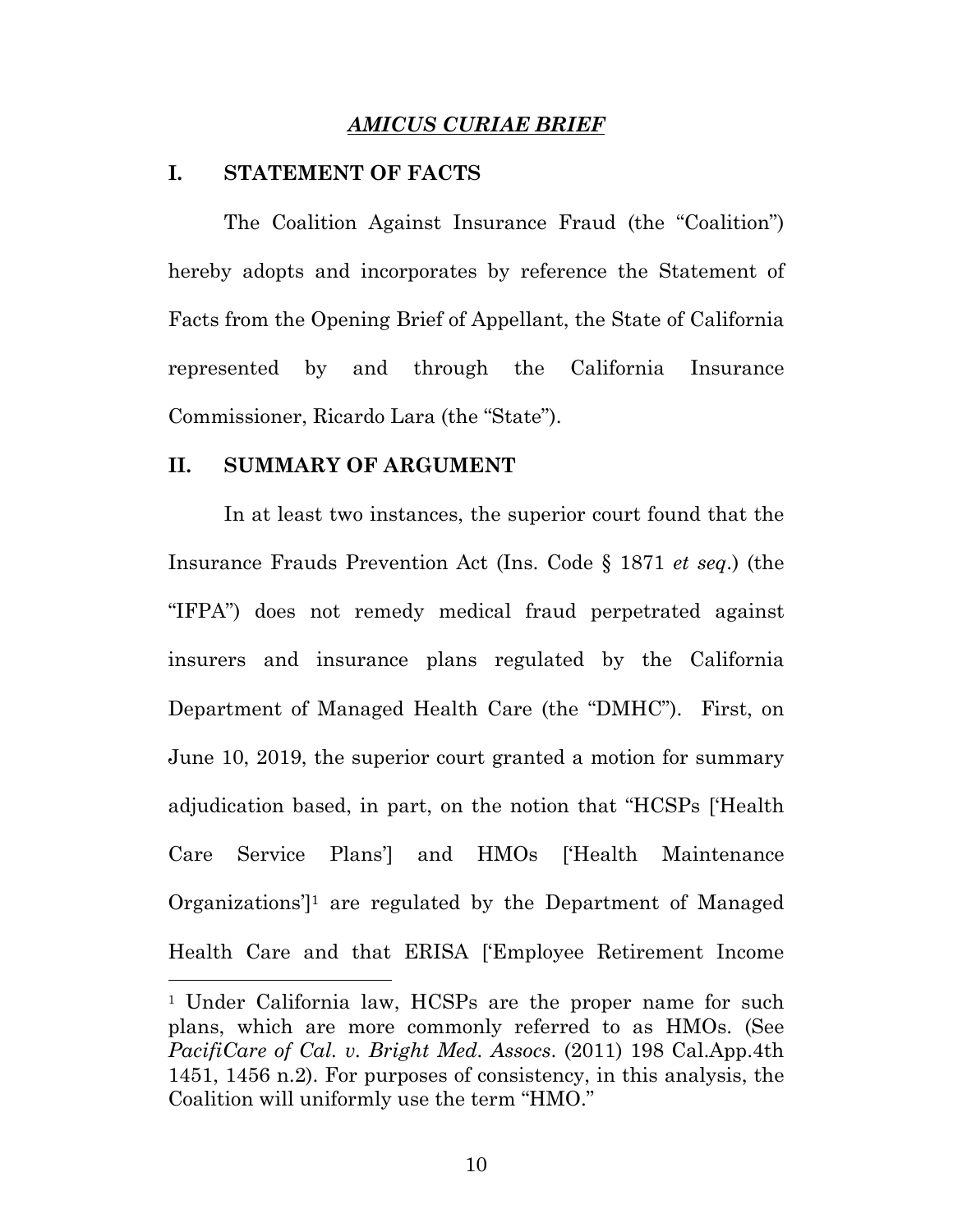Security Act of 1974'] plans are exempt from state laws regulating insurance." (80 AA 21376.) From there, the superior court leaped to the conclusion that any fraud perpetrated against HMOs or ERISA plans was outside the scope of the IFPA. (*Ibid.*)

 Similarly, on September 6, 2019, the superior court issued its Final Statement of Decision, following a bench trial. (90 AA 33902-33918.) There, the superior court found that the State did not present evidence that Preferred Provider Organizations ("PPOs") were subject to the jurisdiction of the California Department of Insurance (the "CDI"), as opposed to the DMHC. (90 AA 33916.) Because of this, the superior court held that fraud perpetrated against PPOs were similarly outside the scope of the IFPA.

 While there are numerous issues before the Court in this appeal, this *amicus curiae* brief speaks only to whether the IFPA applies to fraud perpetrated against insurance and insurance plans regulated by DMHC, as well as ERISA plans. The Coalition asserts that the superior court erred in limiting the scope of the IFPA to fraud perpetrated only against CDIregulated insurers. First, the history of the IFPA demonstrates that the IFPA was intended to remedy health care fraud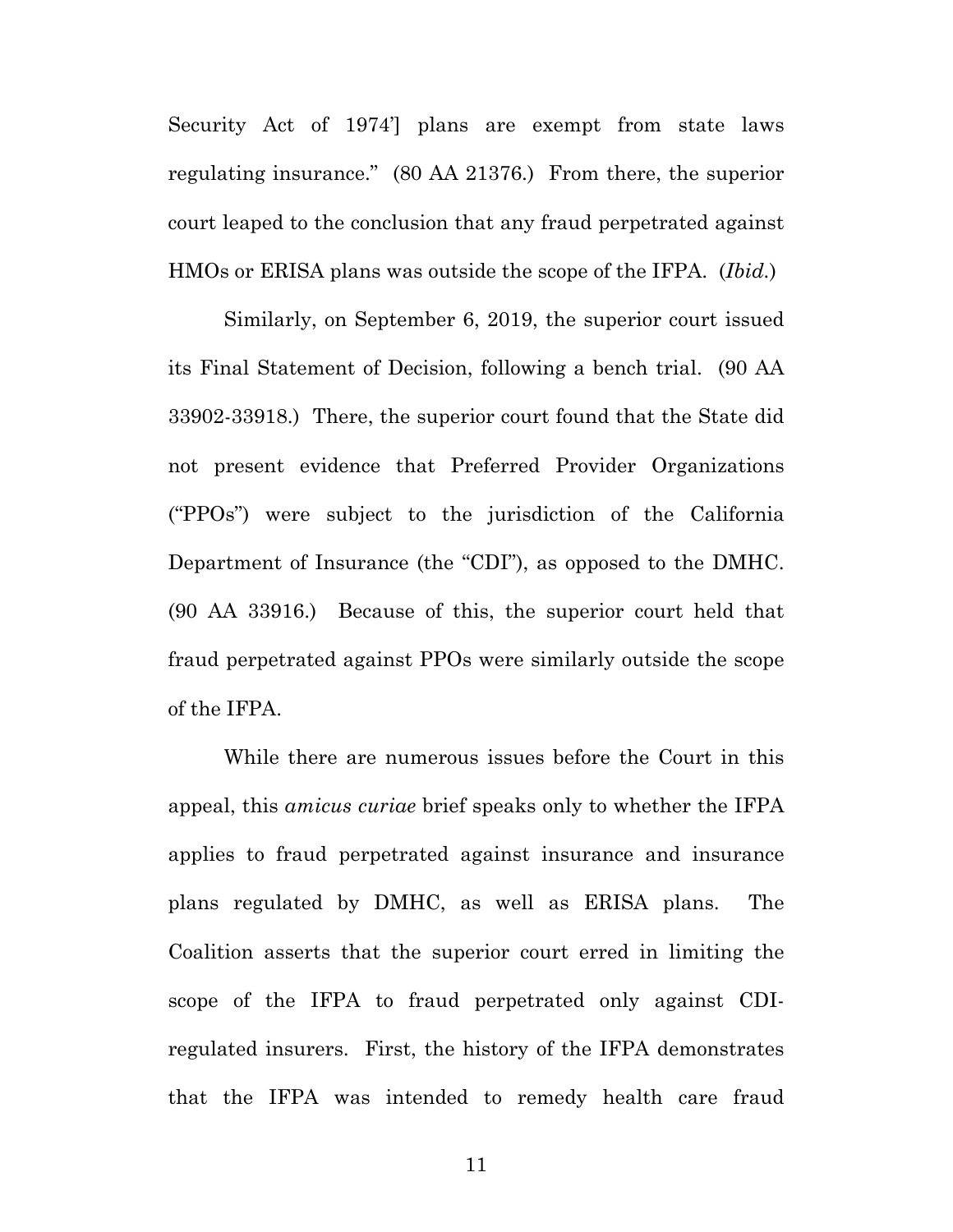generally, by promoting whistleblowing. In fact, in passing one of the amendments to the IFPA, the Legislature recognized the need to prevent fraud perpetrated against HMOs. Second, the plain meaning of the IFPA demands that it be applied to HMOs and ERISA plans. Third, HMOs and ERISA plans are "contracts of insurance" under applicable law and common sense. Fourth, the superior court's interpretation is contrary to the purpose and policies behind the IFPA. Finally, the CDI is the only statewide enforcement entity of the IFPA, and has persuasively argued the superior court's narrow interpretation is incorrect. In cases such as these, the enforcement agency's interpretation should be given deference. Thus, on this issue, the superior court should be reversed.

#### **III. ARGUMENT**

#### **A. The History of the IFPA**

 In 1989, the Legislature passed the IFPA to equip the State to effectively investigate, discover, and help fight insurance frauds. (Sen. Bill No. 1103 (1989-1990 Reg. Sess.) § 3.) When it was originally passed, the IFPA's focus was on automobile insurance fraud. (*Ibid.*) Since then, the Legislature amended the IFPA by broadening its scope. One of the most significant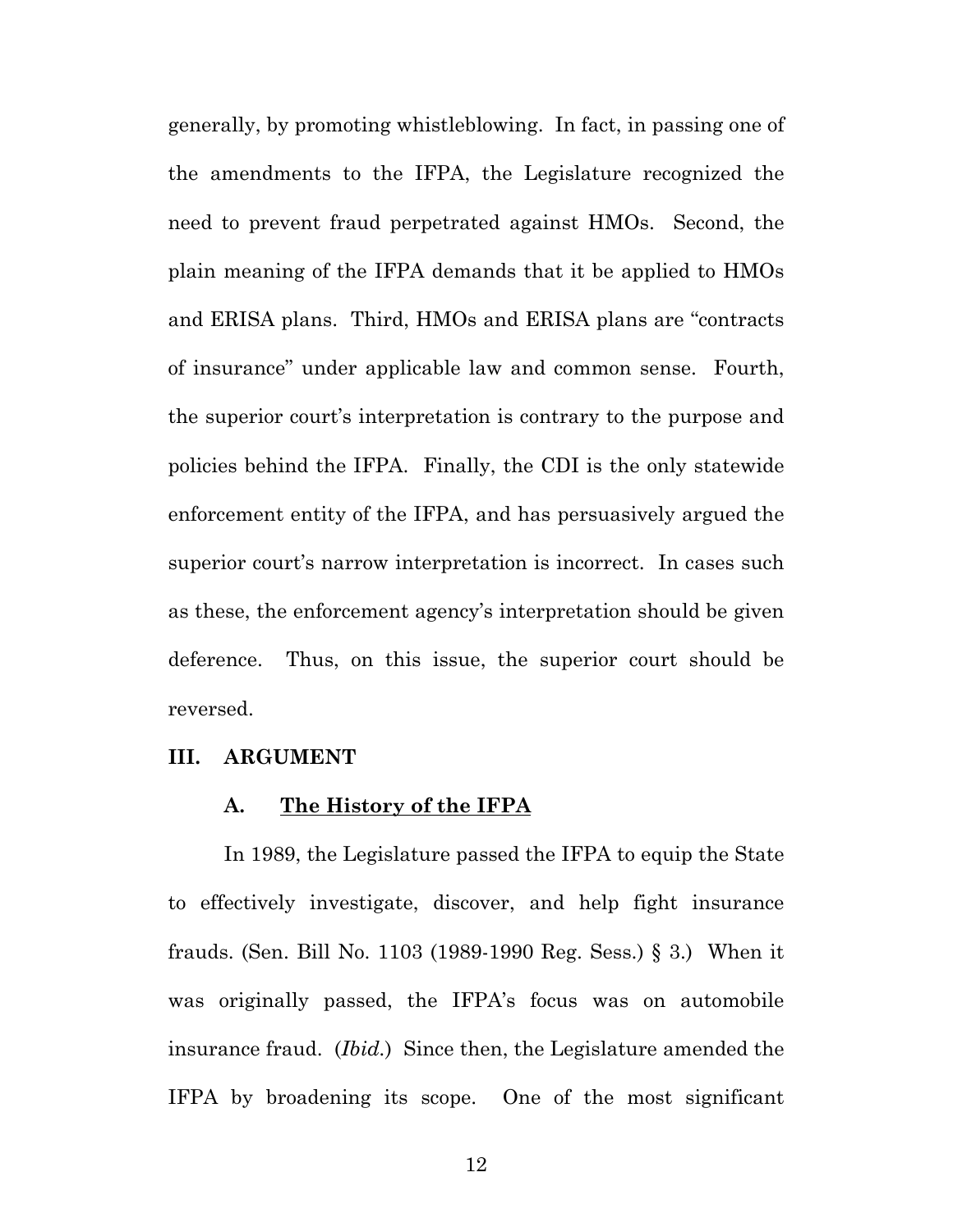amendments occurred in 1991, through Senate Bill 894. (Sen. Bill No. 894 (1991-1992 Reg. Sess.) § 1.) Senate Bill 894 changed the IFPA in two significant ways. First, it amended Insurance Code section 1871 to expressly recognize the issues caused by health care fraud: "[H]ealth insurance fraud is a particular problem for health insurance policyholders . . . . [I]t is believed that fraudulent activities account for billions of dollars annually in added health care costs nationally. Health care fraud causes losses in premium dollars and increases health care costs unnecessarily." (*Ibid.*) This finding is supported by the Legislative record on Senate Bill 894. For example, in its consideration of Senate Bill 894, the Legislature reviewed newspaper clippings pertaining to individuals who engaged in multi-million dollar fraud rings that targeted "private insurance companies and self-insured firm[s]," such as Blue Cross, Aetna Life & Casualty, and Blue Shield of California. (FRAUD: Several Indicted, Newspaper Clipping in Records of Assem. Com. on Pub. Safety of Sen. Bill No. 894 (1991-1992 Reg. Sess.).) The Legislature's findings are consistent with other reports from that same time discussing the widespread fraud affecting health care payors generally. A 1992 report from the General Accounting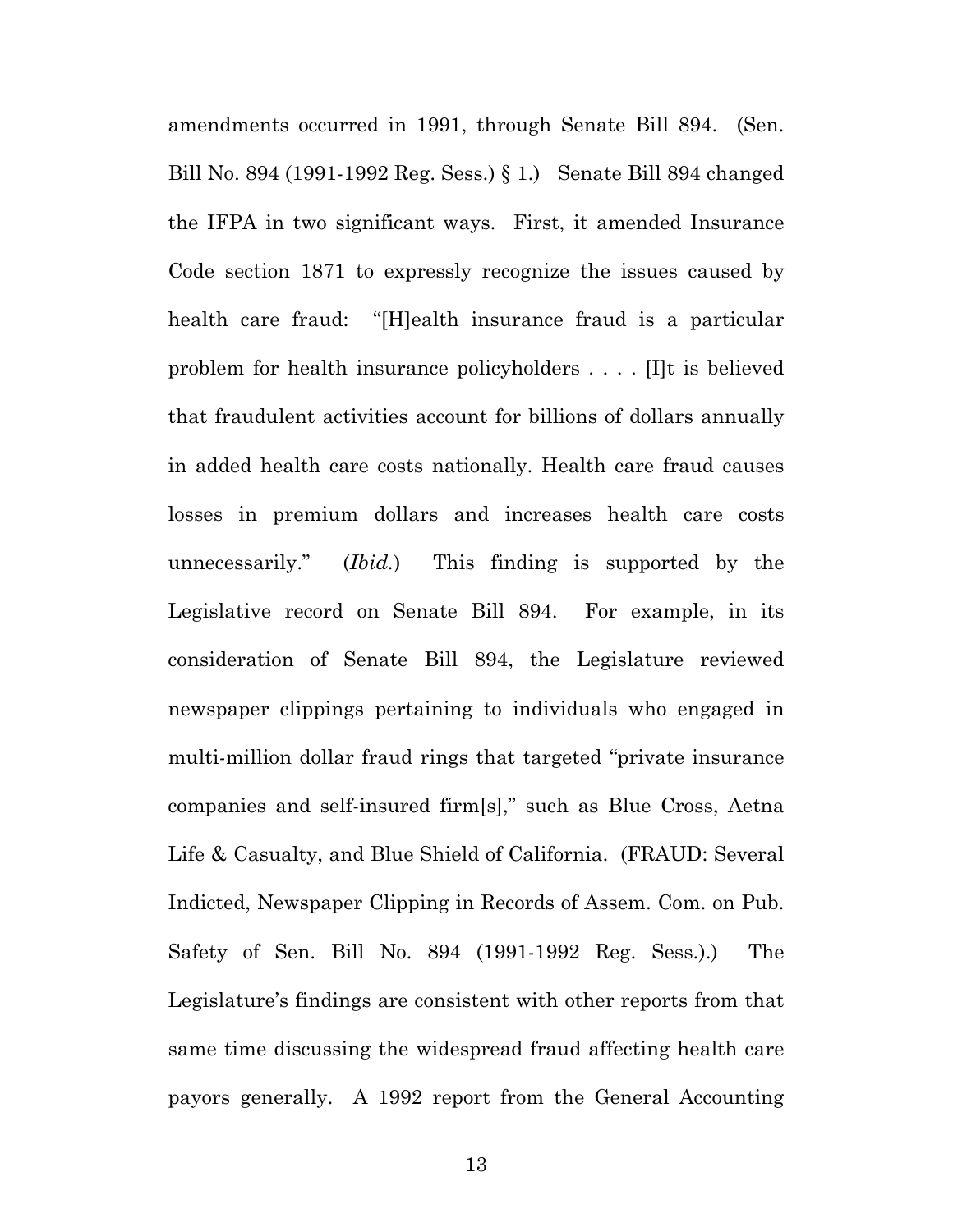Office ("GAO") concluded that the "size of the health care sector and sheer volume of money involved make it an attractive and relatively easy target for fraudulent and abusive providers," and estimated that "fraud and abuse contribute to some 10 percent of U.S. health care's current" cost. (General Accounting Office (1992), *Health Insurance: Vulnerable Payers Lose Billions to Fraud and Abuse*.) Applying the conclusions of the GAO report, the "cost to private payors" in "the private health care sector in California" in 1992 "could be over \$4 billion." (Lopez, *Fraud and Abuse in the Health Care Market of California*, Cal. Research Bureau (Nov. 1997) p. 7.)

 Second, Senate Bill 894 added four provisions to Insurance Code section 1871.1, in an effort to combat health care fraud. (Sen. Bill No. 894 (1991-1992 Reg. Sess.) § 1.) This amendment made it unlawful to knowingly (1) "make or cause to be made any false or fraudulent claim for payment of a health care benefit," (2) "submit[] a claim for a health care benefit which was not used by, or on behalf of, the claimant," (3) "present multiple claims for payment of the same health care benefit with an intent to defraud," and (4) "present for payment any undercharges for health care benefits on behalf of a specific claimant unless any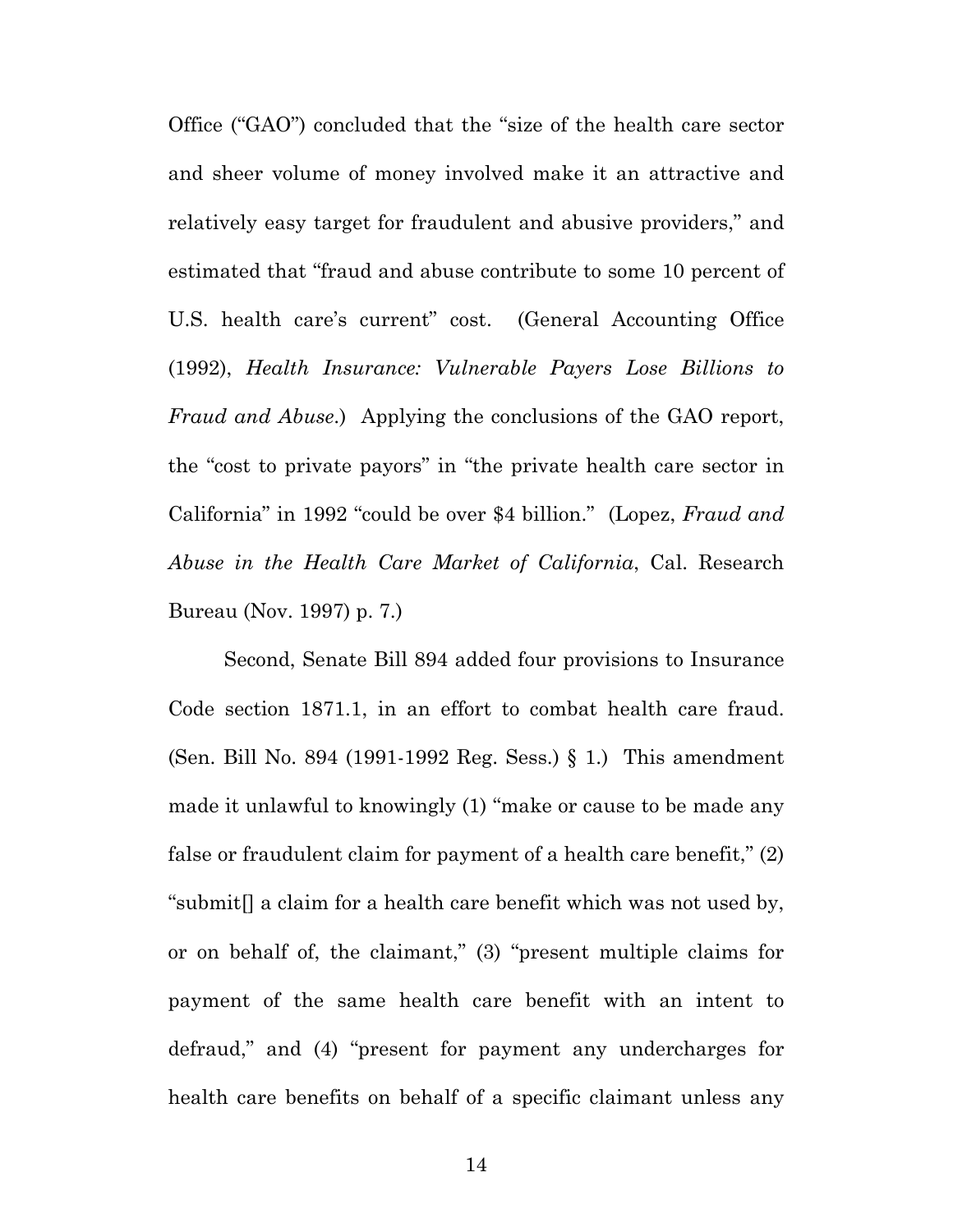known overcharges for health care benefits for that claimant are presented for reconciliation at that same time." (*Ibid.*) One of the reasons these additions were so critical is because the Court of Appeal had just issued its decision in *People v. Newman* (1991) 233 Cal.App.3d 646.<sup>2</sup> And, the Legislature felt a need to respond to the *Newman* decision:

 "A recent appellate decision has called into question whether offenses under the Insurance Frauds Prevention Act can be used for health fraud prosecutions. Creation of the offenses under this bill may be reasonable in light of the August 21, 1991 decision in [*Newman*]. In the *Newman* case, a health maintenance organization (HMO) entered into an agreement with a pharmacy . . . The pharmacy submitted to the HMO for payment a number of false or fraudulent claim forms indicating that the prescriptions had been ordered by physicians.

 The court held that section 5[5]6 of the Insurance Code (now section 1871.1) did not apply to the pharmacy's conduct because the pharmacy did not submit the claim to the HMO on account of a loss. The submissions of these claims for payment for contractual services cannot possibly be considered a submission of a claim for a loss . . . ."

<sup>2</sup> In *Newman*, the defendant appealed his conviction under the IFPA. (*Id.* at p. 647.) The Court of Appeal overturned the defendant's conviction, finding that the IFPA only applied to "false or fraudulent claim[s] for payment of a *loss*." (*Id.* at 649.) The Court of Appeal found that the defendant merely submitted false claims to an HMO, and such claims were not for a "loss," because the defendant was a provider of the HMO, with which he had a contract to provide services. (*Id.* at 650.)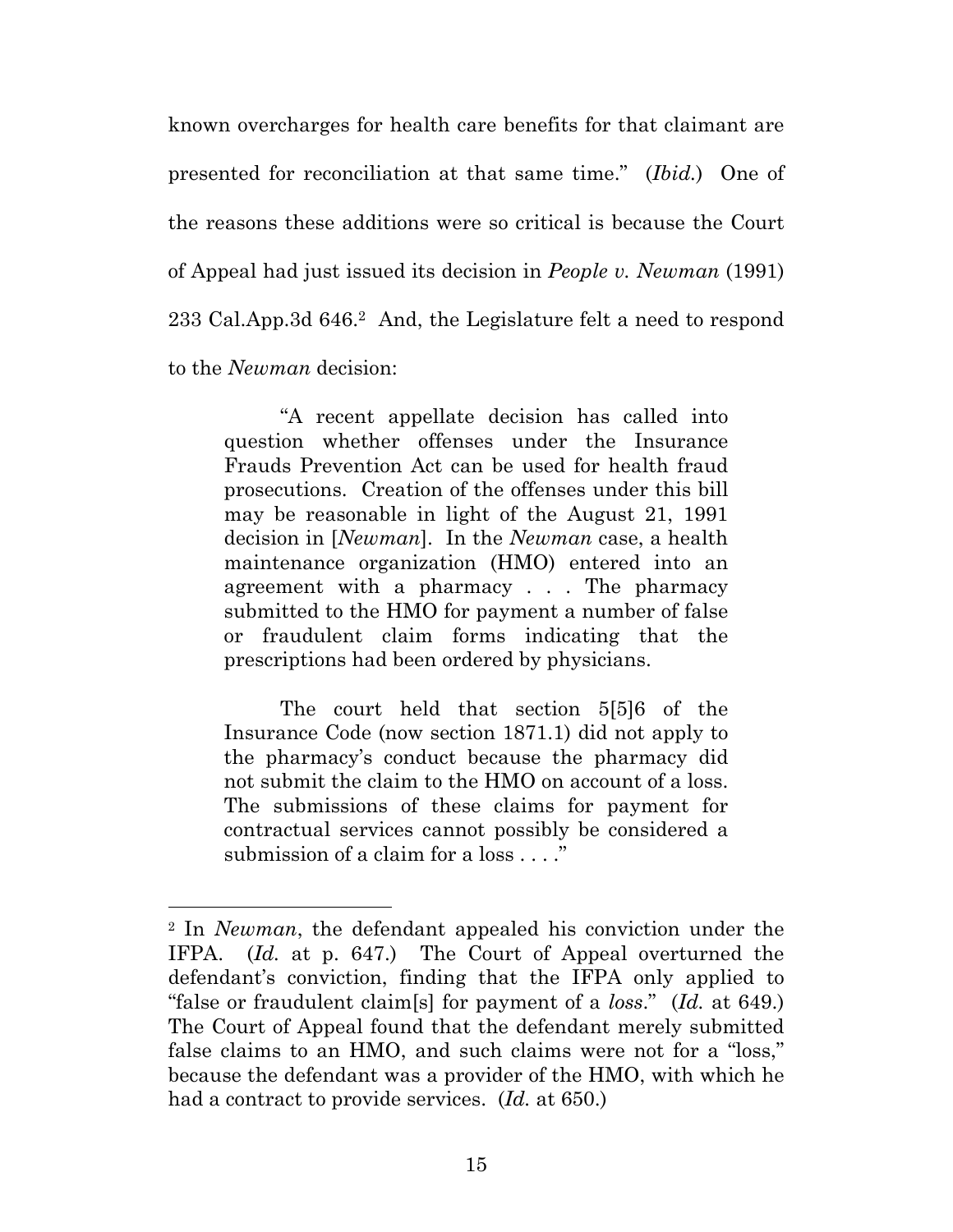(Assem. Com. on Pub. Safety, Rep. on Sen. Bill No. 894 (1991- 1992 Reg. Sess.) Sept. 5, 1991, p. 3.) Absent the passage of Senate Bill 894, the Legislature felt that the IFPA could be applied narrowly, and swathes of fraud could go largely unremedied.3 (*Ibid*.) Thus, in passing Senate Bill 894, the Legislature clearly intended for its amendments to apply to health care fraud broadly, including fraud perpetrated against HMOs and similar entities. This makes intuitive sense because, in the 1990s, 49% of California's population was insured through a self-insurance plan or a private managed care plan, like an HMO. (Lopez, *Fraud and Abuse in the Health Care Market of California*, Cal. Research Bureau (Nov. 1997) p. 13.) Conversely, only 3% of the California population was insured through an insurer regulated by the CDI, while the remainder of Californians were either uninsured or insured through a government program. (*Ibid.*) Furthermore, as the Legislature found in passing Senate Bill 894, fraud against self-insurance plans and private managed care plans was causing significant

 $\overline{a}$ 

<sup>3</sup> Respondents briefly discuss *Newman* in their opening brief. (Resp. Br. at p. 89.) However, Respondents decontextualize *Newman* by only discussing the pre-*Newman* amendments to the Insurance Code, but neglect to mention how *Newman* shaped future amendments, namely Senate Bill 894.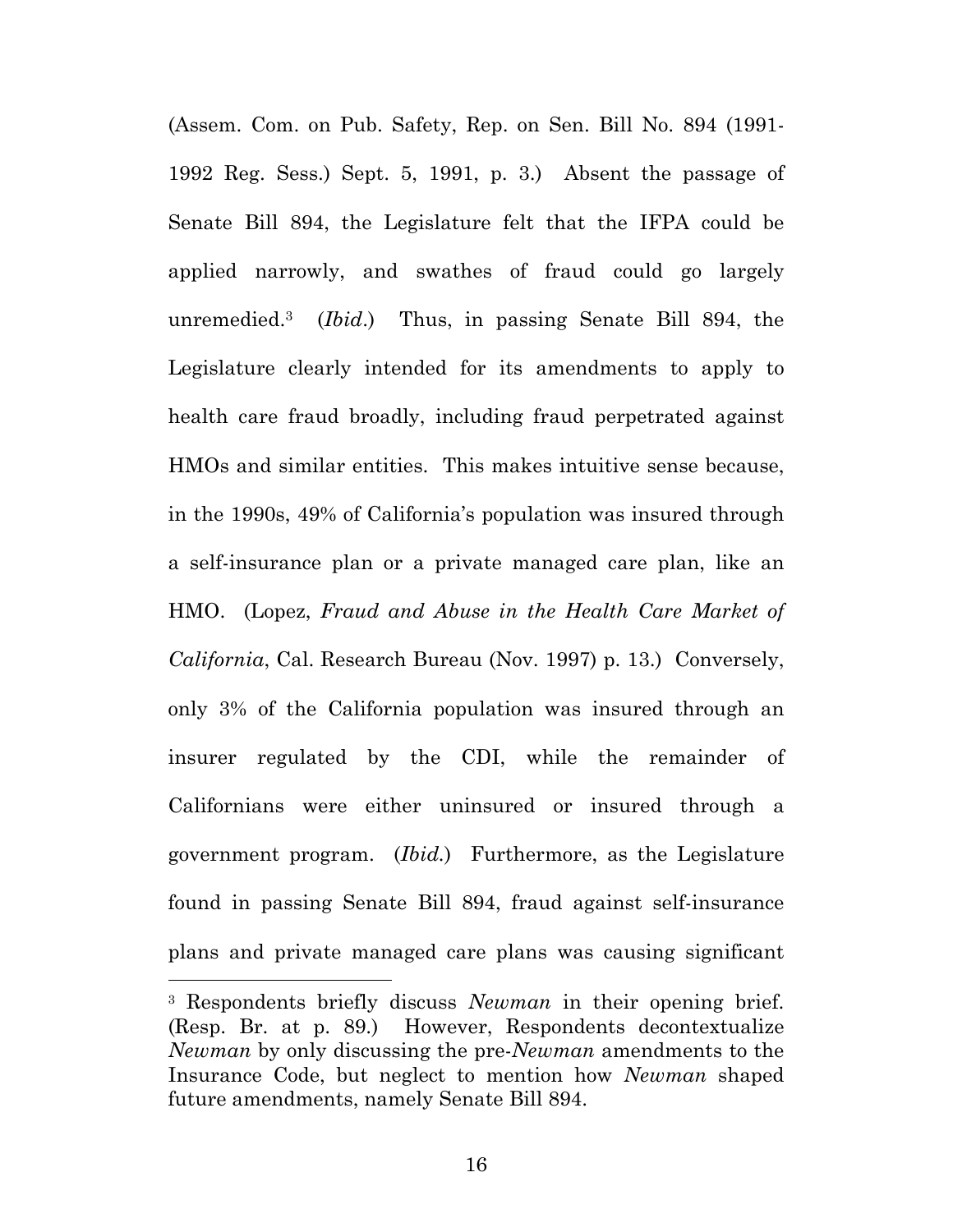market disruption. ((FRAUD: Several Indicted, Newspaper Clipping in Records of Assem. Com. on Pub. Safety of Sen. Bill No. 894 (1991-1992 Reg. Sess.).) Therefore, in light of the *Newman* decision, without Senate Bill 894, the IFPA could be interpreted so narrowly that most health care fraud was unaddressed. Indeed, without Legislature action, the *Newman*  decision would have decimated the impact of the IFPA, causing the IFPA to address health care fraud affecting only 3% of the population. (Lopez, *Fraud and Abuse in the Health Care Market of California*, Cal. Research Bureau (Nov. 1997) p. 13.) The Legislature did not allow that to happen, passing Senate Bill 894.

Moreover, disruptions to private health insurance as a result of fraud continue to this day, particularly in California. (Katzenstein, *Recent Trends in Criminal Health Care Fraud Prosecutions*, 66 DOJ J. FED. L. & PRAC. 29 (2018) p. 40 ["Health care fraud involving private health insurance programs continues to rise" and many "significant cases" involving private insurers have been in California]; Stowell, *Investigating Healthcare Fraud: Its Scope, Applicable Laws, and Regulations* (2020) 11 WM. & MARY BUS. L. REV. 479, 482 ["The Federal Bureau of Investigations (FBI) states that the costs associated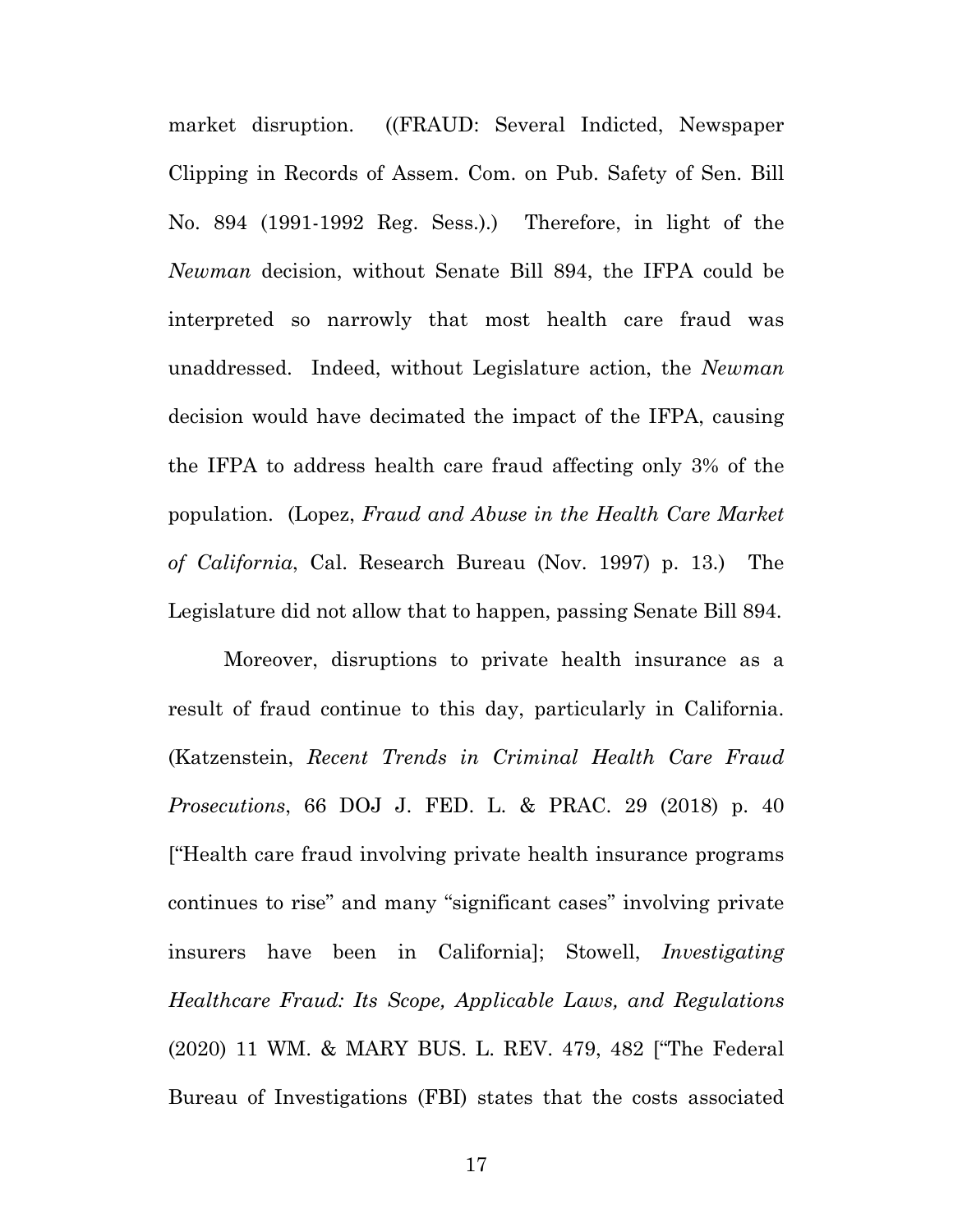with healthcare fraud amount to tens of billions of dollars a year."].) Thus, any decision embracing the narrowed and rejected reasoning of *Newman*—which is what Respondents ask this Court to issue—would effectively be a repeal of Senate Bill 894, and the vast majority of California health care fraud would not find a remedy in the IFPA. Such a result would be contrary to the express actions of the Legislature as embodied in Senate Bill 894.

 Following Senate Bill 894, the Legislature, in 1992, migrated the provisions of Insurance Code section 1871.1 to Penal Code section 550. (Assem. Bill No. 3067 (1991-1992 Reg. Sess.) §§ 4, 8.) The following year, Insurance Code section 1871.7 was enacted, which included the *qui tam* provision of the IFPA. (Assem. Bill No. 1300 (1993-1994 Reg. Sess.) § 3.3). Insurance Code section 1871.7 was later amended to incorporate all violations of Penal Code section 550 as predicate acts, including the health care fraud provisions added in 1991. (Sen. Bill No. 574 (1995-1996 Reg. Sess.) § 2.)

 The *qui tam* provisions of the IFPA provide a powerful enforcement mechanism against perpetrators of insurance fraud. Like any *qui tam* provision, the IFPA allows individuals or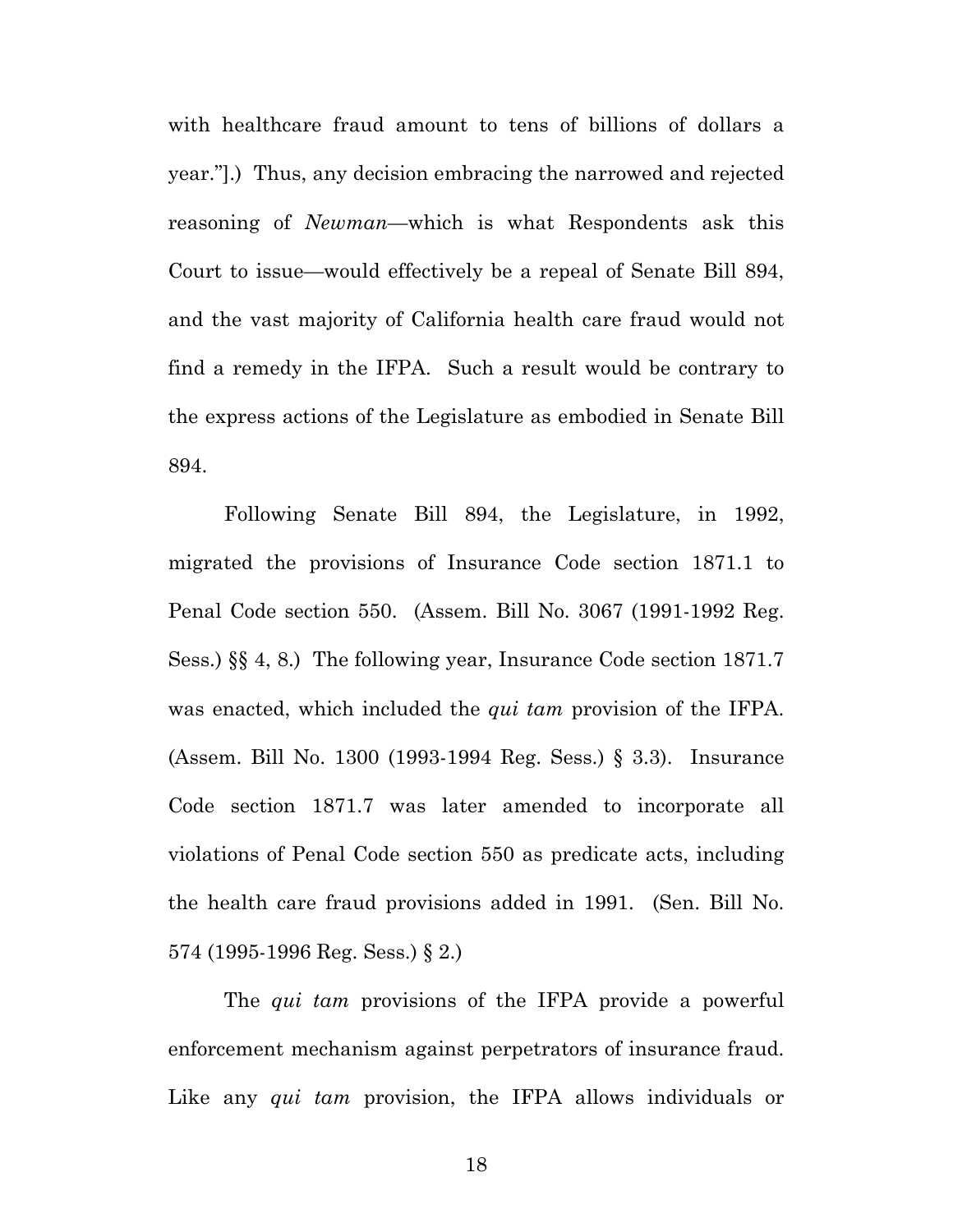entities (known as relators) to file suit "for the person and for the State of California" and "in the name of the state." (Ins. Code § 1871.7, subd. (e)(5); *People ex rel. Strathmann v. Acacia Research Corp*. (2012) 210 Cal.App.4th 487, 491-92 [the IFPA "allows a private person to sue as a private attorney general to recover damages or penalties, all or part of which will be paid to the government"].) Indeed, the addition of Insurance Code section 1871.7 was intended to "authorize and *encourage* insurers to bring fraud actions." (*People ex rel. Allstate Ins. Co. v. Weitzman* (2003) 107 Cal.App.4th 534, 546 ("*Weitzman*").) In passing Section 1871.7., the Legislature envisioned relators "working with law enforcement agencies" to prevent and address fraud. (*Ibid.*) Simply put, "[t]he Legislature recognized that this approach benefits insurers, insureds, and government agencies without unnecessarily burdening public resources." (*Id*. at pp. 546-47.) Thus, relators are given the power "to correct injuries to the entire community of consumers." (Cal. Bill Analysis, S.B. 706 Assem. (June 28, 2005).) Namely, relators are entrusted to fulfill the IFPA's purpose to "effectively investigate and discover insurance frauds [and] halt fraudulent activities" across auto,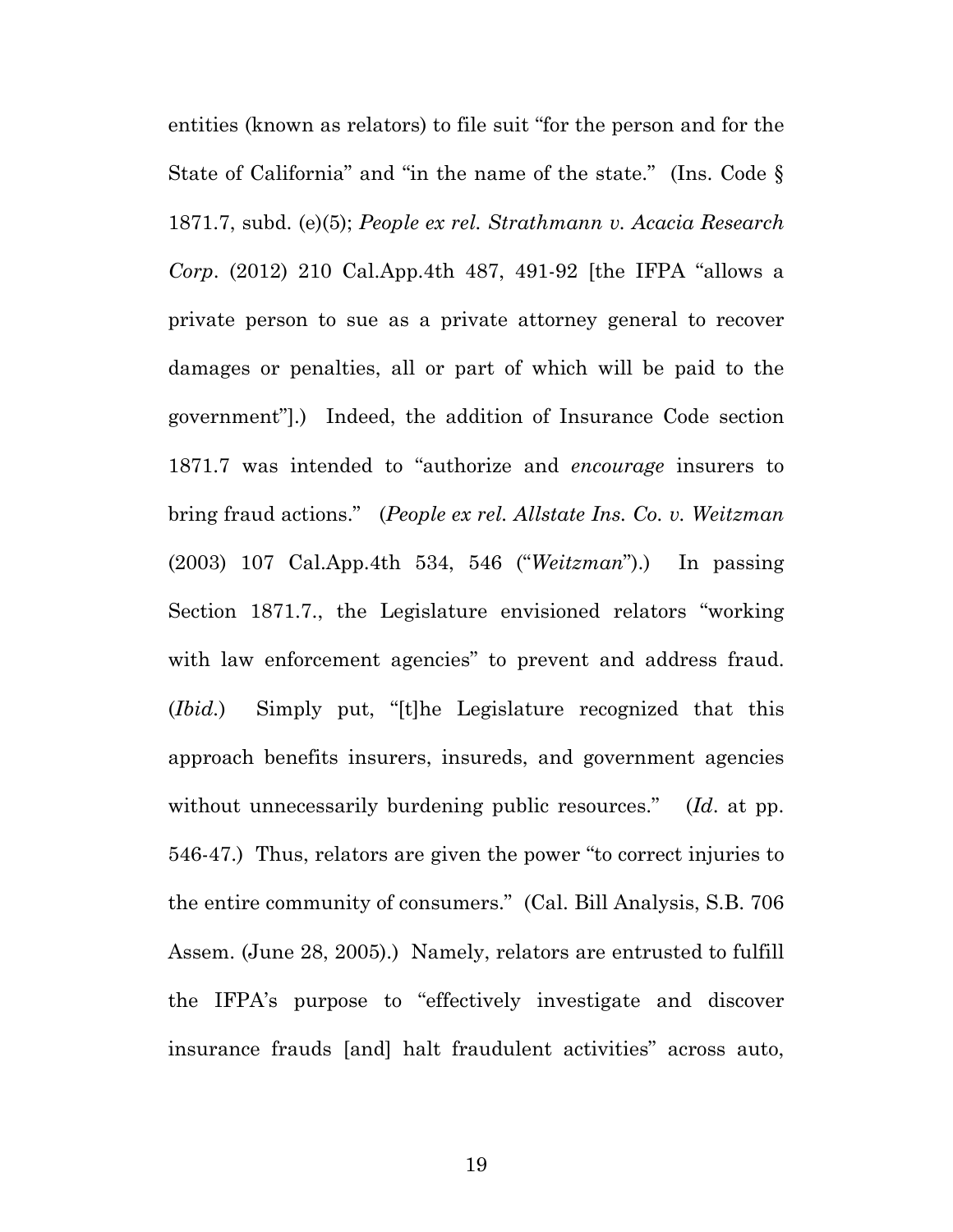workers' compensation, and health care insurance. (Ins. Code § 1871, subd. (a)-(h).)

 To further provide a benefit to the State, the IFPA contains a bounty provision, which divides the proceeds of an IFPA action between the relator and the State. (Ins. Code § 1871.7, subd. (e)- (g).) The "bounty advances the public purpose and benefit by encouraging private *qui tam* actions," incentivizing insurers and "individual citizens to come forward with information uniquely in their possession and to thus aid the Government in [ferreting] out fraud." (*Strathmann, supra,* 210 Cal.App.4th at p. 502.)

**B. The Superior Court Ignored the Plain Meaning of the Statute in Finding that the IFPA is Limited to Fraud Perpetuated Against Health Insurers Regulated by CDI** 

 "It is axiomatic that in the interpretation of a statute where the language is clear, its plain meaning should be followed." (*Great Lakes Props., Inc. v. El Segundo* (1977) 19 Cal.3d 152, 155.) As such, courts "follow the basic maxim that words of a statute are, when unambiguous, to be … given their common and ordinary meaning." (*Rancho Bernardo Dev. Co. v. Super. Ct*. (1992) 2 Cal.App.4th 358, 363.) Of course, though, in interpreting a statute, courts should avoid statutory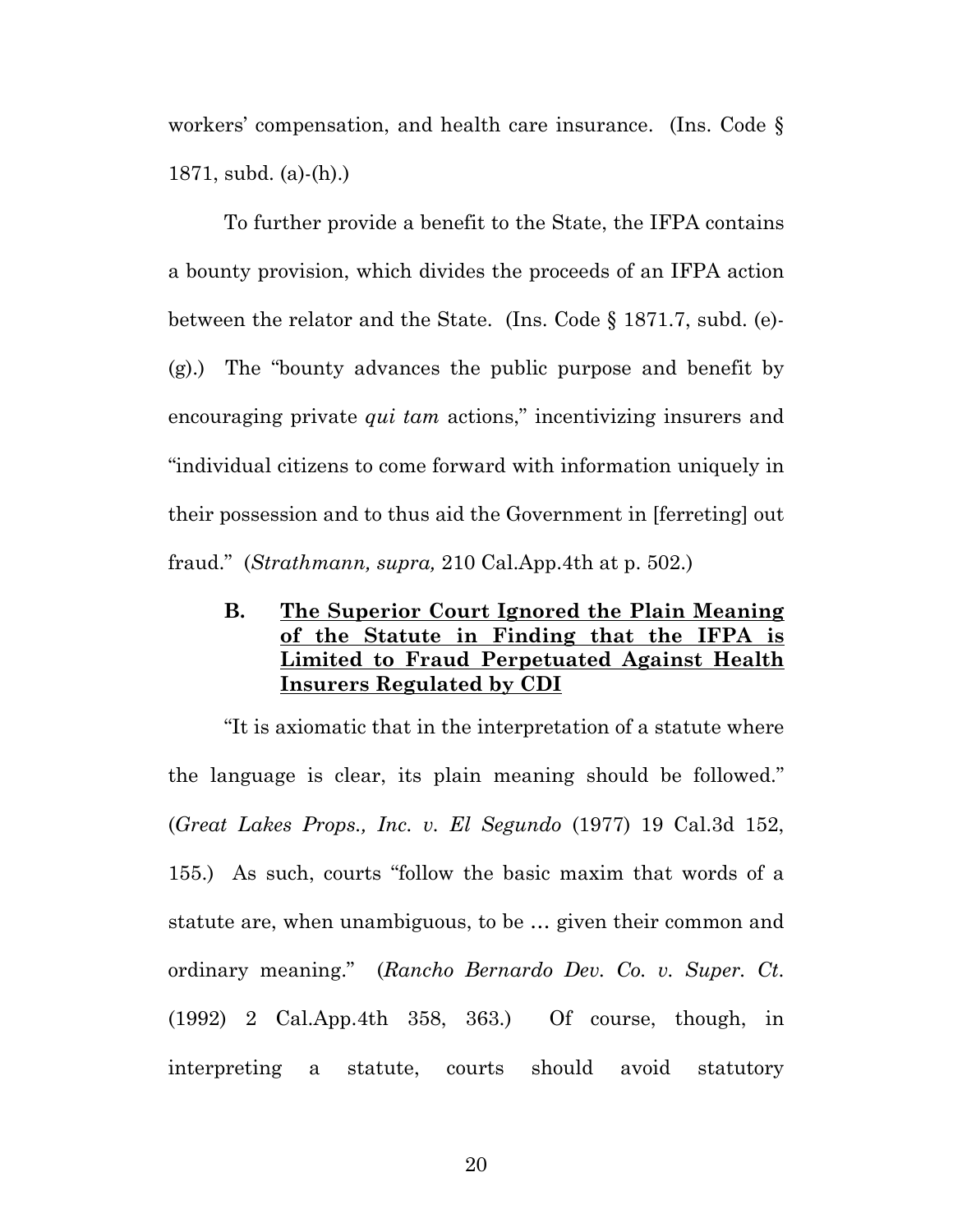constructions that "defy common sense" or lead to "absurdity." (*California Mfrs. Assn. v. Pub. Utilities Com*. (1979) 24 Cal.3d 836, 844.) And, courts should not interpret one provision of a statute inconsistently with the policy of another provision. (See *Gade v. Nat'l Solid Waste Mgt. Assn.* (1992) 505 U.S. 88, 99-100.) Thus, "each sentence must be read not in isolation but in the light of the statutory scheme." (*Absher v. AutoZone, Inc*. (2008) 164 Cal.App.4th 332, 340.) One leading IFPA case put it aptly: "[t]he meaning of a statute may not be determined from a single word or sentence; the words must be construed in context, and provisions relating to the same subject matter must be harmonized to the extent possible." (*People ex rel. Alzayat v. Hebb* (2017) 18 Cal.App.5th 801, 816 ("*Alzayat*").) The superior court's interpretation that the IFPA only applies to CDIregulated insurers is contrary to the plain meaning and intent of the statute.

 First, there is nothing in the text of the IFPA that limits its application to only those insurers regulated by the CDI. In fact, the *qui tam* provision of the IFPA is only limited to the types of fraud enumerated by Insurance Code section 1871.7, subdivisions (a) and (b). Subdivision (a) prohibits the running, capping, and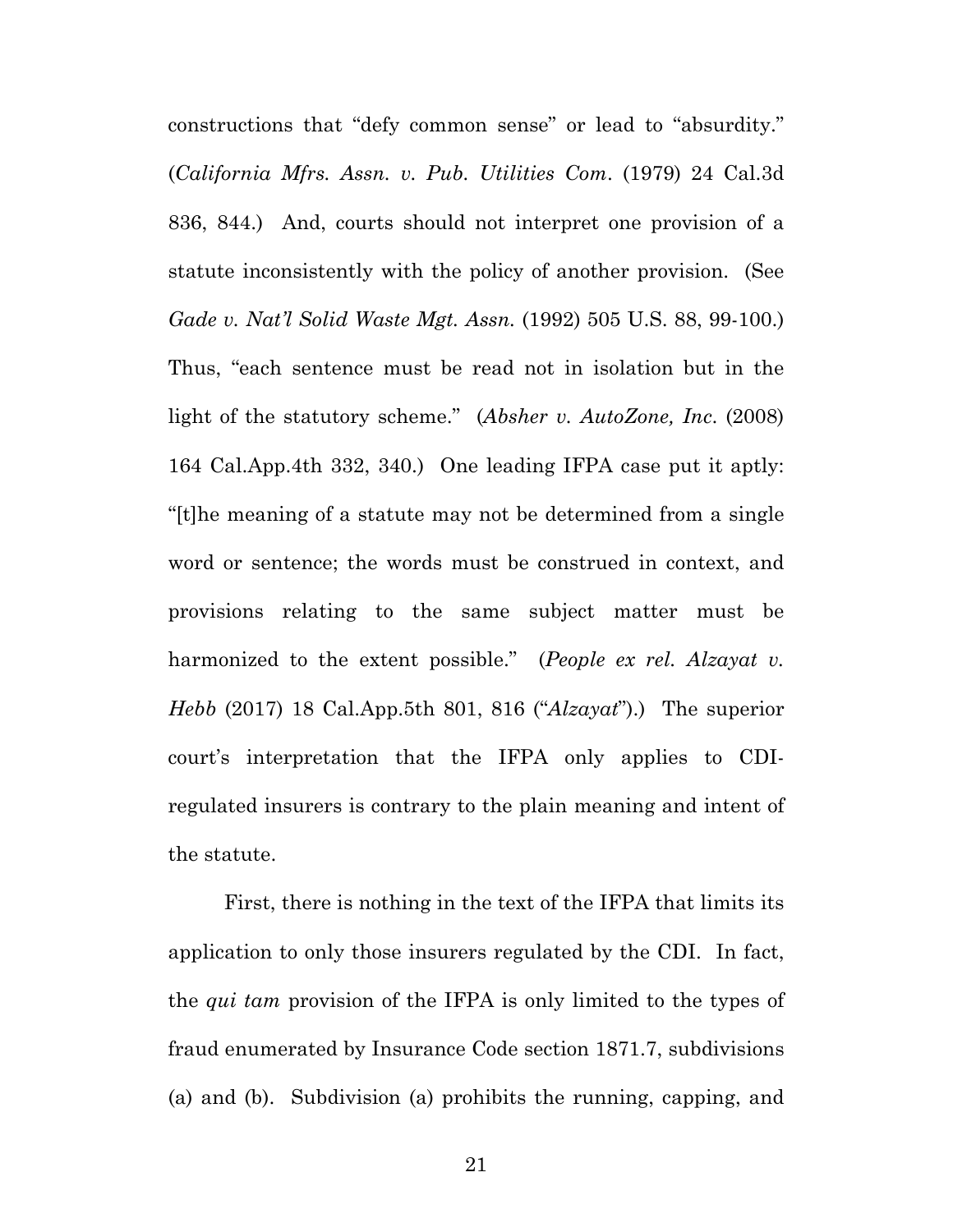steering of patients. (Ins. Code § 1871.7, subd. (a).) Subdivision (b) is more expansive, incorporating violations of Penal Code sections 549, 550, and 551 as predicate acts. (*Id.*, subd. (b).) Moreover, as discussed in Section III.A, *supra*, Penal Code section 550 makes unlawful various health care fraud acts, which were originally added by Senate Bill 894. For example, Penal Code section 550, subdivision (a)(6), prohibits persons from "[k]nowingly mak[ing] or caus[ing] to be made any false or fraudulent claim for payment of a health care benefit." However, Penal Code section 550 also prohibits actions that are not specific to health care fraud, and which predated Senate Bill 894. (See, e.g., Pen. Code § 550, subd. (a)(1) (prohibiting "[k]nowingly present[ing] or caus[ing] to be presented any false or fraudulent claim for the payment of a loss or injury, including payment of a loss or injury under a contract of insurance").) Thus, while the IFPA limits its applicability to certain *types of fraud*, it does not restrict the *type of insurer* against whom the fraud is perpetrated. The superior court added such a limitation where none existed.

 Second, the IFPA was expressly enacted to curb fraud perpetuated within the health care industry. Indeed, the IFPA was created "to correct injuries to the entire community of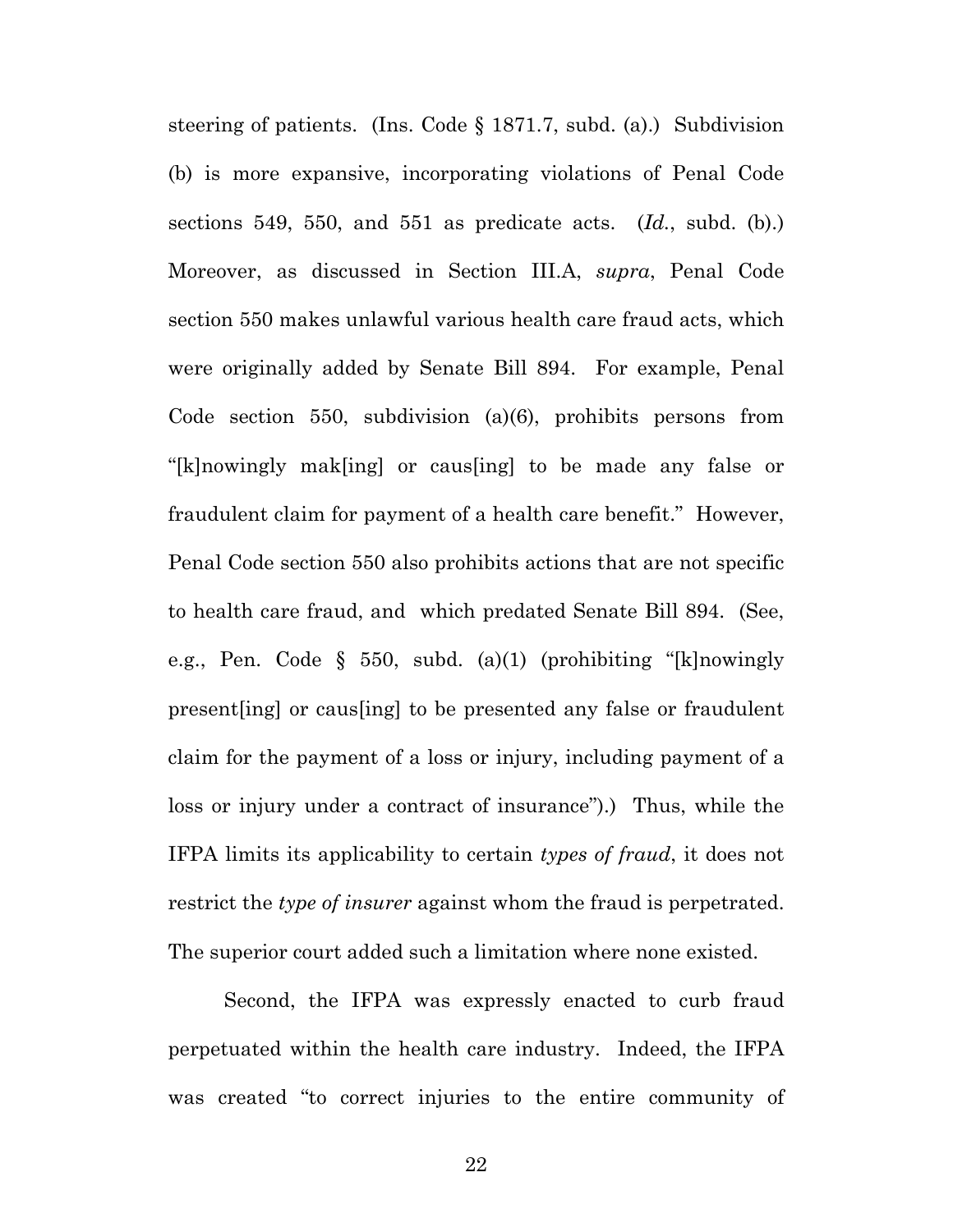consumers." (Cal. Bill Analysis, S.B. 706 Assem. (June 28, 2005).) And, one of the "community" issues the IFPA intends to address is health care fraud, which "is believed . . . [to] account for billions of dollars annually in added health care costs nationally" and "causes losses in premium dollars and increases health care costs unnecessarily." (Ins. Code § 1871, subd. (h).) Other types of fraud tackled by the IFPA are automobile insurance fraud and workers' compensation fraud. (*Id.*, subds. (b)-(e).) As discussed more fully in Section III.D, *infra*, if the superior court's interpretation was adopted, the IFPA could not effectively curtail health care fraud because fraud against more than 90% of the health care insurance market, including HMOs and ERISA plans, would not be subject to the IFPA remedies.

 Third, the superior court's limited interpretation of the IFPA effectively means numerous fraudulent actions prohibited by Penal Code section 550 are no longer predicate acts. Penal Code section 550 prohibits "[k]nowingly mak[ing] or caus[ing] to be made any false or fraudulent claim for payment of a health care benefit" and "[k]nowingly present[ing] multiple claims for payment of the same health care benefit with an intent to defraud," regardless of whether those health care benefits are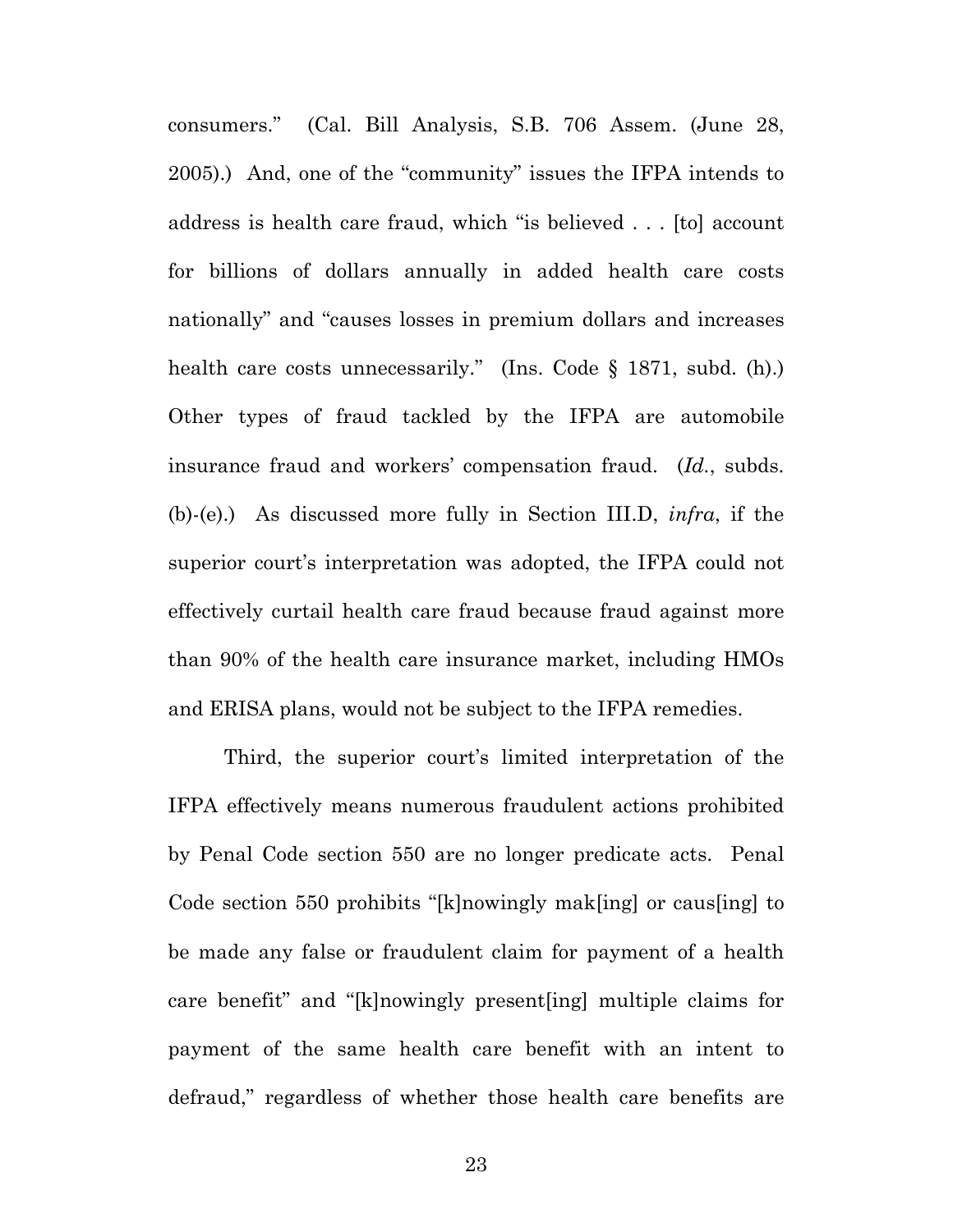from an insurer regulated by the CDI or are from an "insurer" as defined by Insurance Code section 23. (Pen. Code § 550, subd.  $(a)(6)$ ,  $(a)(8)$ .) In fact, the Legislative history makes clear that many of the health care subdivisions of Penal Code section 550 were added, at least in part, to overcome an appellate decision (*i.e.*, *Newman*) that restricted the IFPA to only fraud perpetrated against CDI-regulated insurers. (Assem. Com. on Pub. Safety, Rep. on Sen. Bill No. 894 (1991-1992 Reg. Sess.) Sept. 5, 1991, p. 3.) This fact has already been recognized by the California Court of Appeal. Specifically, *People v. Butler*, (2011) 195 Cal.App.4th 535, contained a detailed discussion of the history of Penal Code section 550, which began as a provision of the Insurance Code, as discussed above. *Butler* concluded a defendant that made multiple claims against a manufacturer of an electric razor violated Penal Code section 550. In arriving at this conclusion, *Butler* found that, when the Legislature amended the Insurance Code to add certain provisions now contained in Penal Code section 550, it desired to outlaw the presentation of "false or fraudulent claims to insurance companies *or to individuals*," including corporations. (*Id.* at p. 539.) That is, the Legislature "recognized that fraud is still fraud whether the individual is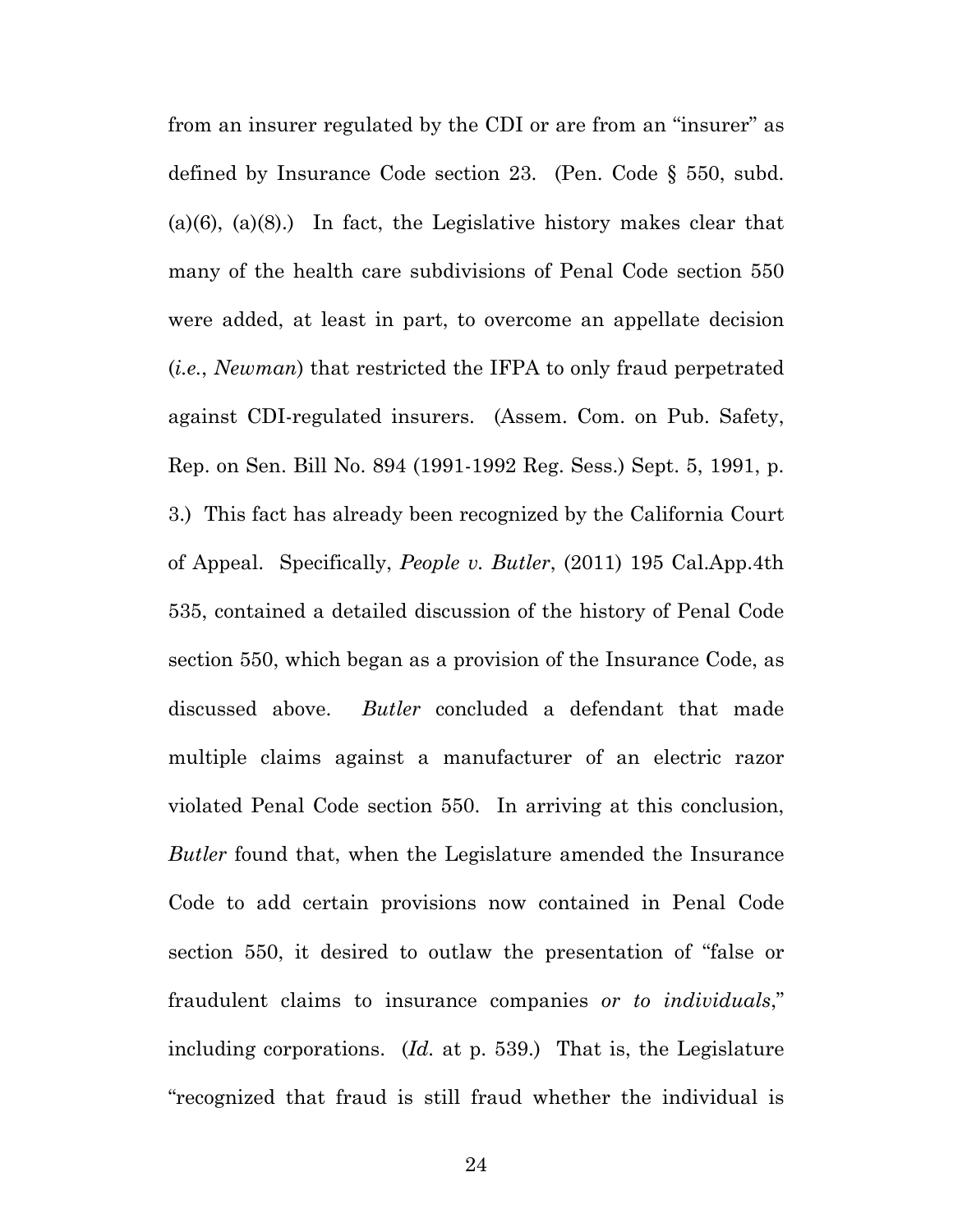partly or wholly self-insured or whether the individual chooses not to submit the claim to its insurer." (*Id.* at p. 540.) As such, *Butler* found that the "class of persons who can violate Penal Code section 550" is not limited to "those who submit fraudulent claims to insurers." (*Id.* at pp. 540-41.) Therefore, the class of persons who can violate Penal Code section 550 is certainly not limited to those who submit fraudulent claims to CDI-regulated insurers.

 If the superior court is affirmed on this issue, then certain subdivisions of Penal Code section 550 would not be predicate acts under the IFPA. Such a result would be "absurd" and in contradiction to the clear language of the statute. (*California Mfrs. Assn.*, *supra*, 24 Cal.3d at p. 844.) As *Alzayat* makes clear, any interpretation of the IFPA that only incorporates some offenses of Penal Code section 550 as predicate acts, but not others, is incorrect. (*Alzayat*, *supra*, 18 Cal.App.5th at p. 816.) Indeed, the Court rejected an interpretation of the IFPA that would have functionally removed all predicate acts of Penal Code section 550, subdivision (b), from the IFPA. (*Ibid.*) *Alzayat* found that "the first sentence of Insurance Code section 1871.7(b) has incorporated Penal Code sections 549 through 551 *in toto*." (*Id.*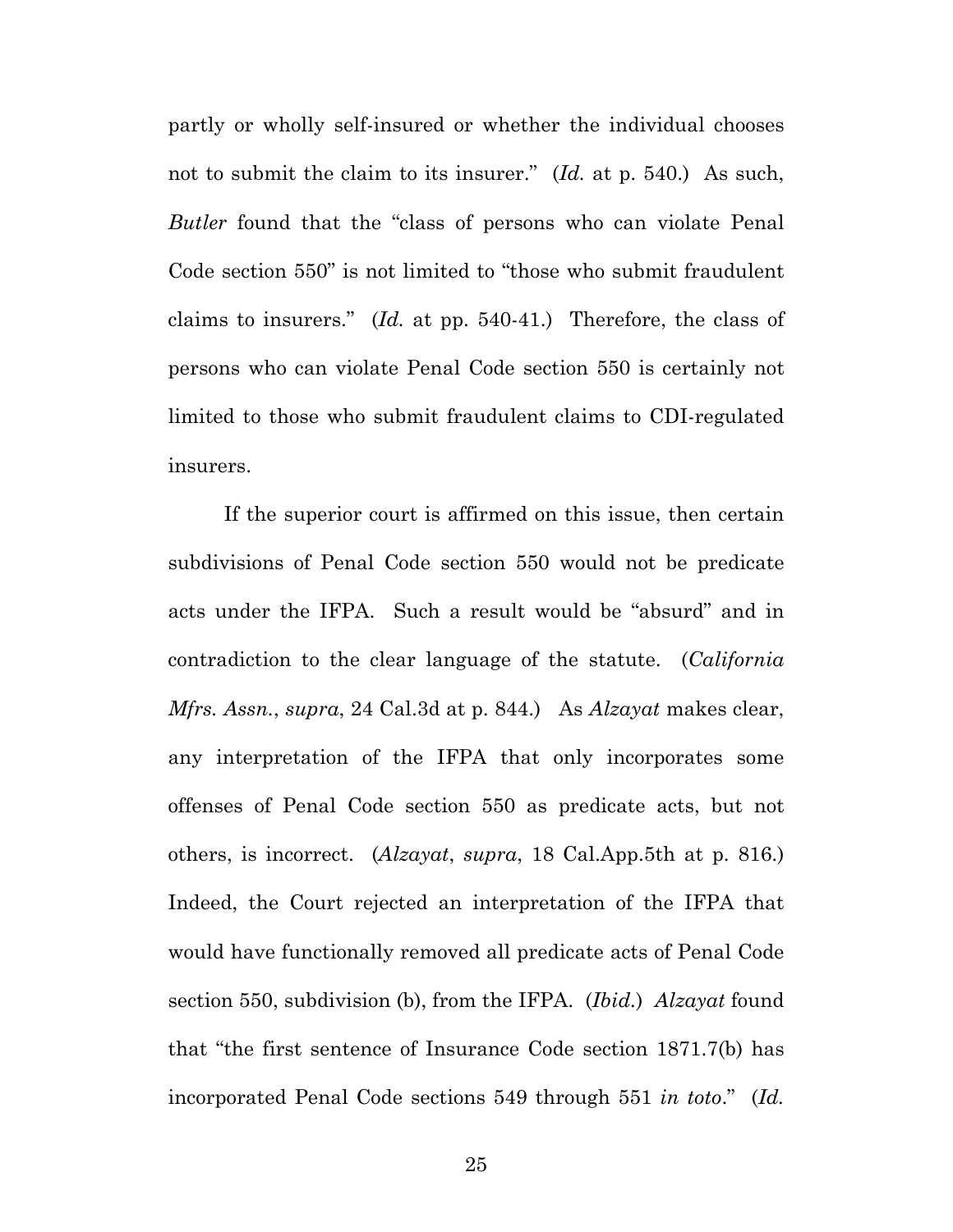at p. 817.) In other words, Insurance Code section 1871.7, subdivision (b), was not intended to limit, in any way, Penal Code section 550. (*Ibid.*) Rather, the Legislature intended Insurance Code section 1871.7 to be a tool of enforcement for violations of Penal Code section 550, so that "public resources" were not "unnecessarily burden[ed]." (*Weitzman*, *surpa*, 107 Cal.App.4th at pp. 546-47.)

 The superior court's interpretation, whether intentional or not, would moot each of the health care fraud additions made by Senate Bill 894 because those additions would be merely duplicative of subdivisions (a)(1)-(2) and (5) of Penal Code section 550, which were already in existence at the time Senate Bill 894 was contemplated. For example, subdivision (a)(6) of Penal Code section 550, which was added by Senate Bill 894, states that it is unlawful to "[k]nowingly make or cause to be made any false or fraudulent claim for payment of a health care benefit." Of course, though, if subdivision (a)(6) is limited only to false and fraudulent claims for payment of health care benefits to "insurers," as defined by Insurance Code Section 23 and regulated by the CDI, then it becomes duplicative of subdivision (a)(1), which states it is unlawful to "[k]nowingly present or cause to be presented any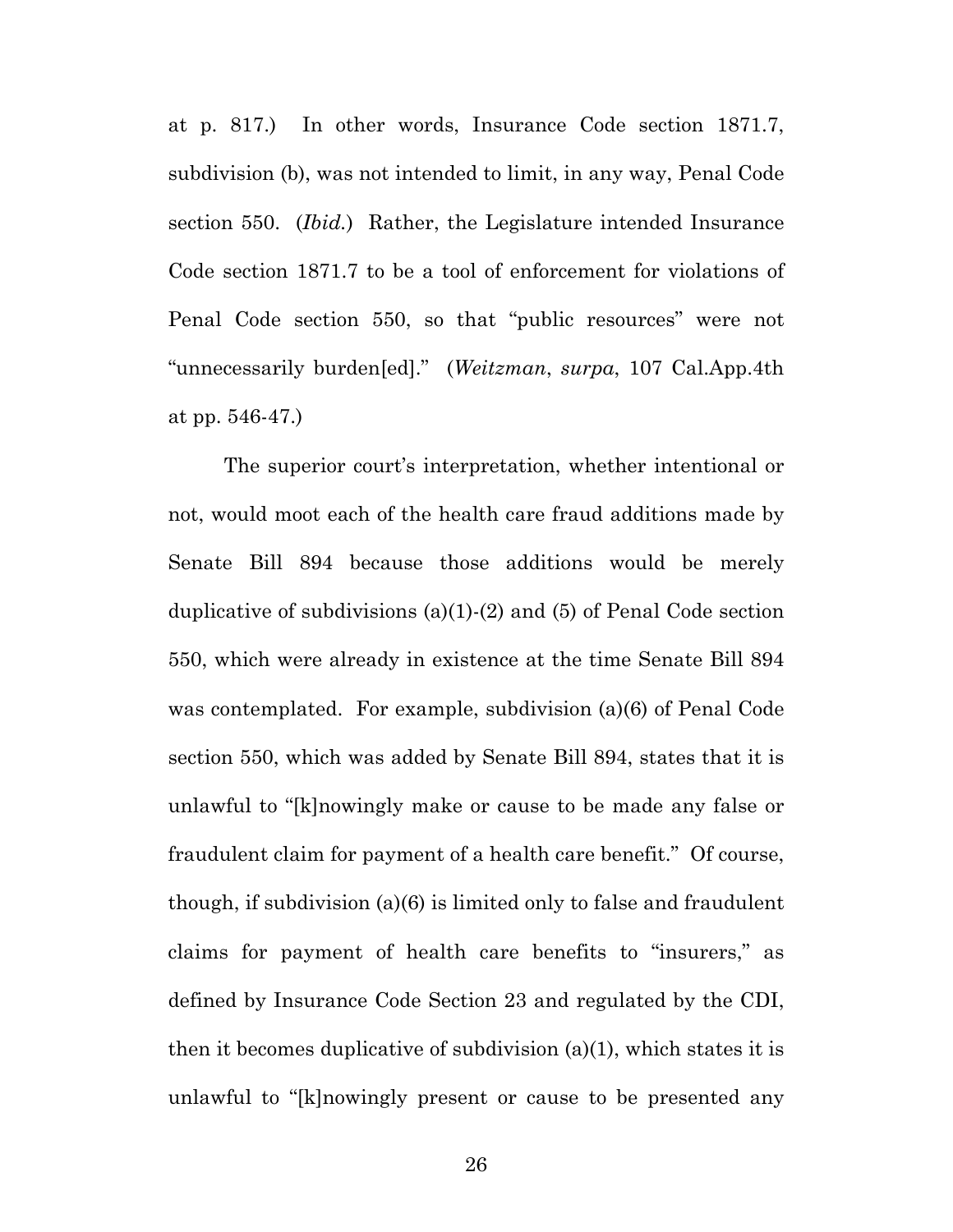false or fraudulent claim for the payment of a loss or injury, including payment of a loss or injury under a contract of insurance." That is, every act that would violate subdivision  $(a)(6)$  would also violate subdivision  $(a)(1)$ , making subdivision (a)(6) useless. This same phenomena is seen when comparing subdivision (a)(8), which was added with Senate Bill 894 and makes it unlawful to "[k]nowingly present multiple claims for payment of the same health care benefit with an intent to defraud," with subdivision (a)(2), which makes it unlawful to "[k]nowingly present multiple claims for the same loss or injury, including presentation of multiple claims to more than one insurer, with an intent to defraud." This interpretation, which was adopted by the superior court, does not permit the words of the IFPA to "be construed in context," nor does it "harmonize[]" the provisions of the IFPA. (*Alzayat*, *supra*, 18 Cal.App.5th at p. 816; *Absher*, *supra,* 164 Cal.App.4th at p. 340 ["each sentence must be read not in isolation but in the light of the statutory scheme"].) Thus, the superior court's interpretation is improper.

 The plain meaning of the IFPA is that it applies to all manner of private health care payors, including HMOs, and ERISA plans. Such was the case in *State ex rel. Wilson v. Super.*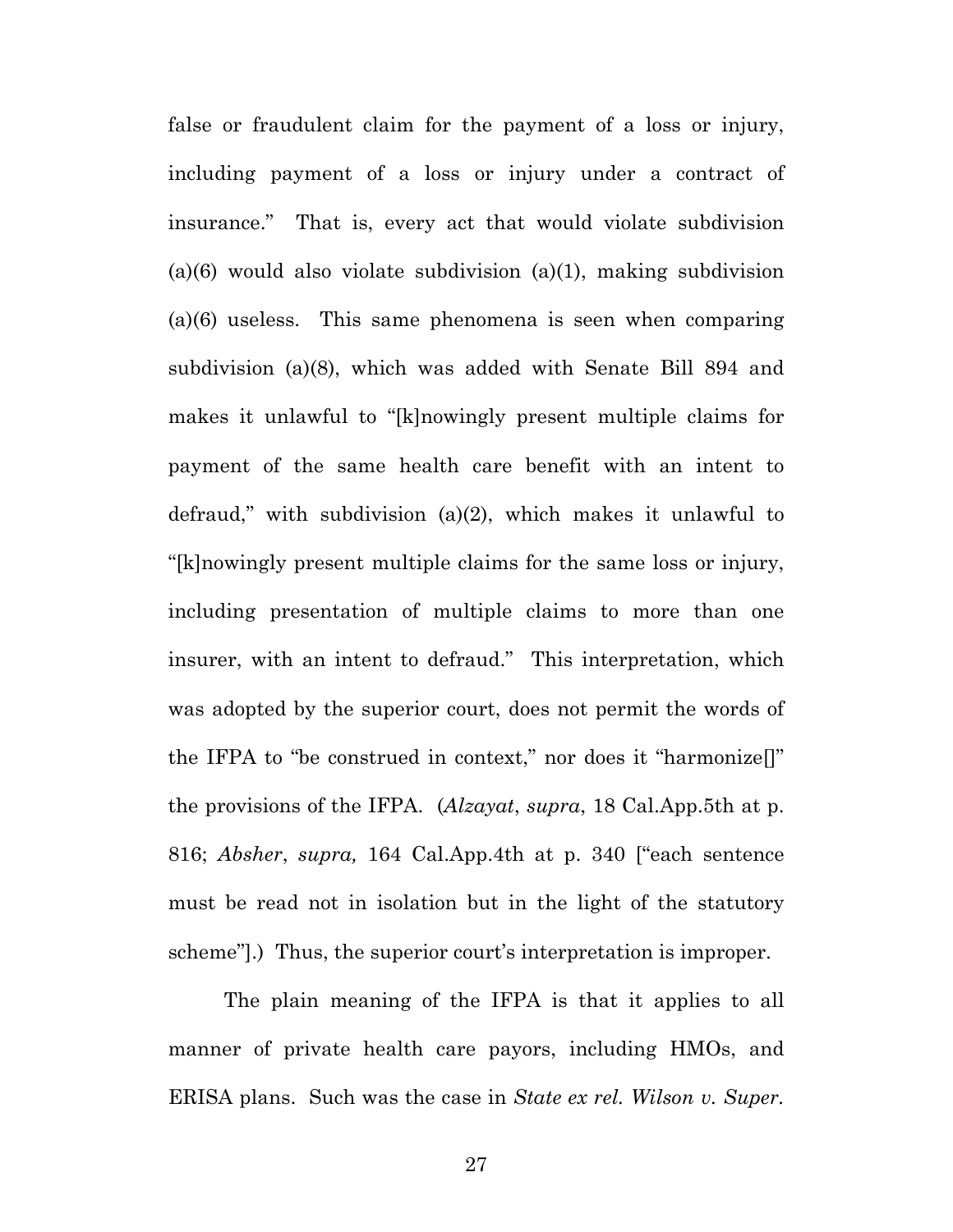*Ct.* (2014) 227 Cal.App.4th 579 (*"Wilson*"). In *Wilson*, the relator alleged a kickback scheme between Bristol-Myers Squibb Co. and "physicians who had large numbers of patients enrolled in private health insurance plans." (*Id.* at p. 587.) Those "private health insurance plans" included Cigna, Blue Cross of California, Blue Shield of California, and United Health Plan, without regard to whether they were regulated by the CDI. (Complaint at ¶¶ 30, 53, 63 (March 16, 2007) Los Angeles Super. Ct. Case No. BC367873.)4

## **C. HMOs and ERISA Plans Are "Insurers" that Offer "Insurance" Under the Insurance Code, Applicable Case Law, and Common Sense**

 The superior court's decision is based on the premise that the IFPA only applies to fraud perpetrated against an "*insurance company*" when the false or fraudulent claim is presented under a "*contract of insurance*" purportedly relying on Insurance Code sections 22 and 23 to reach that conclusion. (See 80 AA 31276  $\P$ 3; 80 AA 21375-31276 section C.) As discussed*, supra*, that is not

<sup>4</sup> Many of the insurers in the *Wilson* case are not regulated by CDI. *See* California Health Care Foundation (May 2019) *California Health Insurers: Large Insurers Remain on Top* < https://www.chcf.org/wp-

content/uploads/2019/05/CAHealthInsurersAlmanac2019.pdf> [as of March 8, 2021].)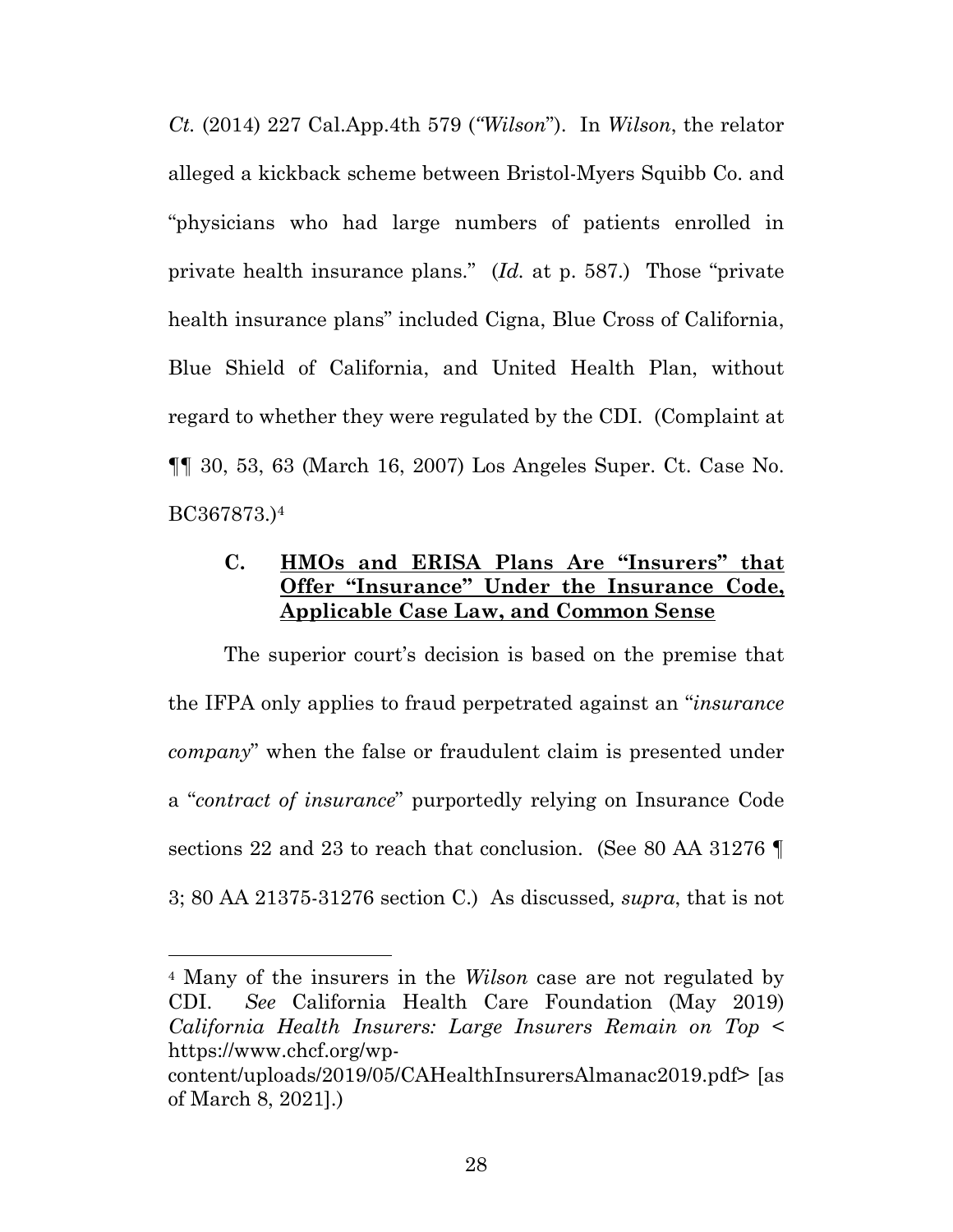the case. However, even if the IFPA only applied to claims presented to "insurance companies" under "contracts of insurance," the IFPA would apply to fraud perpetrated against HMOs and ERISA plans.

 Insurance Code section 22 defines "insurance" as "a contract whereby one undertakes to indemnify another against loss, damage, or liability arising from a contingent or unknown event." And Insurance Code section 23 states that "[t]he person who undertakes to indemnify another by insurance is the insurer, and the person indemnified is the insured." Put another way, insurance "involves two elements: (1) a risk of loss to which one party is subject and a shifting of that risk to another party; and (2) distribution of risk among similarly situated persons." (*Metro. Life Ins. Co. v. State Bd. of Equalization* (1982) 32 Cal.3d 649, 654; *see also* Black's Law Dict. (11th ed. 2019) [defining "indemnity" to mean the "right of an injured party to claim reimbursement for its . . . liability from a person who has such a duty"].)

 HMOs are contracts of insurance and those that offer HMOs are insurers. First, HMOs "shift[]" risk from one party "to another party." (*Metro. Life Ins. Co.*, *supra*, 32 Cal.3d at p. 654.)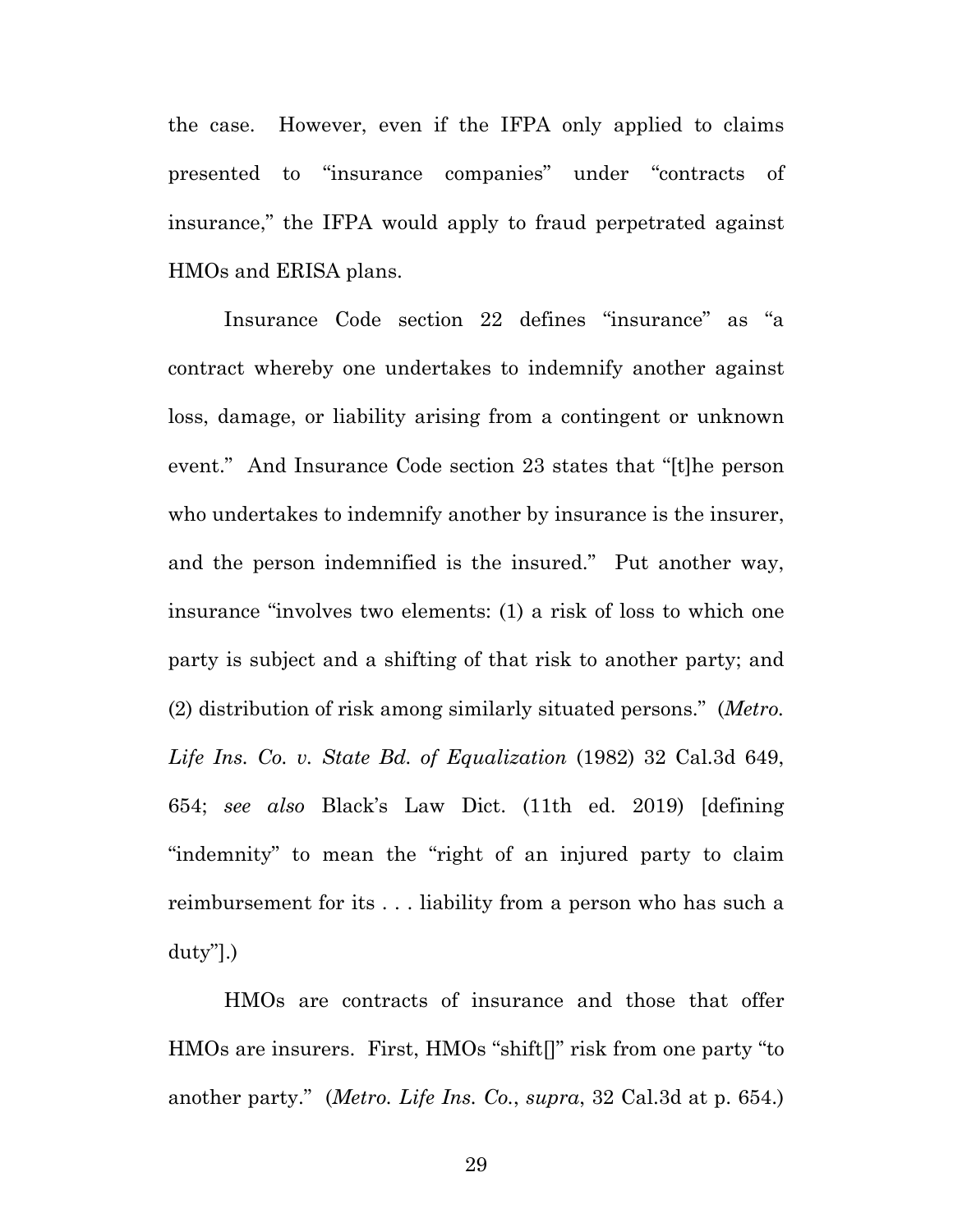That is, without an HMO, the HMO's members, participants, or beneficiaries (collectively, "Beneficiaries") possess a risk of unknown losses associated with future health care goods and services. However, the HMO eliminates that risk for the Beneficiaries, and shifts the risk to the company that offers the HMO. The Court of Appeal has described this risk structure in the context of HMOs, stating, "[t]he HMO [] assumes the financial risk of providing the benefits promised: if a participant never gets sick, the HMO keeps the money regardless, and if a participant becomes expensively ill, the HMO is responsible for the treatment agreed upon even if its cost exceeds the participant's premiums." (*Smith v. PacifiCare Behav. Health of California, Inc*. (2001) 93 Cal.App.4th 139, 150.) Second, that risk becomes "distribut[ed]" among "similarly situated persons." (*Metro. Life Ins. Co.*, *supra*, 32 Cal.3d at p. 654.)

 This is a familiar reality for any member of a HMO. If Beneficiaries of a particular HMO utilize a greater-thananticipated amount of health care goods and services, the premiums of all Beneficiaries increase. And, if health care costs are artificially inflated as a result of fraud, the premiums of the Beneficiaries will likewise increase. This is principally the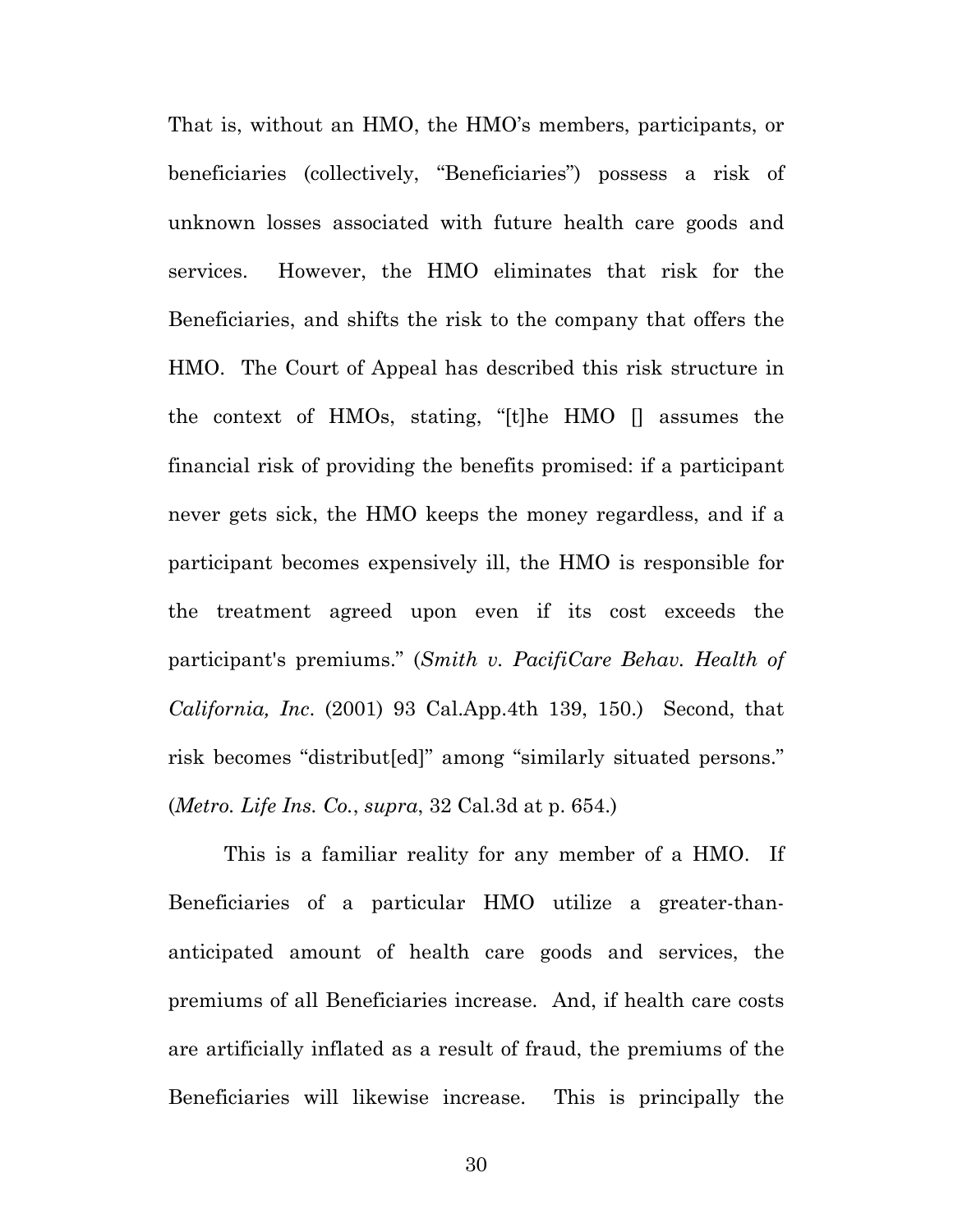concern of the IFPA; because the costs of one person are inherently distributed among similarly situated persons, if Beneficiaries' costs begin to rise as a result of fraud, the entire group of Beneficiaries will suffer. (See Ins. Code § 1871, subd. (h) ("[h]ealth care fraud causes losses in premium dollars and increases health care costs unnecessarily" for consumers.)

 Due to the structure of HMOs, the Court of Appeal has unequivocally stated that "HMO's are engaged in the business of insurance." (*Smith*, *supra*, 93 Cal.App.4th at p. 158.) To reach this conclusion, *Smith* relied heavily on the Ninth Circuit decision *Washington Physicians Serv. Assn. v. Gregoire* (9th Cir.1998) 147 F.3d 1039 ("*Gregoire*"). In *Gregoire*, the Ninth Circuit held that "[t]he primary elements of an insurance contract are the spreading and underwriting of a policyholder's risk. [Internal citations.] The only distinction between an HMO (or HCSC) and a traditional insurer is that the HMO provides medical services directly, while a traditional insurer does so indirectly by paying for the service." (*Id.* at pp. 1045-46.) But *Gregoire* called this "a distinction without a difference." (*Id.* at p. 1046.) Of course, "[i]n the end, . . . [t]he policyholder pays a fee for a promise of medical services in the event that he should need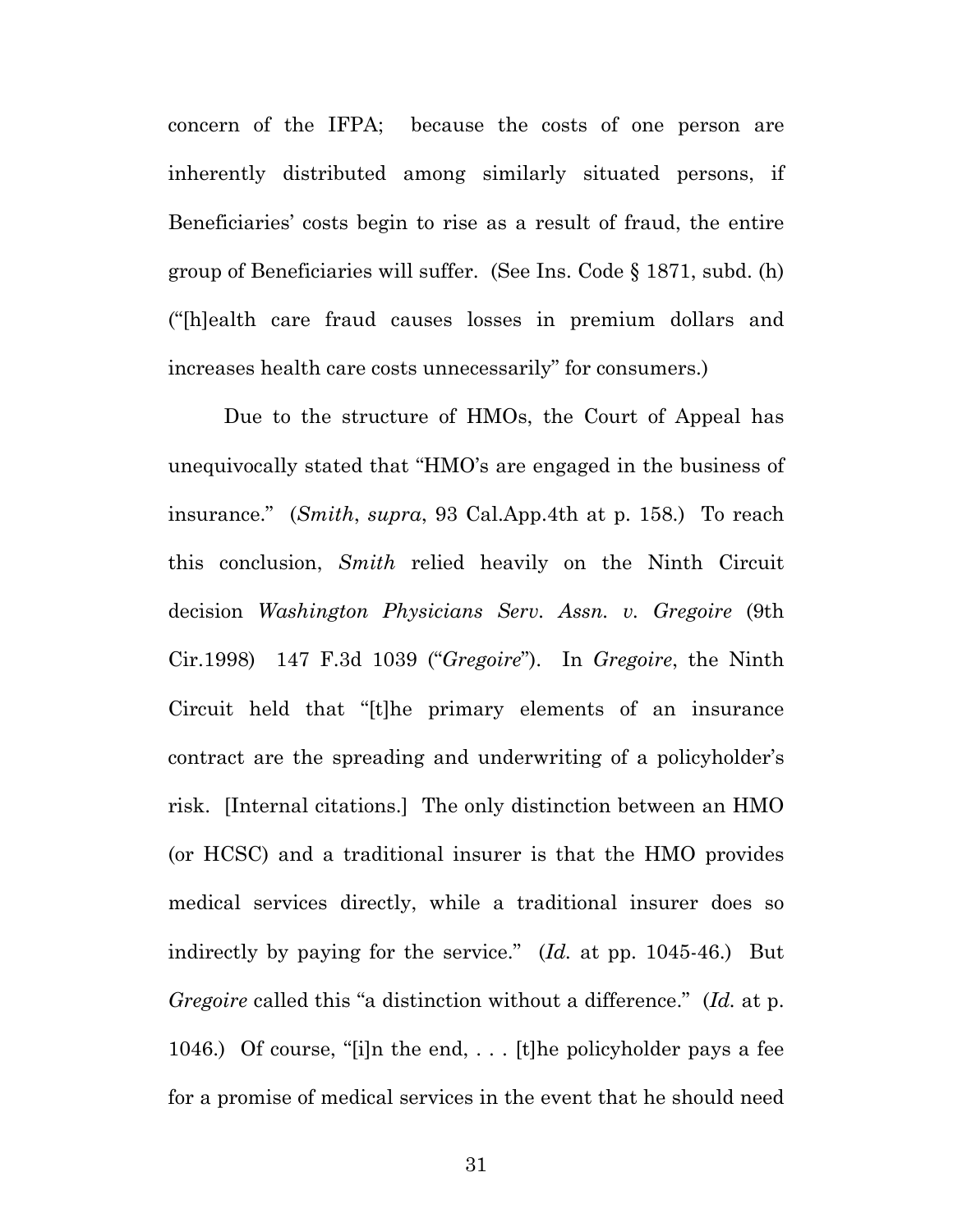them. It follows that HMOs (and HCSCs) are in the business of insurance." (*Ibid.; see also Smith*, *supra*, 93 Cal.App.4th at 157 ("HMOs function the same way as a traditional health insurer. The policyholder pays a fee for a promise of medical services in the event that he should need them.").)

Courts across the country are in accord, regularly concluding that HMOs are no different from insurers. (*See, e.g.*, *Rush Prudential HMO, Inc. v. Moran* (2002) 536 U.S. 355, 367 (2002) ["The answer to Rush is, of course, that an HMO is both: it provides health care, and it does so as an insurer."]; *Anderson v. Humana, Inc.* (7th Cir.1994) 24 F.3d 889, 892 ["Because HMOs spread risk—both across patients and over time for any given person—they are insurance vehicles under Illinois law."]; *Kentucky Assoc. of Health Plans, Inc. v. Nichols* (6th Cir.2000) 227 F.3d 352, 364 ["The Kentucky Act . . . clearly does regulate insurance. The fact that it includes within its reach HMOs as well as traditional insurance companies does not take it out of the realm of insurance regulation."].) Indeed, this practical reality, which the superior court in this case ignored, was aptly described by the United States Supreme Court nearly two decades ago. (*Rush Prudential HMO*, 536 U.S. at 367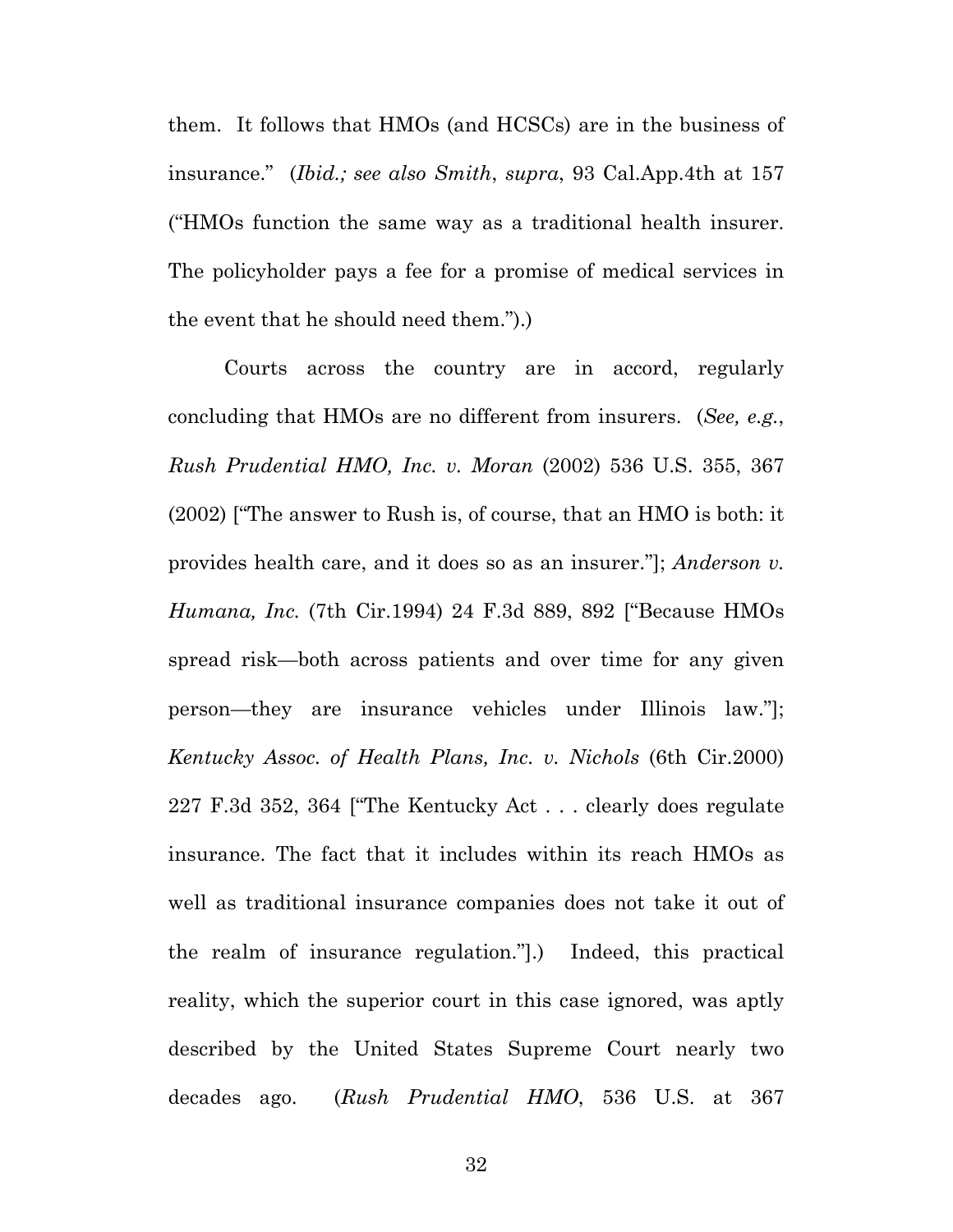("[V]irtually all commentators on the American health care system describe HMOs as a combination of insurer and provider, and observe that in recent years, traditional 'indemnity' insurance has fallen out of favor.") (citing Weiner & de Lissovoy, Razing a Tower of Babel: A Taxonomy for Managed Care and Health Insurance Plans, 18 J. of Health Politics, Policy and Law 75, 77 (Spring 1993); Gold & Hurley, The Role of Managed Care "Products" in Managed Care "Plans," in Contemporary Managed Care 7, 8, 13 (M. Gold ed.1998); Aspen Health Law and Compliance Center, Managed Care Law Manual 1 (Supp. 6, Nov. 1997); R. Rosenblatt, S. Law, & S. Rosenbaum, Law and the American Health Care System 552 (1997); and R. Shouldice, Introduction to Managed Care 13, 20 (1991)).)

 Likewise, ERISA plans are contracts of insurance. Indeed, the only material difference between an ERISA plan and a HMO is the level of involvement an employer has in the plan's administration. (*Marshall v. Bankers Life & Cas. Co.* (1992) 2 Cal.4th 1045, 1055-57.) Thus, the reasoning provided immediately above equally applies to ERISA plans.

 The sole reason the superior court gave for holding that ERISA plans are not "policies of insurance" is that ERISA plans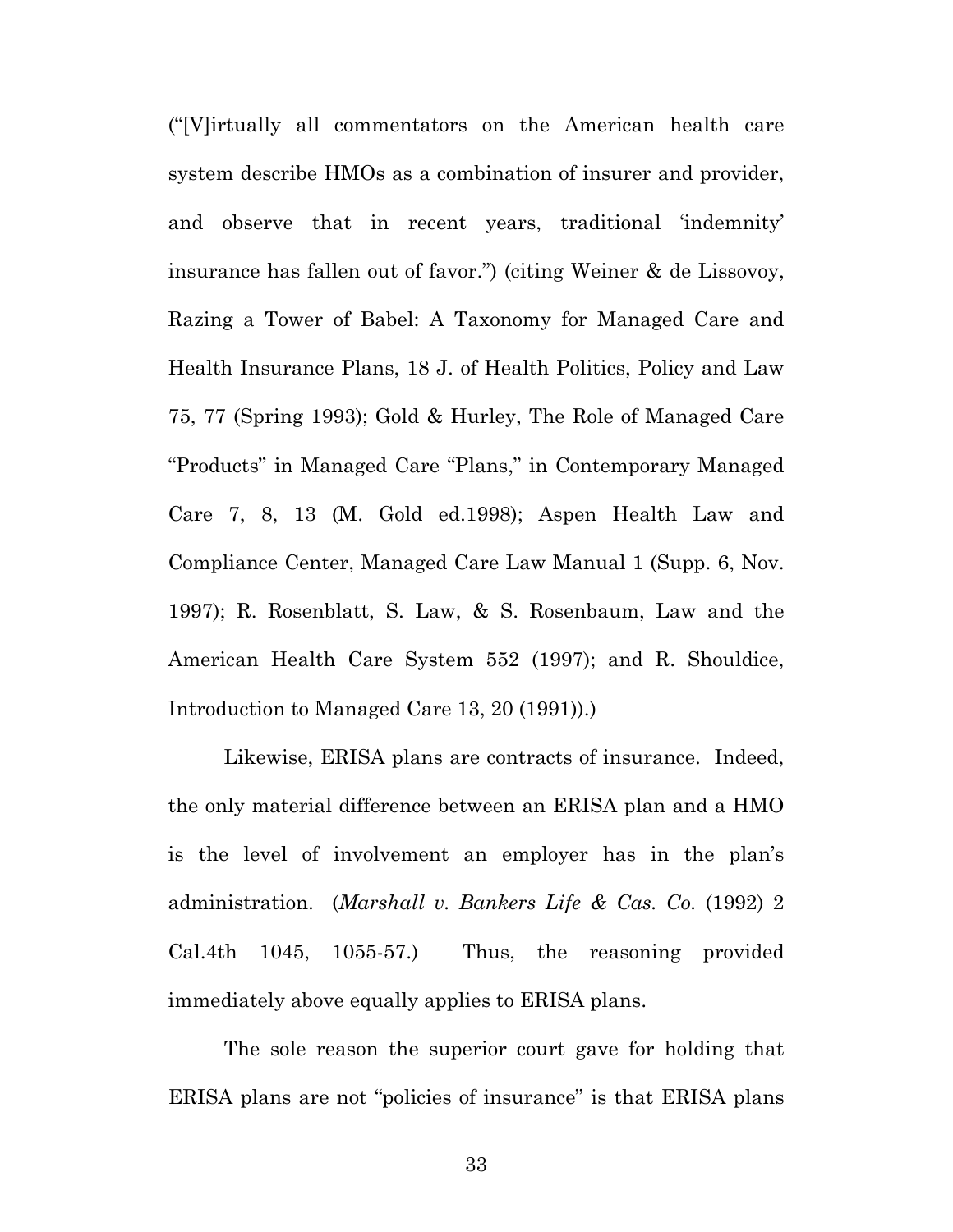are federally preempted. (See 80 AA 31276 ¶3; see generally 80 AA 21375-31276 section C.) But ERISA preemption only applies to the *regulation* of ERISA plans. (*De Buono v. NYSA-ILA Medical & Clinical Servs. Fund* (1997) 520 U.S. 806.) The United States Supreme Court recently affirmed this principle: "ERISA is therefore primarily concerned with pre-empting laws that require providers to structure benefit plans in particular ways, such as by requiring payment of specific benefits or by binding plan administrators to specific rules for determining beneficiary status." (*Rutledge v. Pharm. Care Mgmt. Assn.* (2020) 141 S.Ct. 474, 480.) That is, a statute is preempted if it somehow regulates the ERISA plan itself. (*Ibid.*) But the IFPA is an anti-fraud statute that concerns fraudulent claims and writings from claimants and others. (Ins. Code § 1871.7.) The IFPA does not require an ERISA plan to change its operations in any way, or place additional restrictions on ERISA plans, and thus preemption should be of no concern. (See *New York State Conference of Blue Cross & Blue Shield Plans v. Travelers Ins. Co.* (1995) 514 U.S. 645, 653-56).) As such, ERISA preemption does not apply. Thus, the simple issue before this Court is whether a person or entity may be liable for a false or fraudulent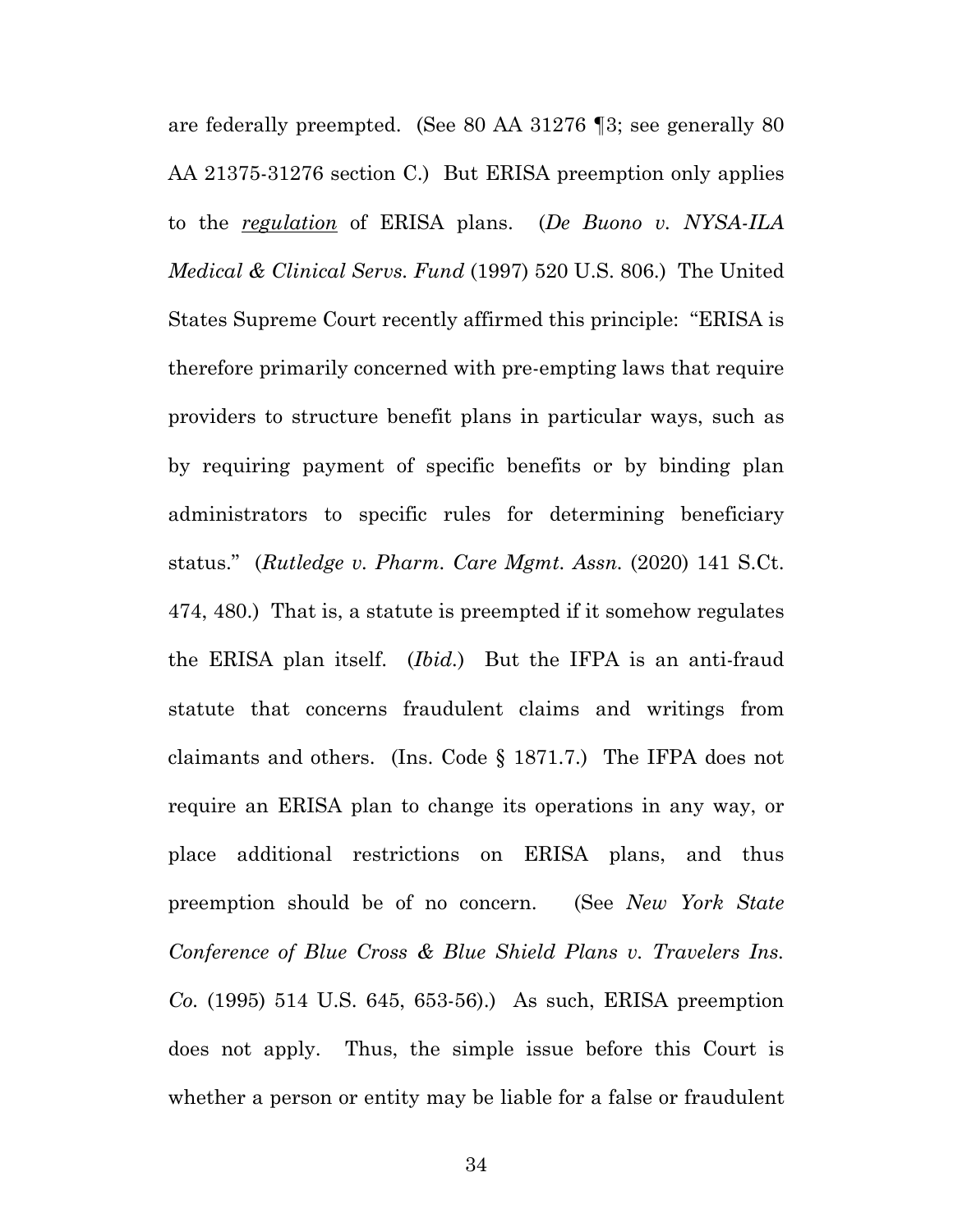claim or writing made to an ERISA plan. This Court should answer in the affirmative.

 Finally, relators are frequently not sophisticated insurers, but employees of the wrongdoers. (*See, e.g., Wilson, supra,* 227 Cal.App.4th 579.) The IFPA was created to encourage such individuals to come forward with information concerning insurance fraud. (*Weitzman*, *supra*, 107 Cal.App.4th at p. 546.) Because the IFPA is intended for a broad audience, the Court should also consider the common sense meaning of the term "insurance." The common meaning of "insurance" is not tied to a specific regulatory construct, but who provides coverage for certain expenses (here, medical expenses). It would belie the common understanding of "insurance" to hold that a PPO is insurance, for example, but an HMO is not. The common sense meaning of the word "insurance" demands that it applies to HMOs and PPOs equally. The superior court's interpretation of the IFPA holds otherwise.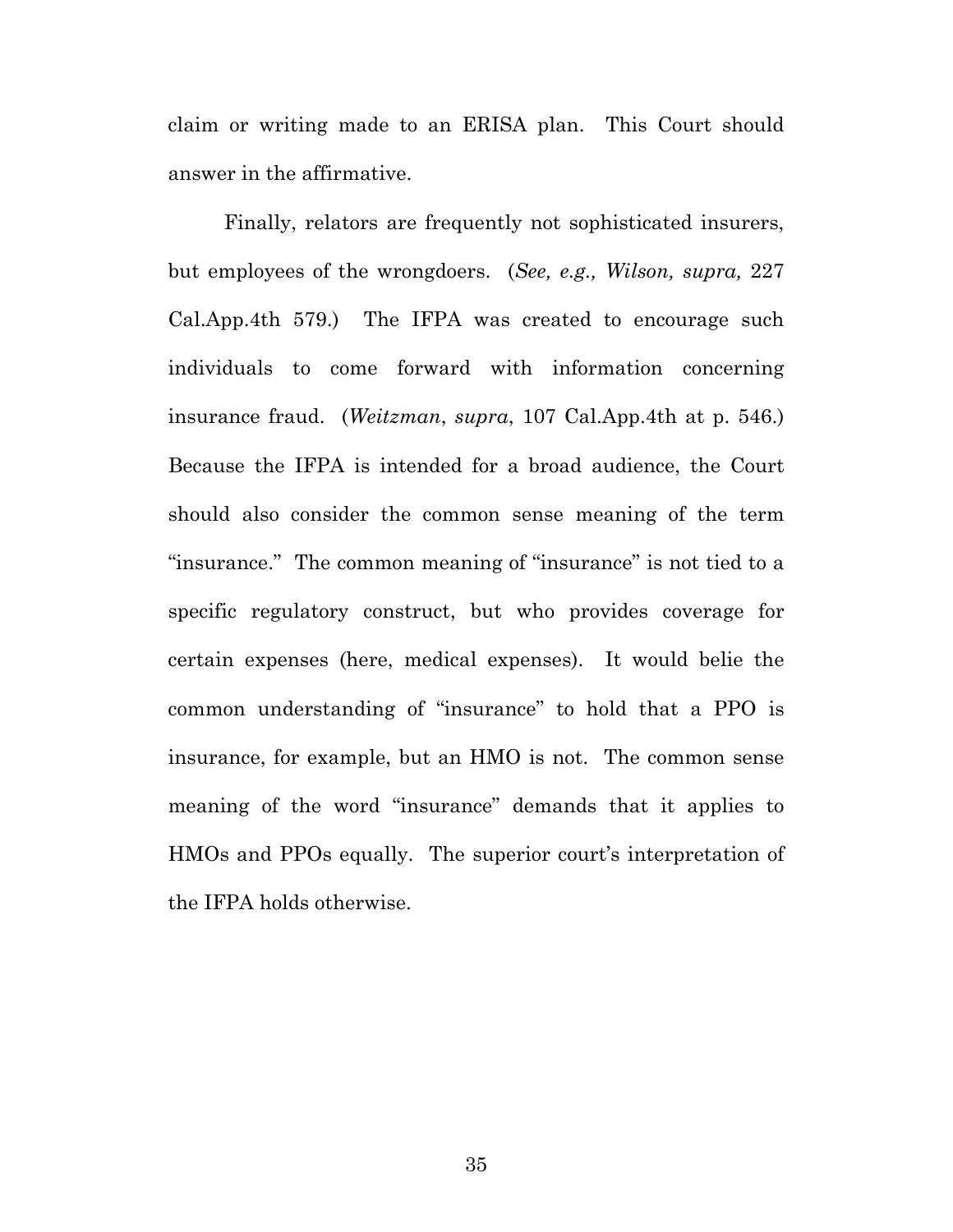**D. The Superior Court's Finding that the IFPA Only Applies When Fraud is Perpetrated against Health Insurers Regulated by the CDI Is Contrary to the Purpose and Policies Behind the IFPA** 

 The superior court erred in creating a canon of statutory construction that does not exist. The regulating agency has no bearing on the interpretation of a broad, remedial anti-fraud statute, like the IFPA. "[F]raud is still fraud whether the individual is partly or wholly self-insured or whether the individual chooses not to submit the claim to its insurer." (*Butler*, *supra*, 195 Cal.App.4th at p. 540 [finding that Penal Code section 550, which was formally an Insurance Code section, did not require a claim to be presented to an insurer].) The superior court's interpretation of the IFPA runs contrary to the statute's purpose and policies in four significant ways, and would lead to "absurd" results. (*California Mfrs. Assn., supra,* 24 Cal.3d at p. 844.)

### **1. The Superior Court's Holding Couches the IFPA as a Regulatory Statute, Not a Remedial Statute**

 In California, the regulatory construct of an entity is typically irrelevant for non-regulatory purposes. Indeed, contrary to the superior court's holding, the Court of Appeal has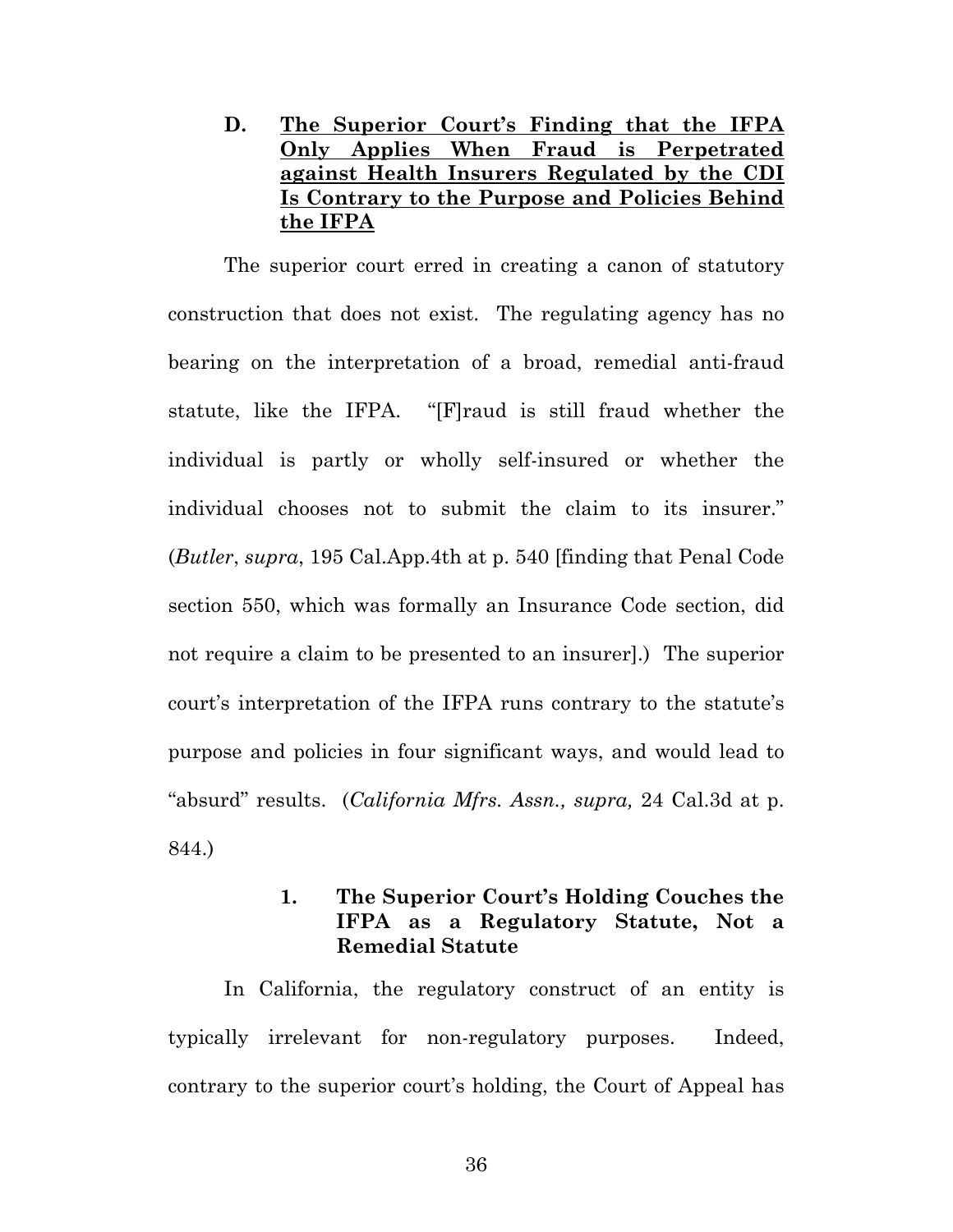already decided regulatory designations have no bearing on whether an entity is an "insurer" for non-regulatory purposes. (*Myers v. Bd. of Equalization* (2015) 240 Cal.App.4th 722, 741.) In *Myers*, the superior court found that "Blue Cross's status as a licensed HMO was dispositive" in determining Blue Cross's status as an "insurer" for certain tax purposes. (*Id.* at p. 733.) On appeal, the Court of Appeal reversed, finding "it is not determinative that Real Parties in Interest are designated as HMOs for regulatory purposes . . . . [T]he court must look beyond this regulatory label to the true economic substance of Real Parties in Interest's business operations." (*Id.* at p. 741.) In its reversal, the *Myers* Court examined the legislative history of the tax at issue, finding that a "'key reason' for adopting the gross premium tax" was "the fact that insurers receive premiums up front, without knowing what related expenses will be paid on those premiums in the future, thereby rendering them unable to determine the net profits attributable to those premiums at the end of the tax year." (*Ibid.*)

 Here, like the tax provision in *Myers*, Insurance Code section 1871.7 is a non-regulatory statute. That is, the purpose of Insurance Code section 1871.7 is not to place any limits or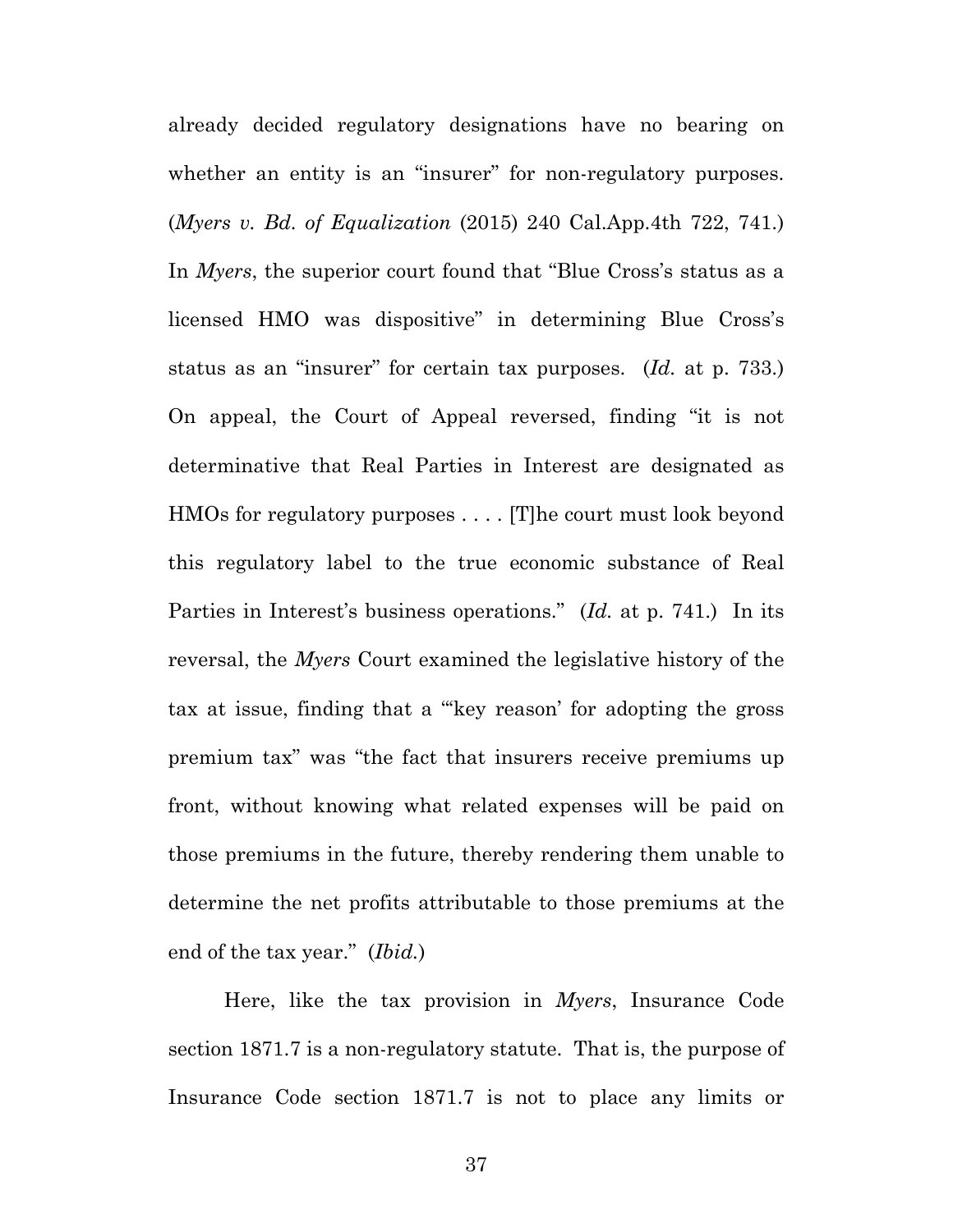restrictions on those that meet the definition of "insurer." Instead, the object of Insurance Code section 1871.7 is fraud itself. And, the IFPA makes abundantly clear that the State has an interest in preventing and remedying health care fraud, in particular, because "[h]ealth care fraud causes losses in premium dollars and increases health care costs unnecessarily" for consumers. (Ins. Code § 1871, subd. (h).)

 As such, if this Court is not persuaded that the presentation of fraudulent claims or writings to HMOs and ERISA plans is a *per se* violation of the IFPA, then it is faced with deciding the criteria to use in determining whether a HMO or an ERISA plan is "insurance" for purposes of the IFPA. Of course, as *Myers* makes clear, the superior court's analysis is not enough; it is insufficient to simply examine whether the entity that received a fraudulent insurance claim or writing obtained a license under the Knox Keene Act, meaning it is not regulated by the CDI. (*Myers, supra*, 240 Cal.App.4th at p. 741.) Courts must determine whether an entity is an "insurance company" in light of the purpose of the IFPA, as *Myers* did in evaluating the tax code. (*Ibid.*) Conveniently, the Legislature has codified a reason for addressing health care fraud: it "causes losses in premium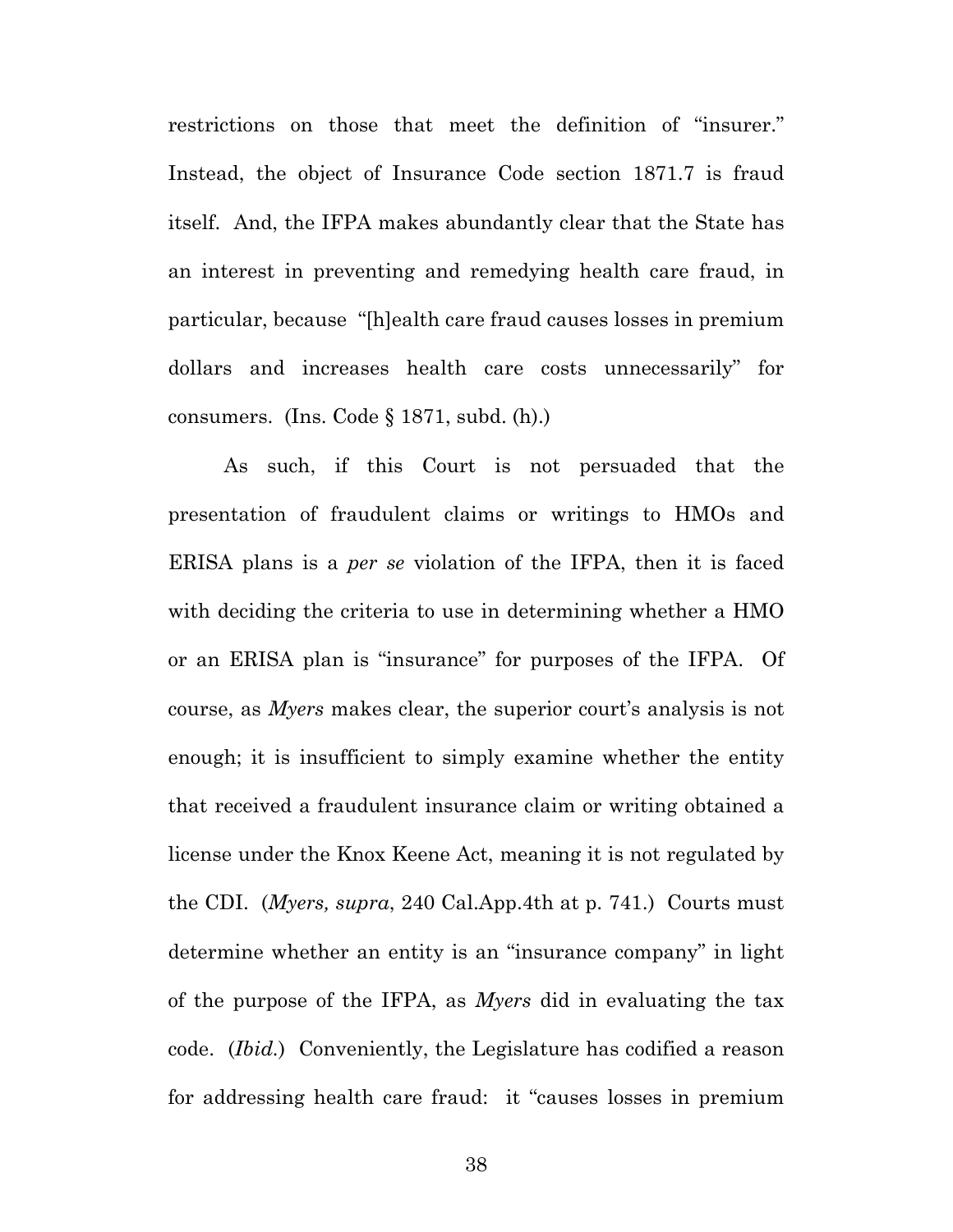dollars and increases health care costs unnecessarily." (Ins. Code § 1871, subd. (h).) More simply, health care fraud does not only impact the person who received health care or the company that is ultimately responsible for the health care expenses. Health care fraud impacts all health care consumers. (*Ibid*.) In passing the IFPA, the Legislature was not interested in whether a fraudulent claim or writing was presented to an "insurer," as defined for certain regulatory purposes. Rather, the Legislature was concerned that a fraudulent claim presented by (or on behalf of) one consumer can impact "the entire community of consumers." (Cal. Bill Analysis, S.B. 706 Assem. (June 28, 2005).) Fraud committed within an HMO can have the same effect as fraud committed within a CDI-regulated insurance plan: consumers at large suffer. Of course, from the consumer's perspective, it makes no difference that they are a member of an HMO versus a CDI-regulated insurance plan when there are "increases [in] health care costs unnecessarily." (Ins. Code § 1871, subd. (h).) Thus, should this Court feel the need to determine whether fraud is committed against an "insurance company," the crux of the analysis in deciding whether an entity is an "insurance company" should be to "look beyond [the]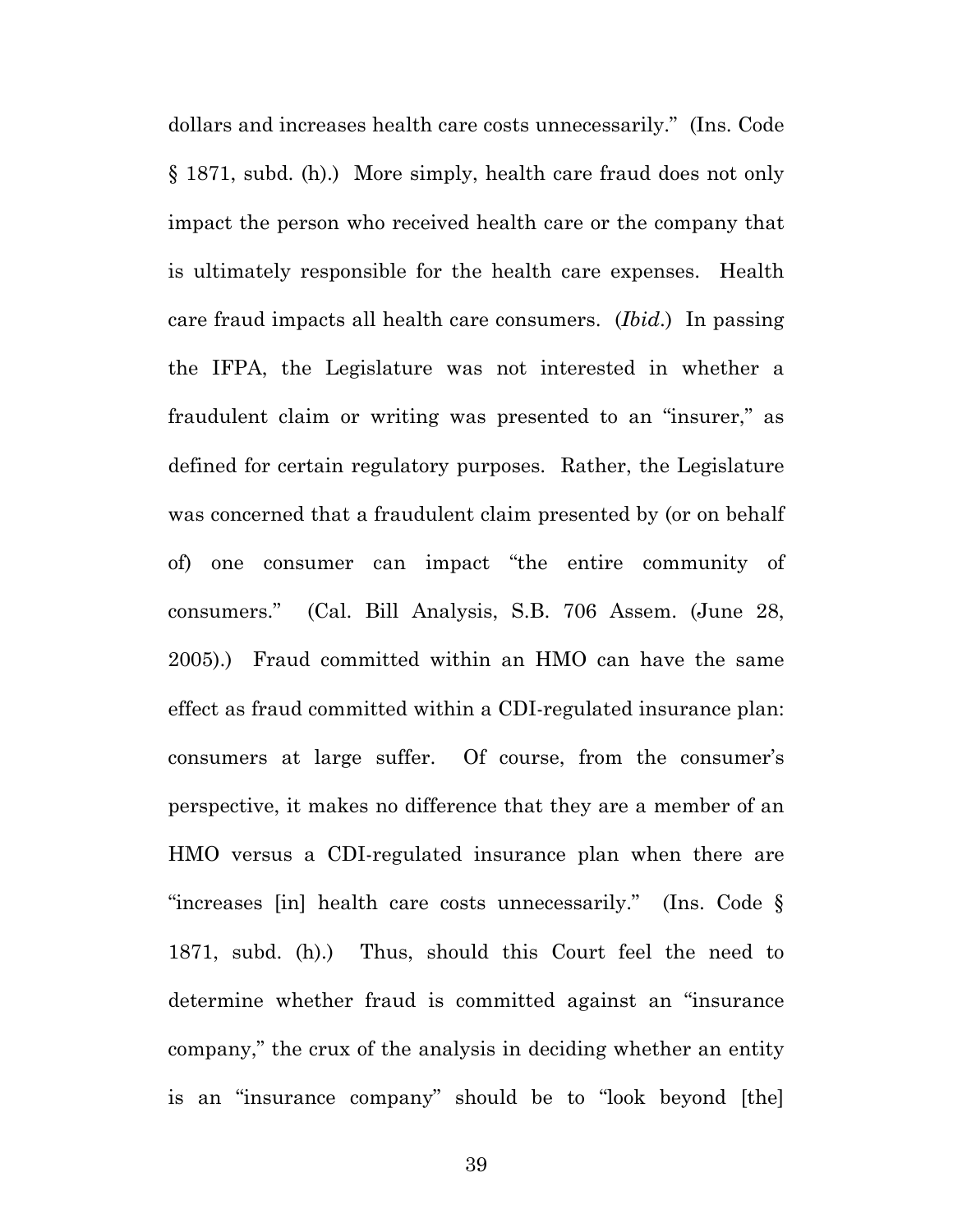regulatory label to the true economic substance of [entity's] business operations." (*Myers, supra,* 240 Cal.App.4th at p. 741.) If the entity operates in a way where its risk-distribution can result in a loss of premiums and higher health care costs from fraudulent claims, then it must be an "insurance company" that offers "insurance" for purposes of Insurance Code section 1871.7. (*Metro. Life Ins. Co., supra,* 32 Cal.3d at p. 654 [insurance "involves two elements: (1) a risk of loss to which one party is subject and a shifting of that risk to another party; and (2) distribution of risk among similarly situated persons"].) The Coalition believes that HMOs and ERISA plans categorically fit within that definition.

## **2. The Superior Court's Interpretation of the IFPA Prevents Relators from Correcting the Community's Injuries**

 As discussed in Section III.A, *supra*, the IFPA was enacted to "correct injuries to the entire community of consumers." (Cal. Bill Analysis, S.B. 706 Assem. (June 28, 2005).) However, adopting the superior court's interpretation of the IFPA prevents that effect from happening. Similarly, under the superior court's interpretation, the IFPA would not seek to prevent "billions of dollars" from being "annually [] added [in] health care costs," as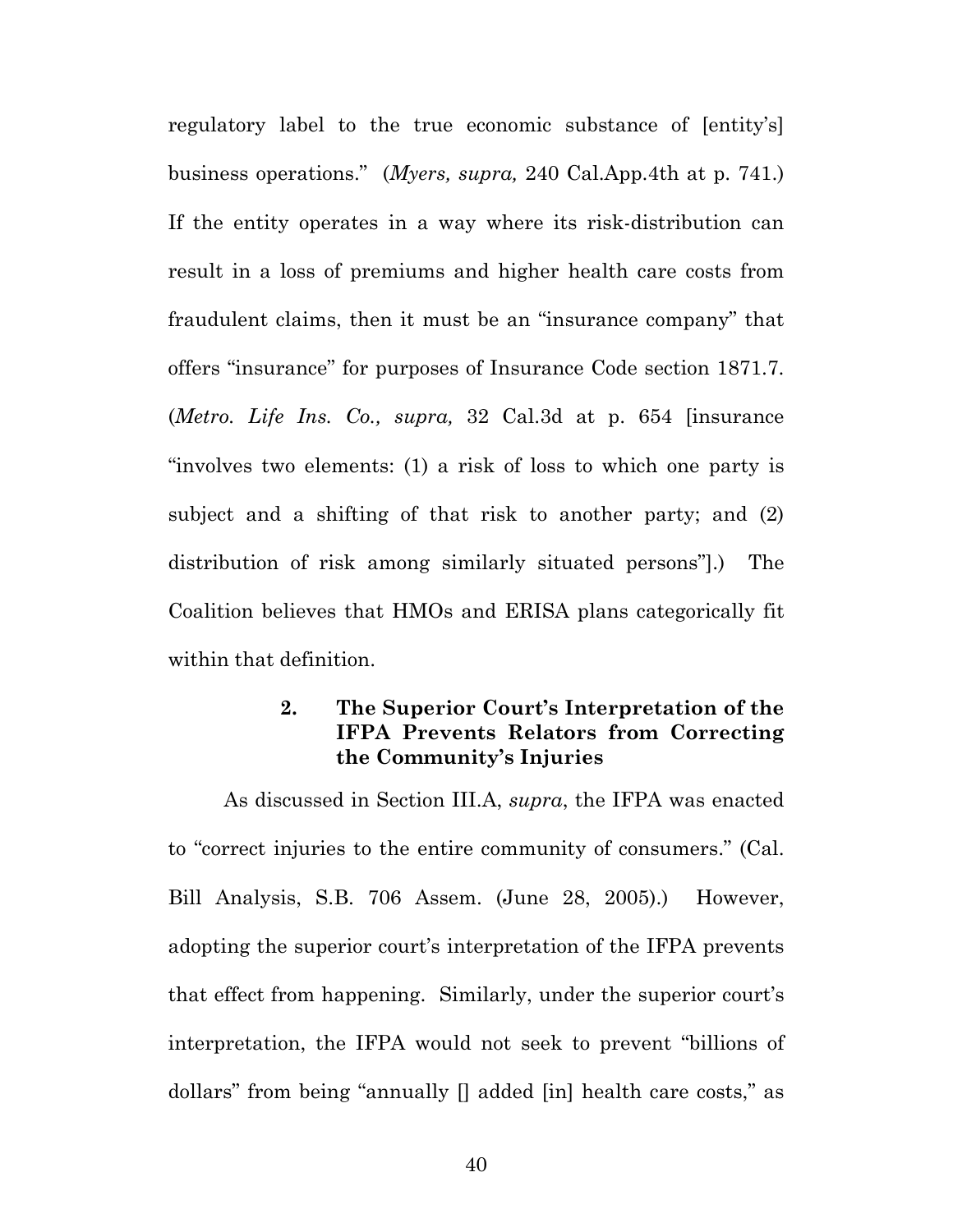the IFPA seeks to do. (Ins. Code § 1871, subd. (h).) Nor would adopting such an interpretation provide the tangible "benefits [to] insurers, insureds, and government agencies without unnecessarily burdening public resources" that the Legislature envisions. (*Weitzman*, *supra*, 107 Cal.App.4th at pp. 546-47.) Indeed, should this Court adopt the interpretation of the superior court, at most, only injuries to a paltry minority of consumers could be addressed and most health care fraud would not be addressed.

 As this Court is well-aware, "[i]n California, regulation and oversight of health insurance is split between two state departments"—DMHC and CDI. (Roth, *Making Sense of Managed Care Regulation in California* (November 2001) California HealthCare Foundation.) Despite this, the overwhelming majority of the private health care insurance market in California is not controlled by insurers regulated by CDI. In fact, a July 2020 study found that, for commercial insurance, 13.4 million Californians were enrolled with an insurer regulated by DMHC, while only 1.1 million Californians were enrolled with an insurer regulated by CDI. (See Wilson, Wilson Analytics - California Healthcare Foundation (July 2020)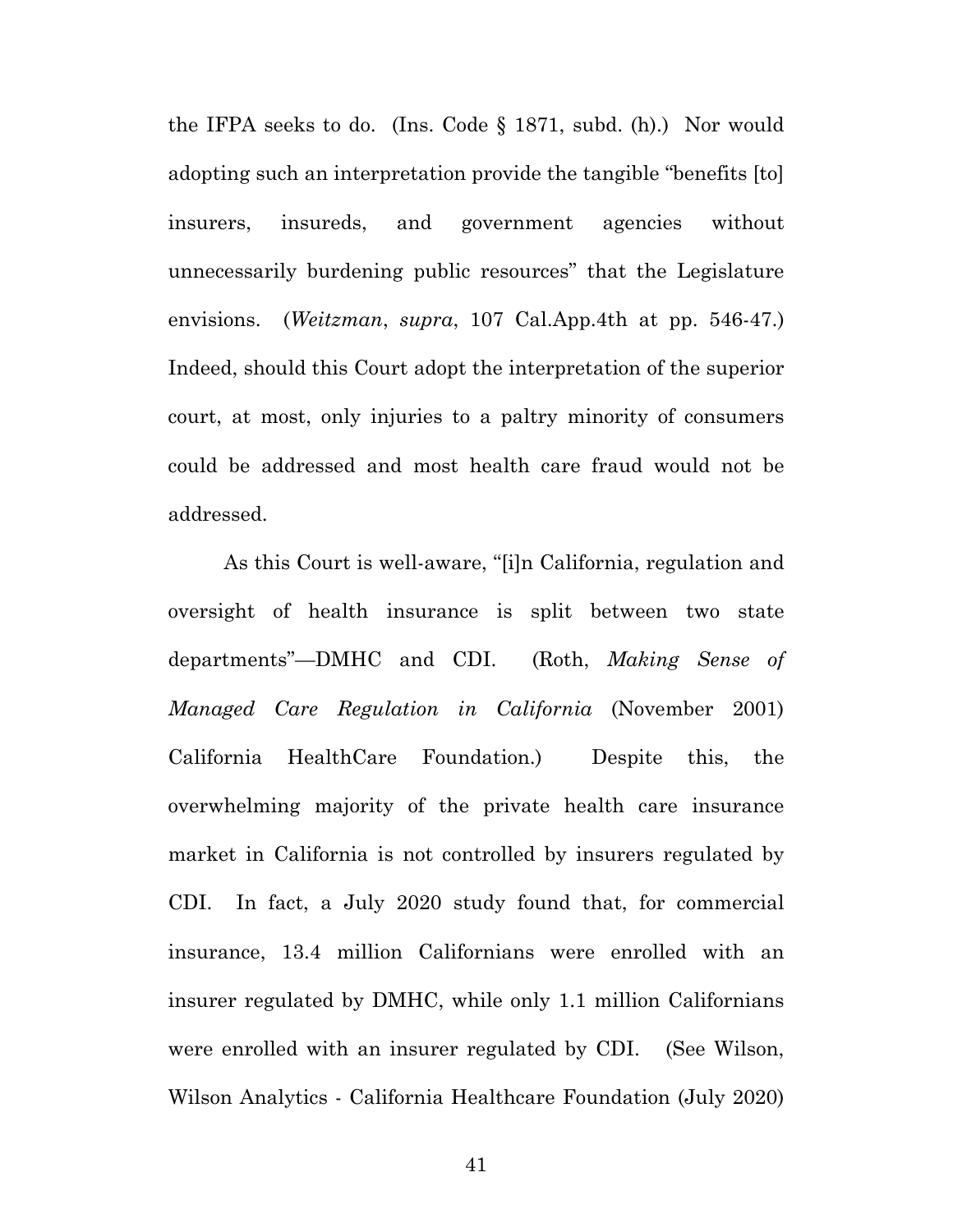*2020 Edition – California Health Insurers and Enrollment – Almanac Collection – Quick Reference Guide*.) That is, CDIregulated insurers only account for 7.6% of the market. (*Ibid.*) This is consistent with the enrollment distribution of 2019, when 13.1 million Californians were enrolled with an insurer regulated by DMHC, while only 1.1 million Californians were enrolled with an insurer regulated by CDI.5 Indeed, *no HMO in California is regulated by CDI*.6 As a result, although the private health insurance market in California is a \$183.7 billion industry, only \$18.2 billion of that is from CDI-regulated insurers (with the remainder being provided by health care payors regulated by DMHC). (*Ibid.*)

 Because insurers regulated by CDI make up such a small share of the overall health care market, correcting fraud perpetrated against only those insurers would have little impact

 $\overline{a}$ 

<sup>5 (</sup>California Health Care Foundation (2019) California Health Insurers: Large Insurers Remain on Top < https://www.chcf.org/wp-

content/uploads/2019/05/CAHealthInsurersAlmanac2019QRG.pdf > [as of March 8, 2021].)

<sup>6</sup> California Health Care Foundation (May 2019) *California Health Insurers: Large Insurers Remain on Top* < https://www.chcf.org/wp-

content/uploads/2019/05/CAHealthInsurersAlmanac2019.pdf> [as of March 8, 2021].)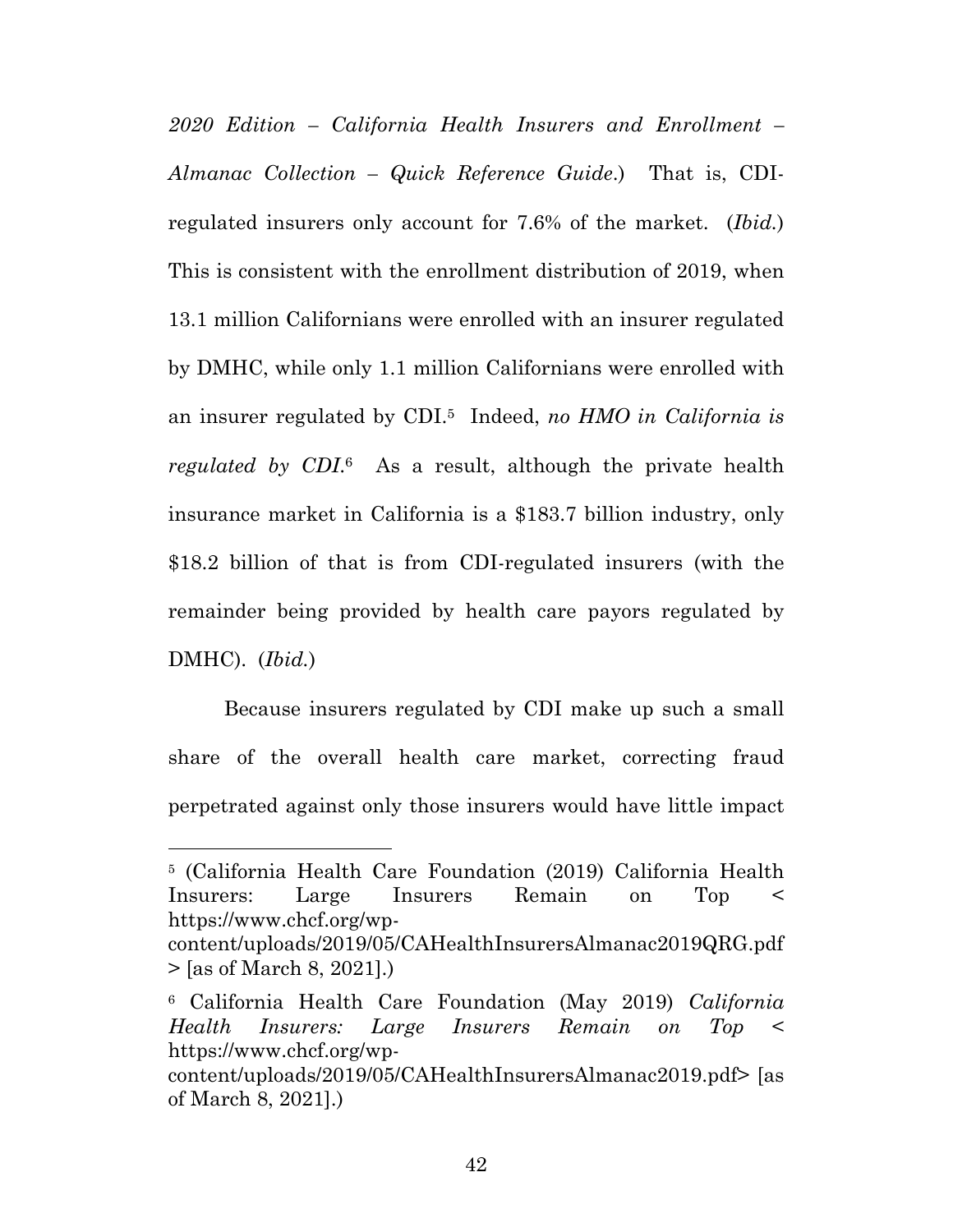on the "entire community of consumers." (Cal. Bill Analysis, S.B. 706 Assem. (June 28, 2005).) At most, under the superior court's interpretation, the IFPA could only ever save the "losses in premium dollars" (Ins. Code § 1871, subd. (h)) for 7.6% of the California market (see Wilson, Wilson Analytics - California Healthcare Foundation (July 2020) *2020 Edition – California Health Insurers and Enrollment – Almanac Collection – Quick Reference Guide*.) Furthermore, there would still be a "burden[] [on] public resources," which the IFPA intended to correct, as the government would be solely responsible for investigating and prosecuting 92.4% of all health care fraud without the help of relators. (*Weitzman*, *supra*, 107 Cal.App.4th at pp. 546-47.) Indeed, in most instances "individual citizens" would not be incentivized "to come forward with information uniquely in their possession and to thus aid the Government in [ferreting] out fraud." (*Strathmann, supra,* 210 Cal.App.4th at p. 502.) Thus, Respondents' interpretation is contrary to the very purpose of the statute. (See Ins. Code § 1871, subd. (h).) Moreover, the Legislature has stated as much. When *Newman* interpreted the IFPA to be inapplicable to false and fraudulent writings presented to an HMO, the Legislature amended the statute to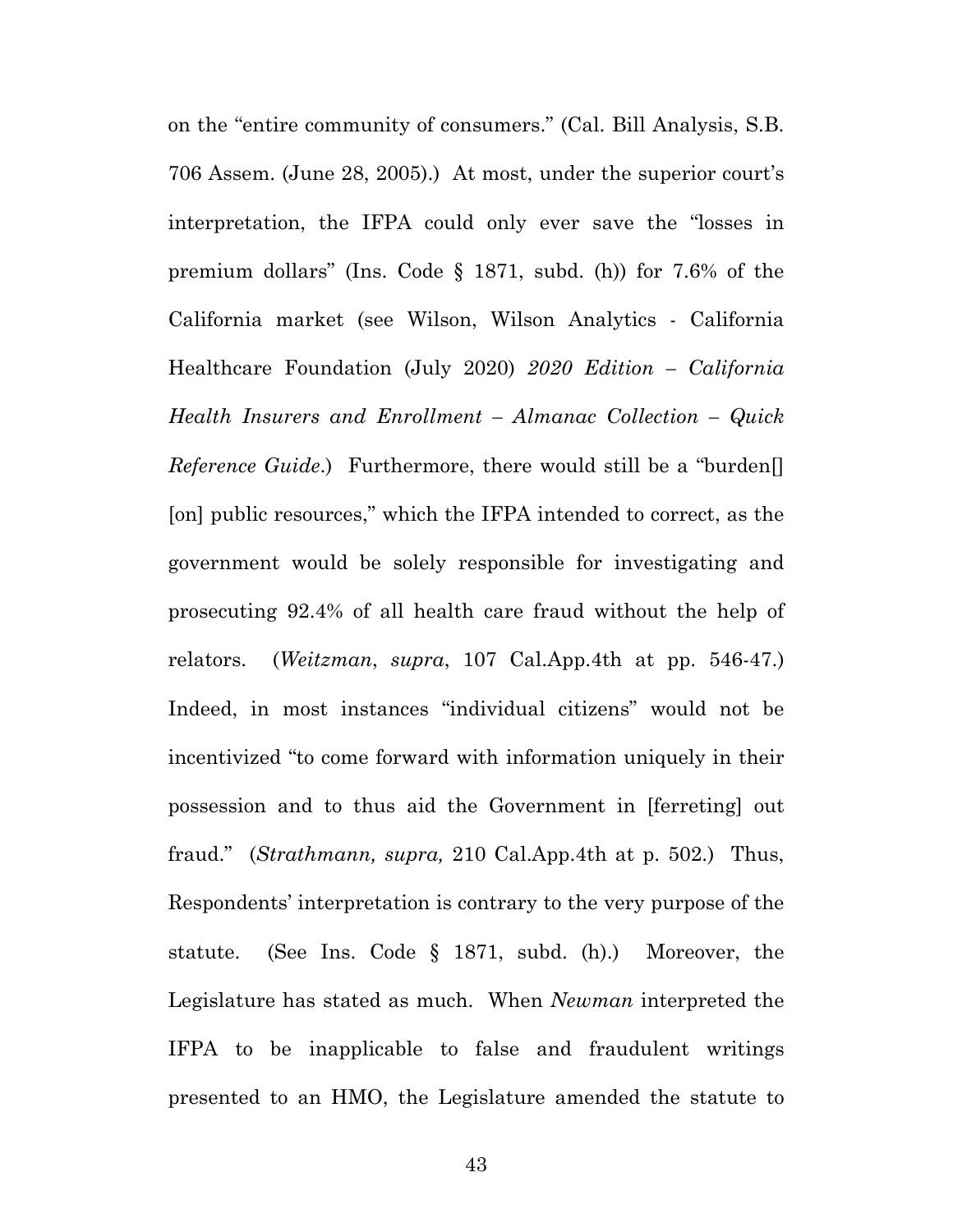ensure such an interpretation would never be adopted again. (Assem. Com. on Pub. Safety, Rep. on Sen. Bill No. 894 (1991- 1992 Reg. Sess.) Sept. 5, 1991, p. 3.) Because of the important amendments made to the IFPA, relators have brought cases to combat health care fraud, even though the claims were not presented to CDI-regulated insurers. (*People ex rel. Monterey Mushrooms, Inc. v. Thompson* (2006) 136 Cal.App.4th 24, 27; *Wilson, supra,* 227 Cal.App.4th 579.) For example, in *Monterey Mushrooms*, an IFPA action was brought for false claims presented to a self-insured employer. (136 Cal.App.4th at p. 27.) In a seminal IFPA case, the Court of Appeal affirmed the verdict of the lower court, finding that the defendants, who set up sham medical corporations, were liable for IFPA violations. *Id.* at p. 33. Here, Respondents ask this Court to de-claw the IFPA in a manner that would prevent such suits, is inconsistent with the IFPA's purpose, and has been previously rejected by the Legislature. This Court should not oblige.

## **3. The Superior Court's Interpretation Would No Longer Incentivize Whistleblowing**

 The IFPA was created to "authorize and encourage" antifraud cases. (*Weitzman*, *supra*, 107 Cal.App.4th at p. 546.) This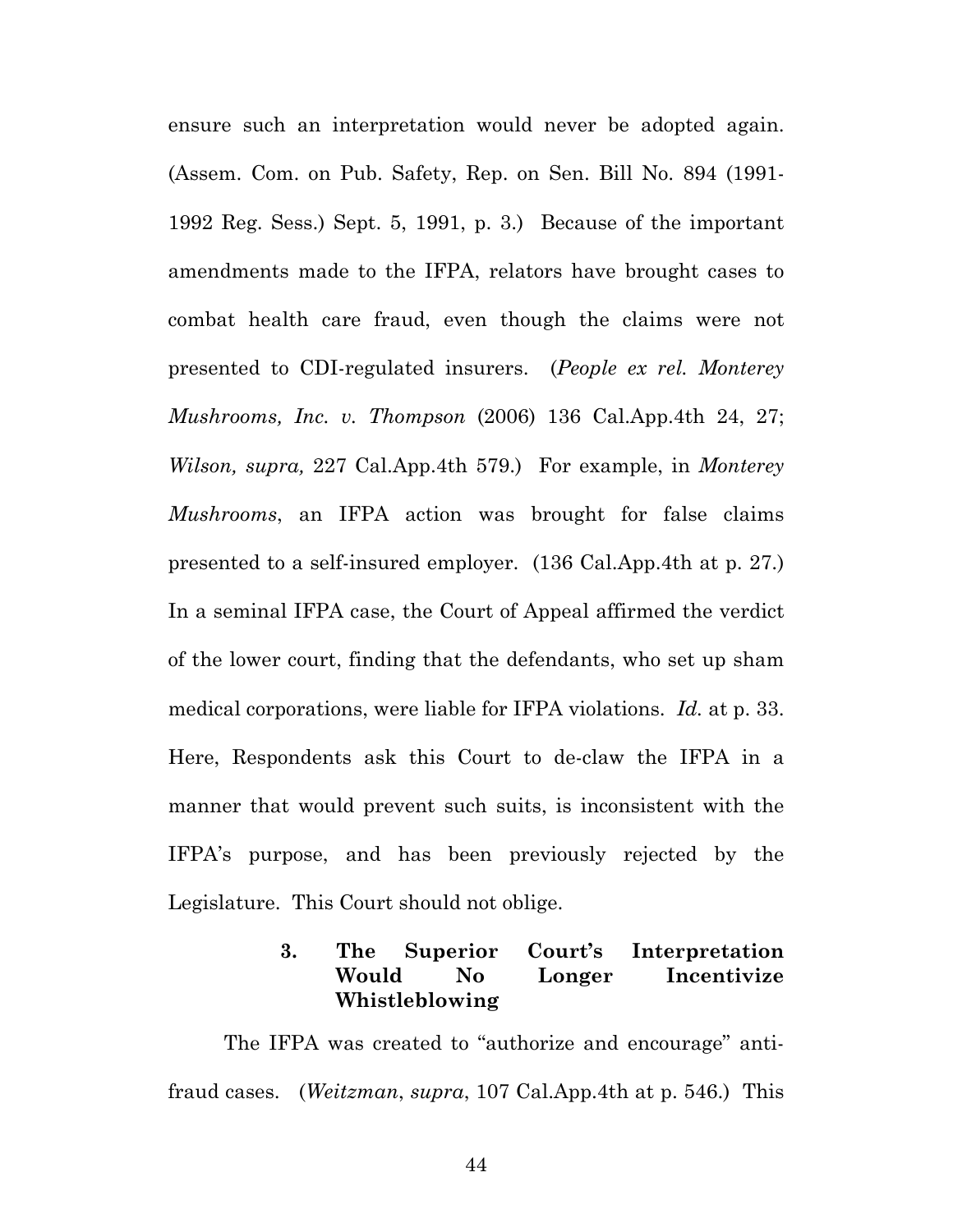provides "benefits [to] insurers, insureds, and government agencies without unnecessarily burdening public resources." (*Id*. at pp. 546-47.) While these whistleblowers can be insurers themselves, employee insiders of those committing fraud frequently file lawsuits as relators. (See, e.g., *Strathmann, supra,* 210 Cal.App.4th at p. 502; *Wilson, supra,* 227 Cal.App.4th 579.) The Legislature recognized this and even included an antiretaliation provision in the IFPA, which prevents any form of employment retaliation against a person who files an action under Insurance Code section 1871.7. (Cal. Ins. Code § 1871.7, subd. (k).)

 If the IFPA only pertains to claims presented under CDIregulated insurance plans, then potential whistleblowers will be required to understand the complex regulatory landscape of California health care. Indeed, whistleblowers will need to know whether the perpetrators of fraud were targeting a private health care payor who offers a CDI or DMHC-regulated insurance plan. Making that determination is even harder than it sounds. For example, many of the widely recognized California "insurance" companies (Anthem Blue Cross, Blue Shield, and United HealthCare) offer multiple insurance plans, some of which are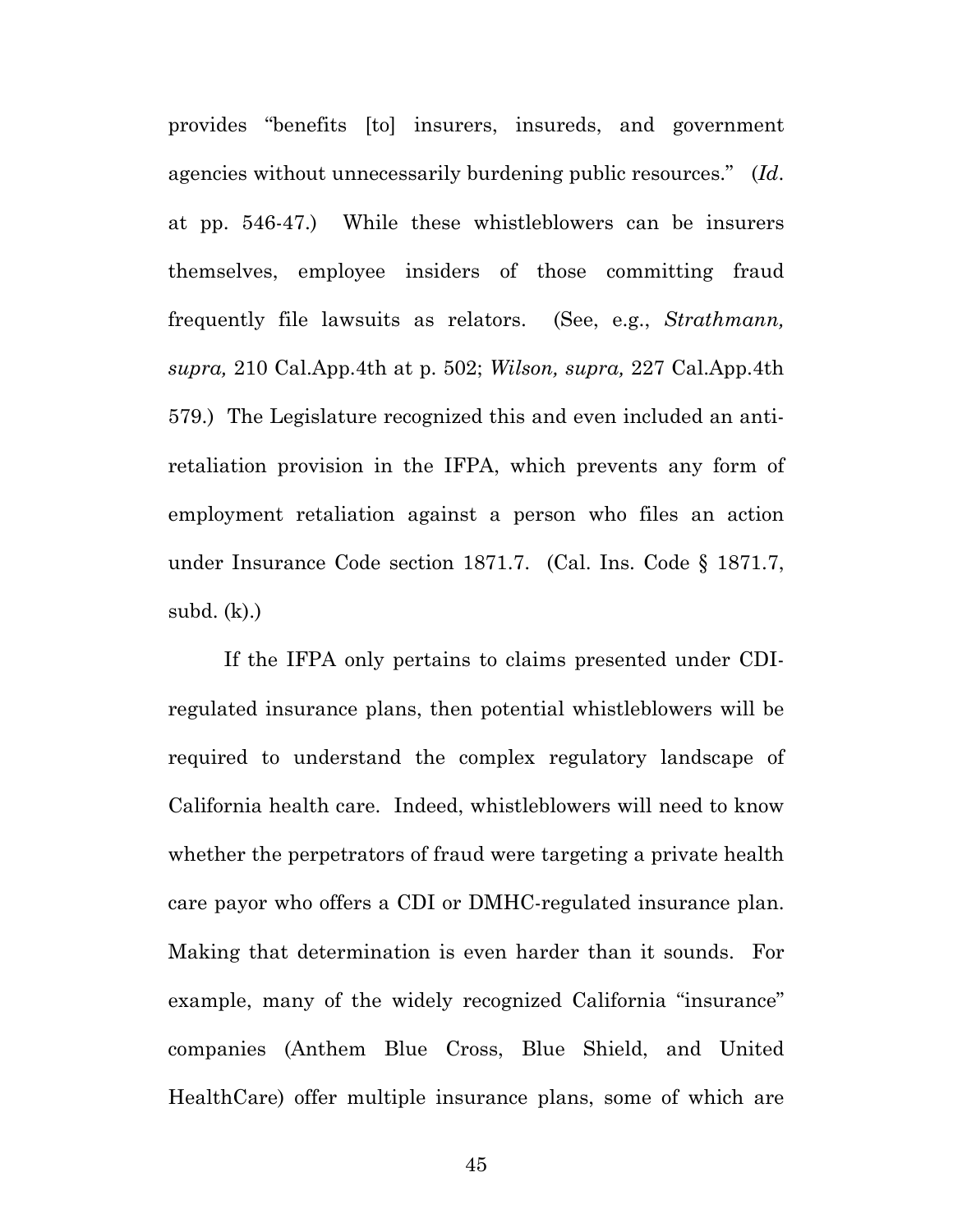regulated by CDI and some of which are regulated by DMHC.7 This type of information may not be readily-available to a whistleblower, but Respondents' interpretation of the IFPA would result in this information being critical to the success of an IFPA action. Due to this large barrier, whistleblowers will begin to become extinct, as the IFPA's contours become harder to decipher.

 Furthermore, some employee insiders and would-be whistleblowers may only work for medical providers that present claims to DMHC-regulated insurers (*e.g.*, a physician who only submits claims to an HMO). Those potential whistleblowers, under the superior court's interpretation of the IFPA, have no incentive to correct the fraud of their employers because the IFPA would no longer apply to such fraudulent acts. For example, in *Wilson*, the relator blew the whistle on a kickback scheme between Bristol-Myers Squibb Co. and "physicians who had large numbers of patients enrolled in private health insurance plans." (*Wilson, supra,* 227 Cal.App.4th at p. 586.)

<sup>7</sup> California Health Care Foundation (May 2019) *California Health Insurers: Large Insurers Remain on Top* < https://www.chcf.org/wpcontent/uploads/2019/05/CAHealthInsurersAlmanac2019.pdf> [as of March 8, 2021].)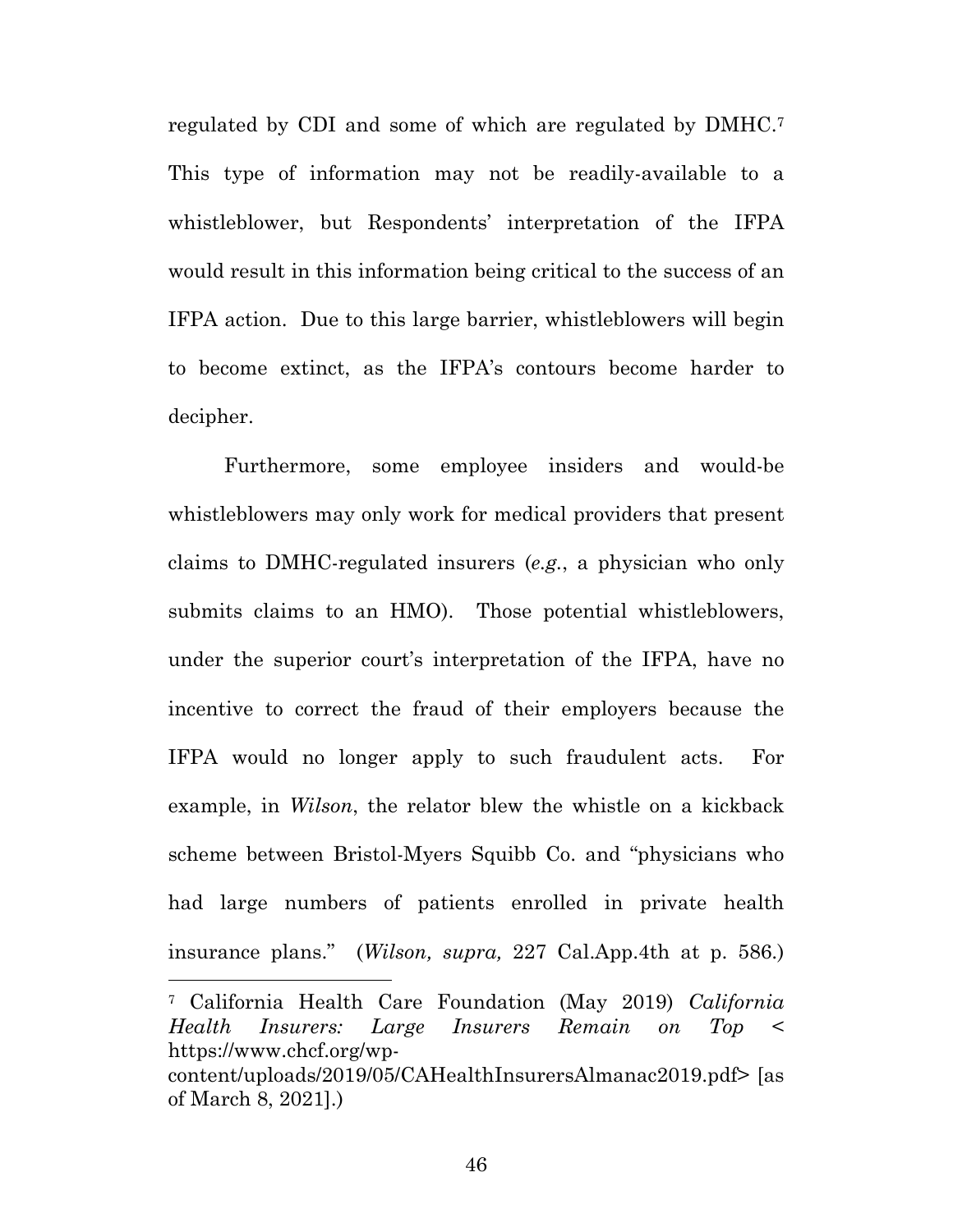There, the relator was a former employee of Bristol-Myers Squibb Co., who marketed drugs to physicians. (*Id.* at pp. 586-87.) If the IFPA only applied to claims and writings presented under CDIregulated insurance plans, then the *Wilson* relator would have had to know before ever blowing the whistle (1) the physicians participating in the scheme, (2) the exact insurance accepted by those physicians, (3) whether the insurance plans accepted by the physicians were regulated by CDI, and, ultimately, (4) whether the claims involving the Bristol-Myers Squibb Co. drugs were presented under CDI-regulated insurance plans. The Legislature surely did not intend to create this many barriers on a potential whistleblower. Indeed, even if the relator went to all that trouble, they may have determined that no false claims were presented to a CDI-regulated insurance plan, and Bristol-Myers Squibb Co. would have been able to continue their fraud scheme. In short, Respondents' interpretation of the IFPA would not "encourage" IFPA investigations and litigation. (*Weitzman*, *supra*, 107 Cal.App.4th at p. 546.)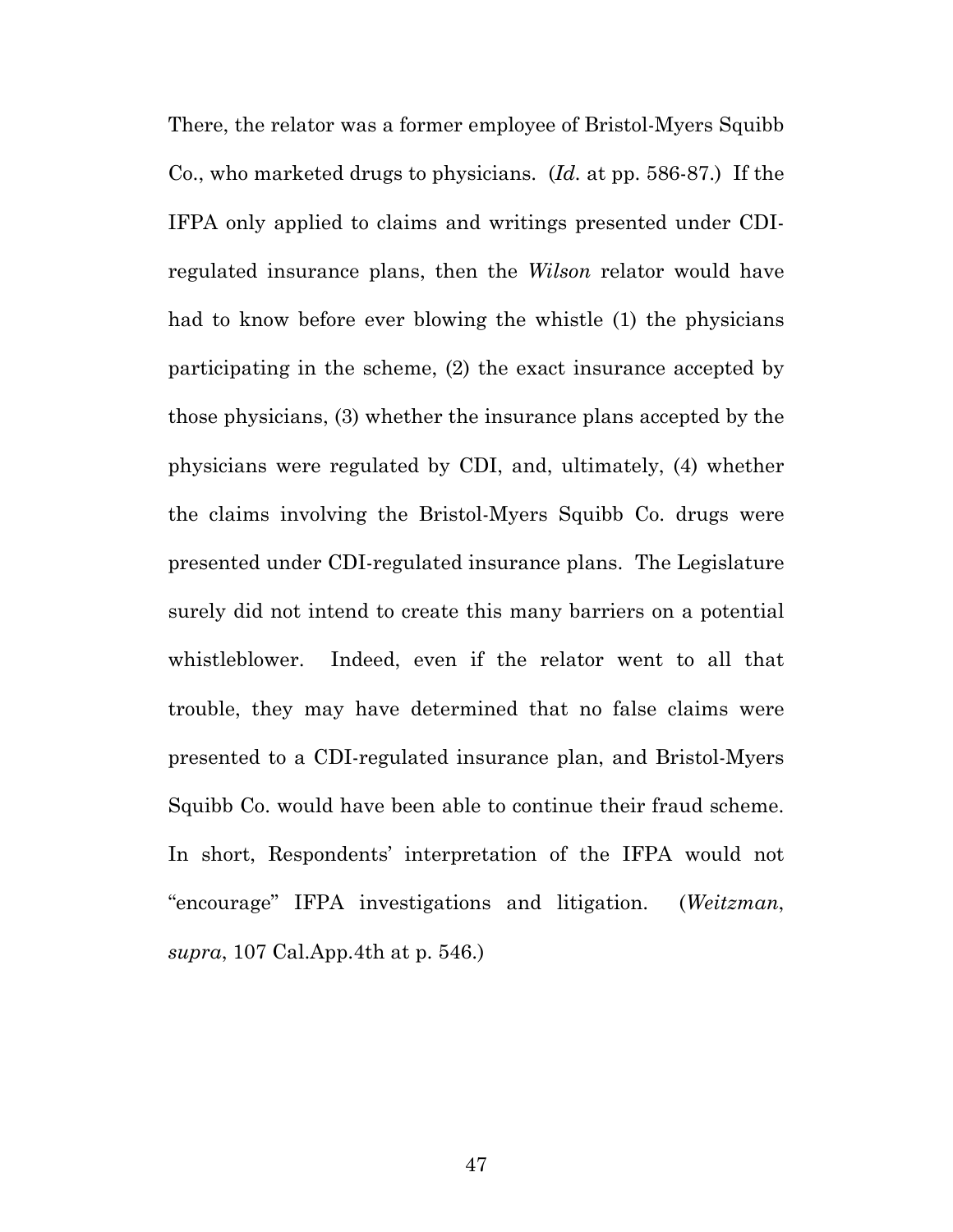#### **4. The Superior Court's Interpretation of the IFPA Makes Liability Unpredictable**

 Under the superior court's approach, an insurance fraud perpetrator's liability under the IFPA is largely based on luck, not their actions. For example, in *Wilson*, Bristol-Myers Squibb Co. was alleged to be paying kickbacks to physicians for prescribing certain medication. (*Wilson, supra,* 227 Cal.App.4th at p. 587.) It is unclear whether Bristol-Myers Squibb Co. knew the insurance plans under which those medications would be billed. It likely did not. However, if the physicians all happened to submit the bills to an HMO then, Respondents would argue, Bristol-Myers Squibb Co. would not have any liability under the IFPA. On the other hand, if those same bills were presented to a CDI-regulated insurer, Respondents would agree that an IFPA action could be filed against Bristol-Myers Squibb Co. It is absurd to think that the IFPA demands such unpredictable outcomes or that such swaths of insurance fraud should go undeterred.

 Furthermore, Respondents' interpretation would simply encourage physicians to only treat patients with health insurance regulated by the DMHC. After all, there would be no risk of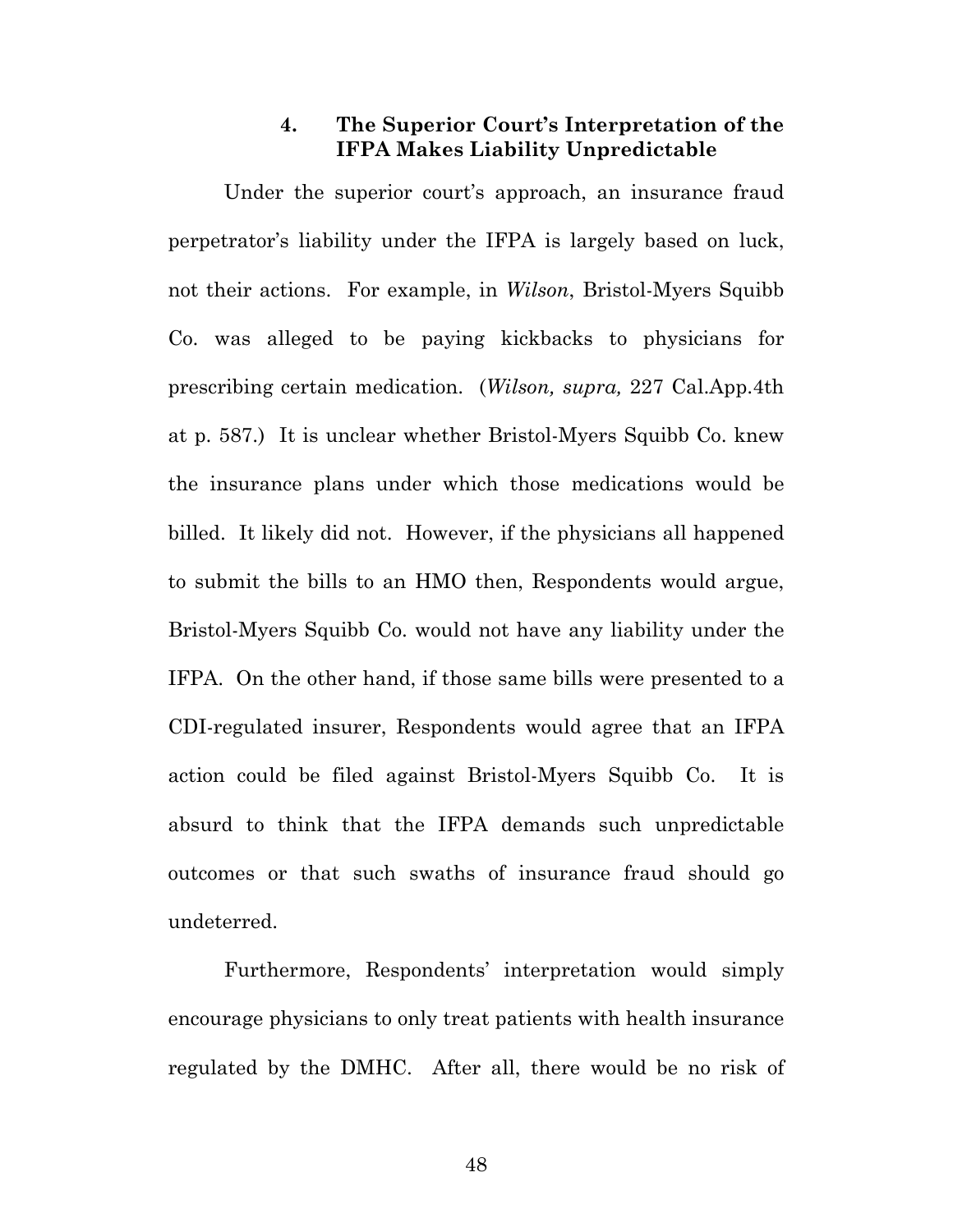IFPA liability if a physician simply stopped accepting CDIregulated insurance. The IFPA was meant to "encourage" fraud investigations, not limit or determine the type of insurance a provider accepts. (*Weitzman*, *supra*, 107 Cal.App.4th at p. 546.)

## **E. The Court Should Give Deference to CDI's Interpretation of the IFPA**

 Under California law, it is well-established that where a "statute is silent or ambiguous with respect to the specific issue," courts should look to the relevant government agency's interpretation if it "is based on a permissible construction of the statute" and is "rational and consistent with the statute." (*Sullivan v. Everhart* (1990) 494 U.S. 83, 88-89.) Furthermore, the degree of deference "turns on a legally informed, commonsense assessment" of the "contextual merit" of the agency's interpretation. (*Yamaha Corp. of Am. v. State Bd. of Equalization* (1998) 19 Cal.4th 1, 14 (*Yamaha*).) Even outside the context of quasi-legislative rulemaking, which is not presented here, deference should be granted to "the agency's view of the statute's legal meaning and effect." (*Id*. at p. 11.) The California Supreme Court has adopted "two broad categories of factors relevant to a court's assessment of the weight due an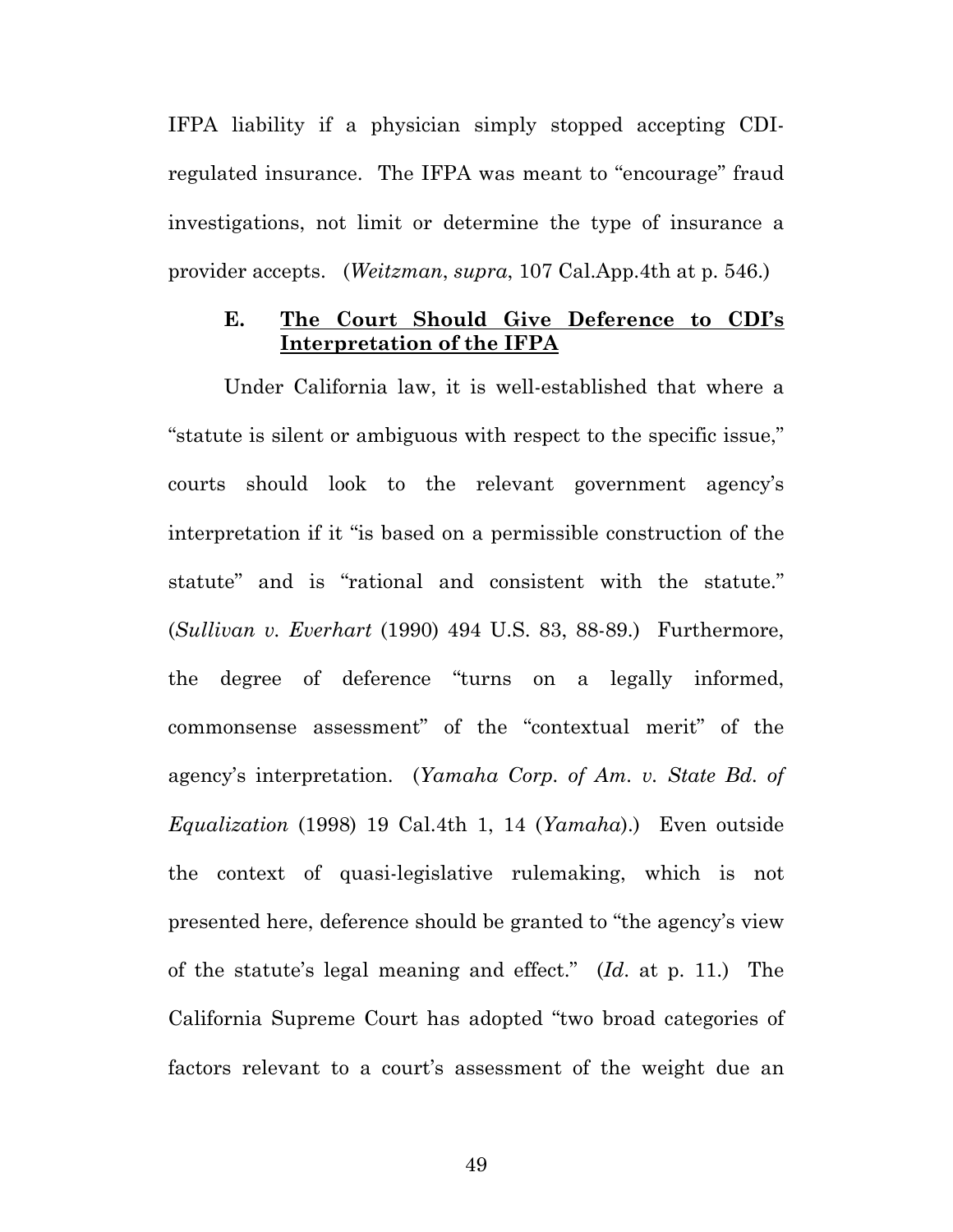agency's interpretation: Those 'indicating that the agency has a comparative interpretive advantage over the courts,' and those 'indicating that the interpretation in question is probably correct.'" (*Id.* at p. 12.) Here, under this two-pronged approach, the CDI's interpretation of the IFPA is entitled to deference.

 As a primary matter, the CDI is the sole statewide entity responsible for enforcing the IFPA. (Assem. Bill No. 1050 (1999- 2000 Reg. Sess.) § 2.) By way of background, the California Attorney General was initially the enforcer of the IFPA. However, in 1995, the Legislature amended the IFPA to add the CDI as an enforcement agency of the IFPA. (Sen. Bill No. 465 (1995-1996 Reg. Sess.) § 2.) Then, in 1999, the Attorney General was removed as an enforcer of the IFPA, making the CDI the sole statewide entity responsible for enforcing the IFPA. (Assem. Bill No. 1050 (1999-2000 Reg. Sess.) § 2.)

 In this capacity, the CDI has "an intimate knowledge of the problems dealt with in the [IFPA] and the various administrative consequences arising from particular interpretations." (*Yamaha*, 19 Cal.4th at p. 20 (conc. opn. of Mosk, J.).) This Court should draw on the CDI's experience and knowledge of the IFPA. Indeed, as the California Supreme Court has held, where "the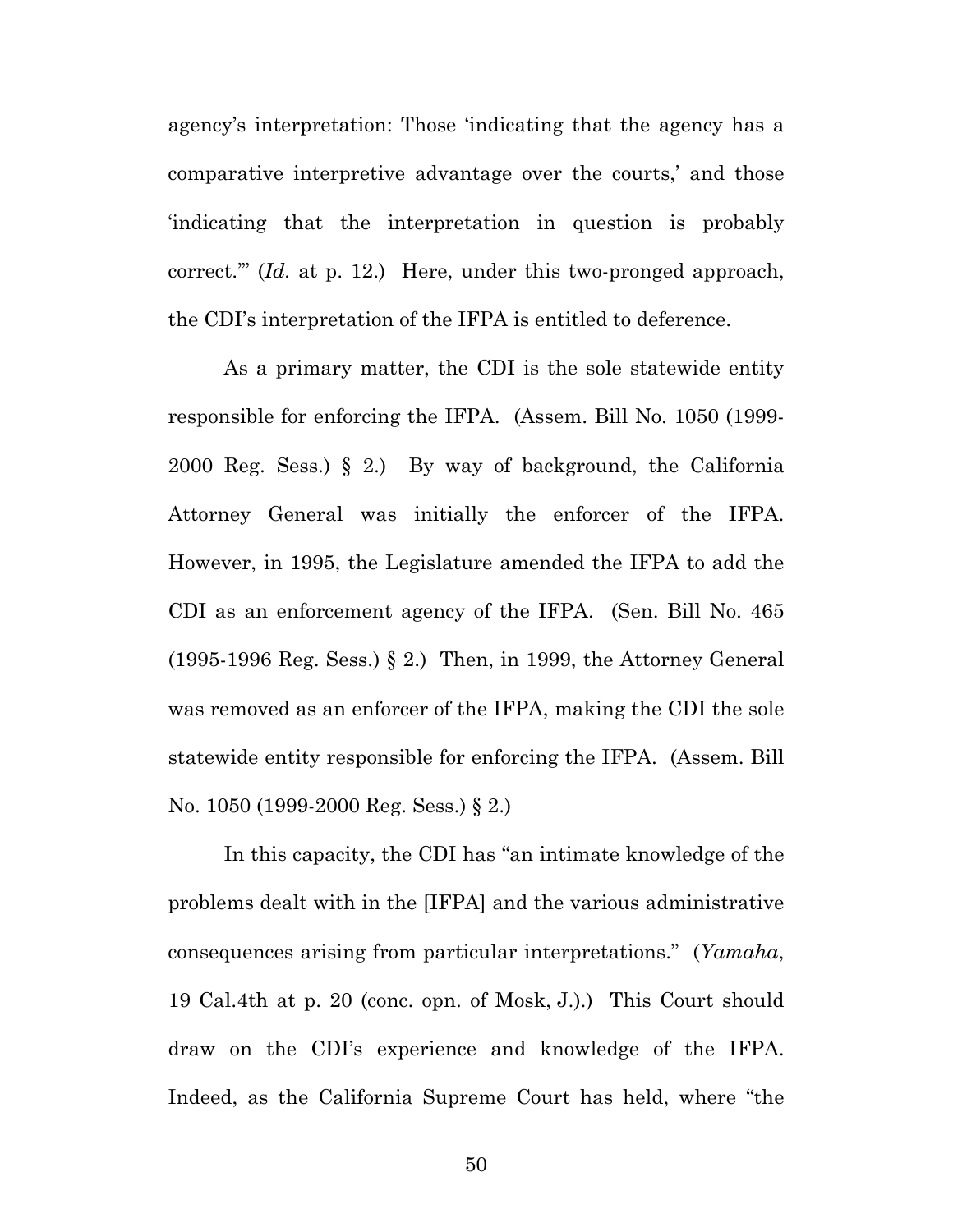legal text to be interpreted is . . . entwined with issues of fact, policy, and discretion," a court should "assume the agency has expertise" entitling it to deference. (*Yamaha*, 19 Cal.4th at p. 12.) Here, as discussed at length above, whether the IFPA applies to fraud perpetrated on HMOs and ERISA plans involves significant policy and factual consequences. The sole statewide agency that has the ability to bring or intervene in IFPA suits should be given deference on the statute's applicability. It would be ironic to ignore the interpretation espoused by the only California agency charged with enforcing the IFPA. Courts have deferred to agency interpretations of statutes in similar circumstances. (*See Yamaha*, 19 Cal.4th at pp. 14–15 [agency opinions on tax consequences of hypothetical business transactions entitled to some deference]; *Holland v. Assessment Appeals Bd. No. 1* (2014) 58 Cal.4th 482, 494 [affording "a degree of deference to the [agency's] interpretation of the statute, even though that interpretation is embodied only in an informal advice letter to the county assessors"].) This Court should do the same here.

 Additionally, the CDI's interpretation is entitled to deference because it is correct—and at the very least, it is "probably correct," which is all that is required. (*Yamaha*, 19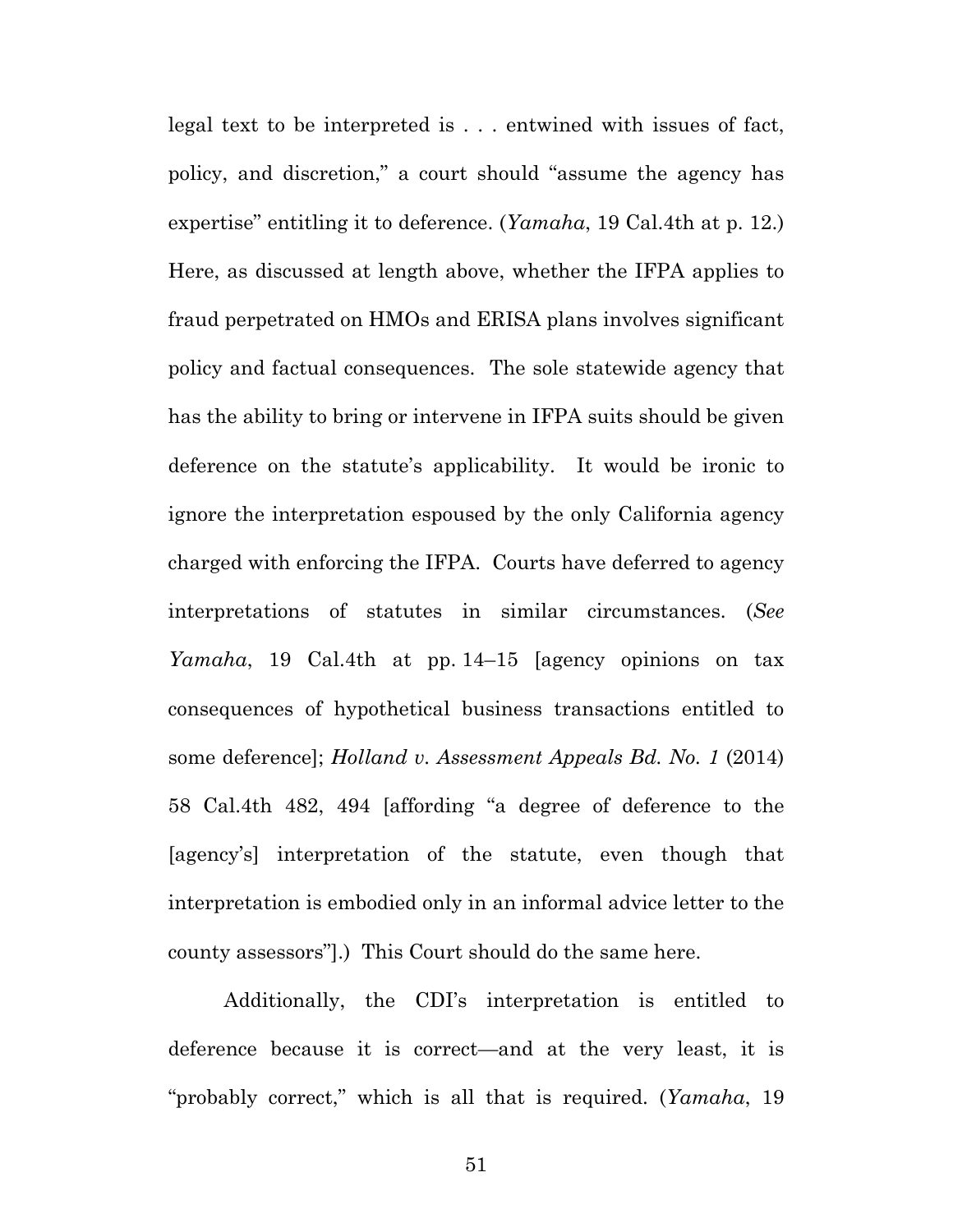Cal.4th at p. 12.) Circumstances suggesting correctness include "careful consideration by senior agency officials" and evidence that the agency has "consistently maintained" its interpretation. (*Id*. at p. 13). Here, the CDI has consistently expressed the same views regarding the scope and reach of the IFPA, to both the trial court and now this Court. This is not a case involving, for example, "interpretations prepared in ad hoc advice letters by individual [agency] staff members" that the agency did not intend "to be considered by anyone other than the recipient," which the Supreme Court has deemed a "poor guide[ ]" as to an agency's position on an issue. (*McHugh v. Protective Life Ins. Co.* (2021) 12 Cal.5th 213, 245 (*McHugh*).) Rather, the CDI's myriad briefs are thoughtfully reasoned, present a thorough analysis of the IFPA, and reflect a "careful consideration" of these issues that the CDI intended for this Court to rely on. (*Ibid*.) Indeed, these extensive briefs authored by the CDI are more reliable than agency "annotations" of "only a sentence or two," regarding "tax consequences of specific hypothetical business transactions," which the Supreme Court in *Yamaha* still deemed "entitled to some consideration by the Court." (*Yamaha*, 19 Cal.4th at pp. 4– 5, 15.) The circumstances of the authorship of and careful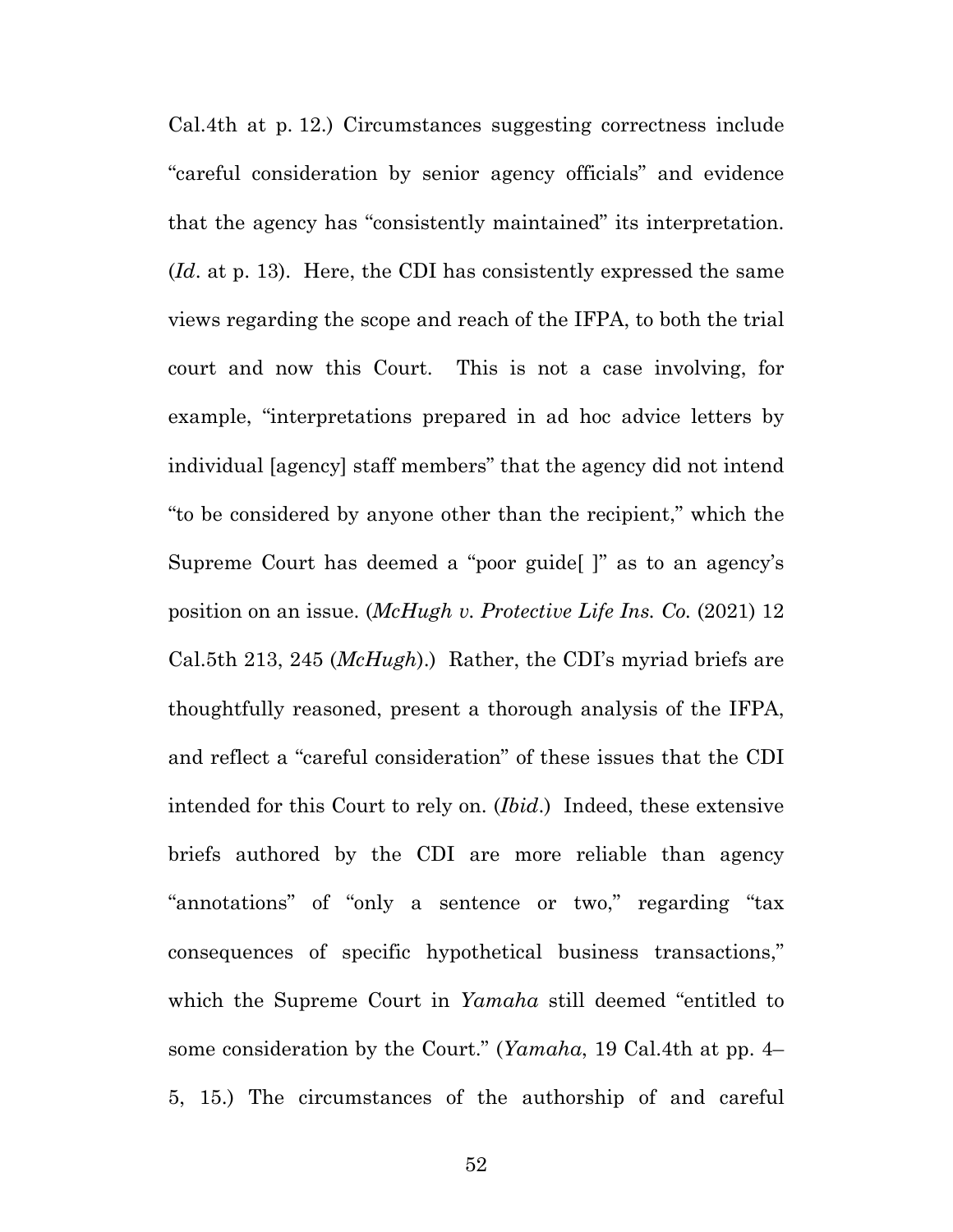analysis contained in its numerous filings indicate the CDI's interpretation merits deference in this case. Therefore, the CDI's interpretation is "rational and consistent with the statute" and should be given deference. (*Sullivan, supra,* 494 U.S. at pp. 88- 89.)

#### **IV. CONCLUSION**

 This Court should reverse the superior court's determination that the IFPA only applies to claims and writings presented to CDI-regulated insurers. The superior court's interpretation is inconsistent with the express purpose of the IFPA, the plain meaning of the statute, the policies behind the IFPA, and the interpretation of the only statewide agency that enforces the IFPA.

Dated: March 17, 2022 Respectfully submitted,

KATTEN MUCHIN ROSENMAN LLP Ryan M. Fawaz (SBN 267815) Christopher B. Maciel (SBN 300733)

By: /s/ Ryan M. Fawaz Ryan M. Fawaz

*Attorneys for Amicus Curiae The Coalition Against Insurance Fraud*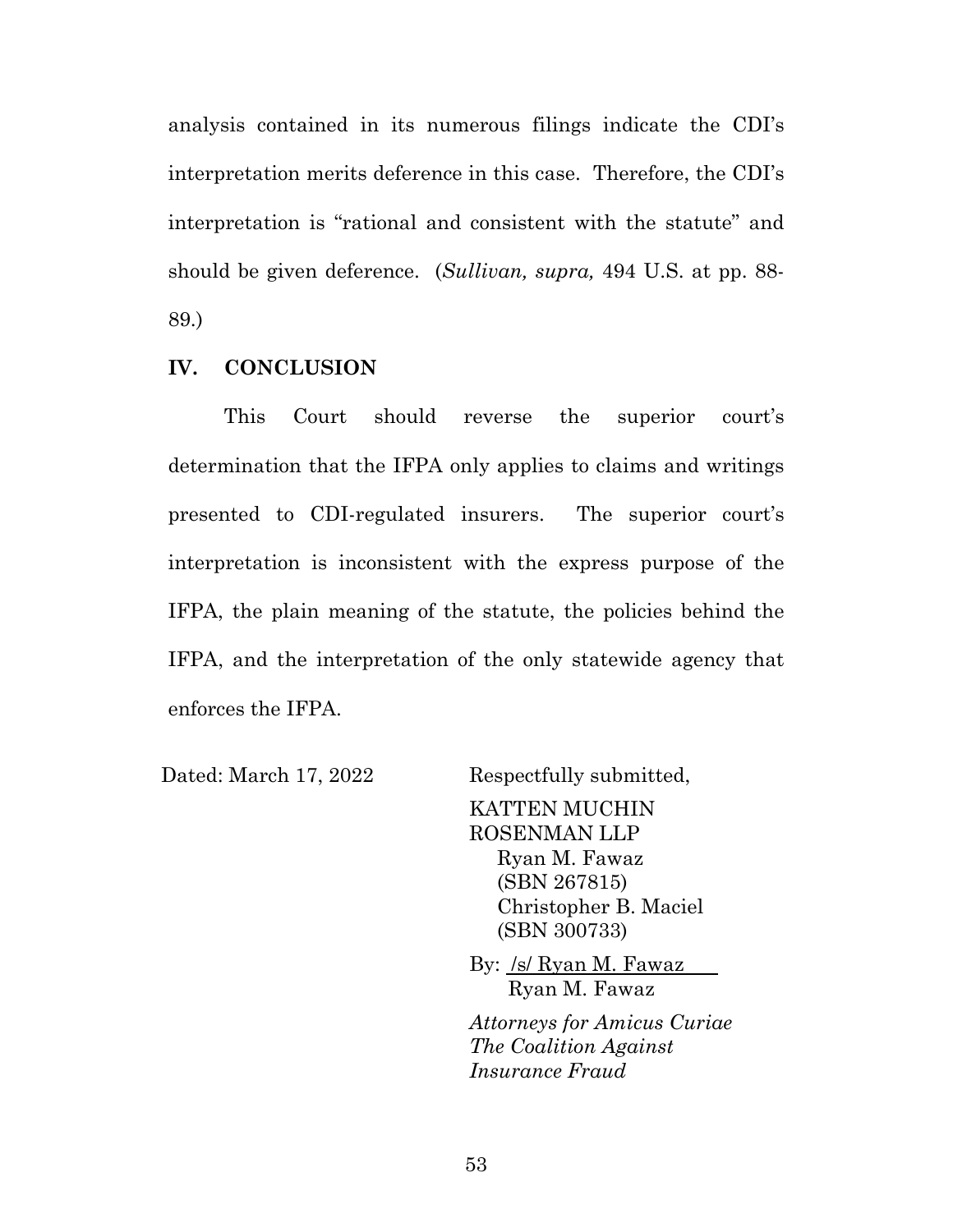### **CERTIFICATE OF WORD COUNT**

 Pursuant to California Rules of Court, rule 8.204, subdivision (c), I hereby certify that this brief contains 8,753 words, not including the tables of contents and authorities, the caption page, the signature block, this Certification page, or the Proof of Service.

Dated: March 17, 2022 */s/ Ryan M. Fawaz* 

Ryan M. Fawaz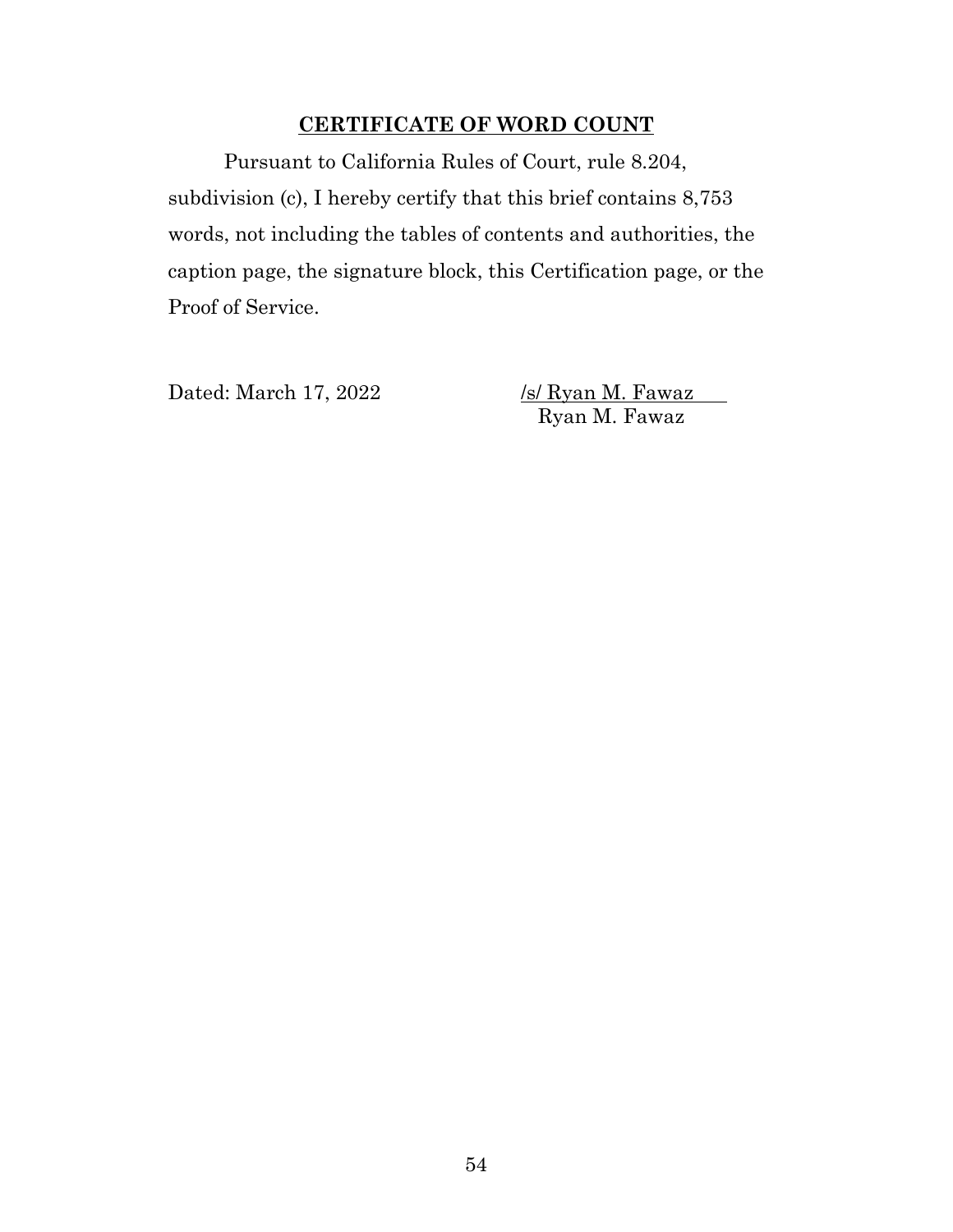## **PROOF OF SERVICE**

### **STATE OF CALIFORNIA, ORANGE COUNTY**

 I am employed in Orange County, State of California. I am over the age of 18 and not a party to the within action; my business address is 100 Spectrum Center Drive, Suite 1050, Irvine, CA 92618.

 On **March 17, 2022,** I served the foregoing document described as: *AMICUS CURIAE* **BRIEF OF THE COALITION AGAINST INSURANCE FRAUD IN SUPPORT OF PLAINTIFFS AND APPELLANTS** on the parties in this action by serving:

| Michael L. Armitage                   | <b>Attorneys for Appellant</b> |
|---------------------------------------|--------------------------------|
| Michael B. Gurien                     | Mary Lynn Rapier               |
| <b>WATERS &amp; KRAUS LLP</b>         |                                |
| 222 N. PACIFIC COAST HWY., SUITE 1900 |                                |
| EL SEGUNDO, CA 90245                  |                                |
| ARMITAGE@WATERSKRAUS.COM              |                                |
| MGURIEN@WATERSKRAUS.COM               |                                |
|                                       |                                |
| Brian P. Barrow                       |                                |
| Jennifer L. Bartlett                  |                                |
| <b>BARTLETT BARROW LLP</b>            |                                |
| 225 S. LAKE AVENUE, SUITE 300         |                                |
| PASADENA, CA 91101                    |                                |
| BRIAN@BARTLETTBARROW.COM              |                                |
| JENNIFER@BARTLETTBARROW.COM           |                                |
| Charles S. Siegel                     |                                |
| Kay Gunderson Reeves                  |                                |
| <b>WATERS &amp; KRAUS LLP</b>         |                                |
| 3141 HOOD STREET, SUITE 700           |                                |
|                                       |                                |
| DALLAS, TEXAS 75219                   |                                |
| SIEGEL@WATERSKRAUS.COM                |                                |
| KREEVES@WATERSKRAUS.COM               |                                |
| <b>Heather Hoesterey</b>              | <b>Attorneys for Appellant</b> |
| Sara Kim Danielson                    | the State of                   |
| <b>CALIFORNIA DEPARTMENT OF</b>       | California, by and             |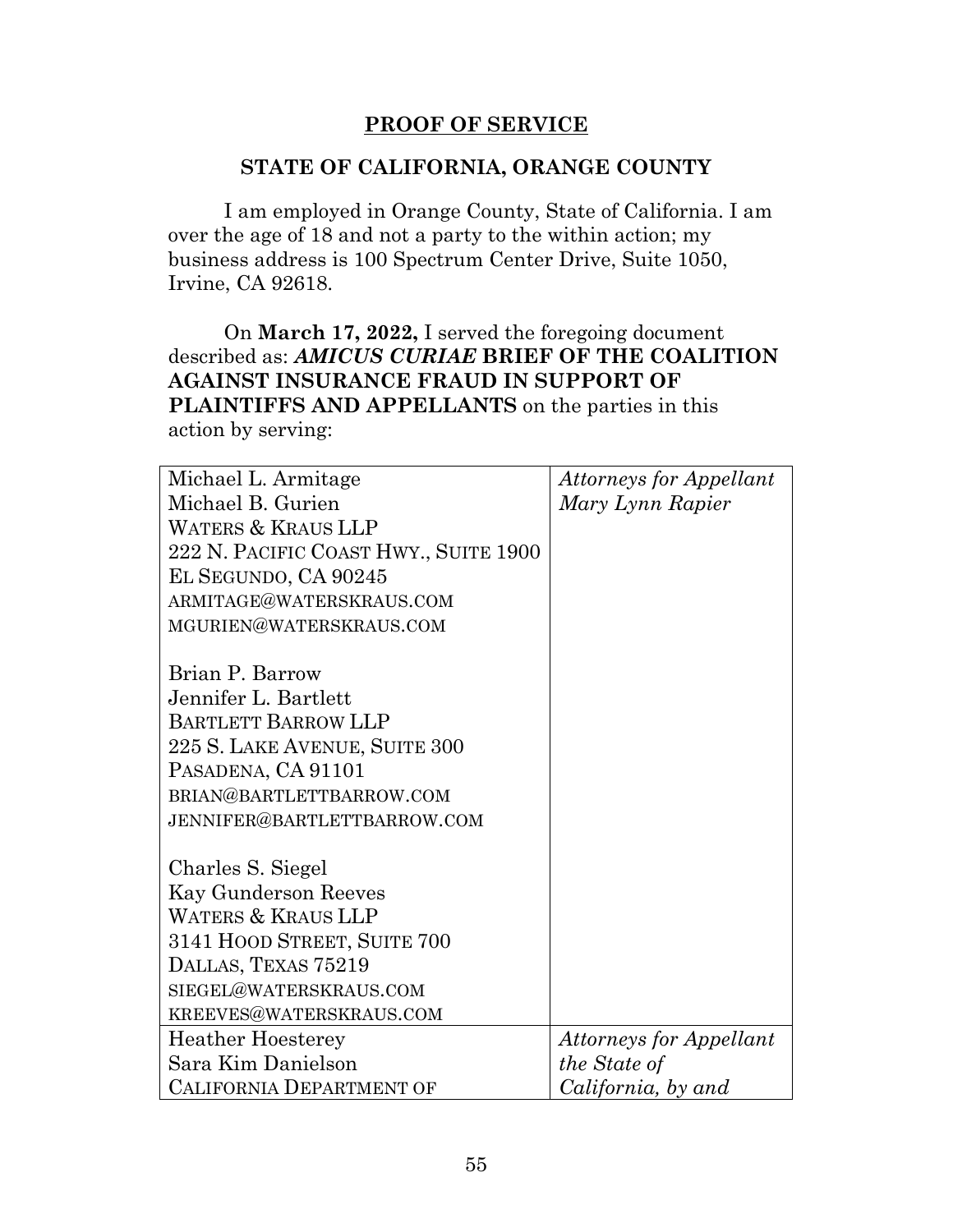| <b>INSURANCE</b>                    | through                       |
|-------------------------------------|-------------------------------|
| 300 CAPITOL MALL, FL. 16            | California Insurance          |
| SACRAMENTO, CA 95814                | Commissioner, Ricardo         |
| SARA.DANIELSON@INSURANCE.CA.GOV     | Lara                          |
| Paul R. Johnson                     | <b>Attorneys for Prime</b>    |
| Peter A. Strotz                     | <b>Health Care Services-</b>  |
| KING & SPALDING LLP                 | Encino, LLC d/b/a             |
| 633 W. 5 <sup>TH</sup> , SUITE 1600 | Encino Hospital               |
| LOS ANGELES, CA 90071               | <b>Medical Center</b> ; Prime |
| PJOHNSON@KSLAW.COM                  | <b>Health Care Services,</b>  |
| PSTROTZ@KSLAW.COM                   | Inc.; and, Prime Health       |
|                                     | Care Services                 |
|                                     | Foundation                    |
| Angeli Aragon                       | Attorneys for Jonathan        |
| Jeff Rosin                          | Lasko and JNL                 |
| Clint Robinson                      | Management, LLC               |
| <b>O'HAGEN MEYER</b>                |                               |
| 21550 OXNARD STREET, SUITE 1050     |                               |
| WOODLAND HILLS, CA 91367            |                               |
| AARAGON@OHAGANMEYER.COM             |                               |
| CROBISON@OHAGANMEYER.COM            |                               |
| JROSIN@OHAGANMEYER.COM              |                               |
| Dean A. Rocco                       | <b>Attorneys for SRCC</b>     |
| Herbert Kunowski                    | Associates, LLC;              |
| Scott Tropio Robert Cooper          | Jonathan Lasko; and           |
| WILSON, ELSER, MOSKOWITZ, EDELMAN   | JNL Management, LLC           |
| <b>&amp; DICKER LLP</b>             |                               |
| 555 S. FLOWER STREET, SUITE 2900    |                               |
| LOS ANGELES, CA 90071               |                               |
| DEAN.ROCCO@WILSONELSER.COM          |                               |
| HERBERT.KUNOWSKI@WILSONELSER.COM    |                               |
| SCOTT.TROPIO@WILSONELSER.COM        |                               |
| ROBERT.COOPER@WILSONELSER.COM       |                               |

 **BY E-SERVICE VIA TRUEFILING:** All participants in this case who are registered TrueFiling users will be served by the TrueFiling system.

Executed on **March 17, 2022**, at Irvine, California.

I declare under penalty of perjury under the laws of the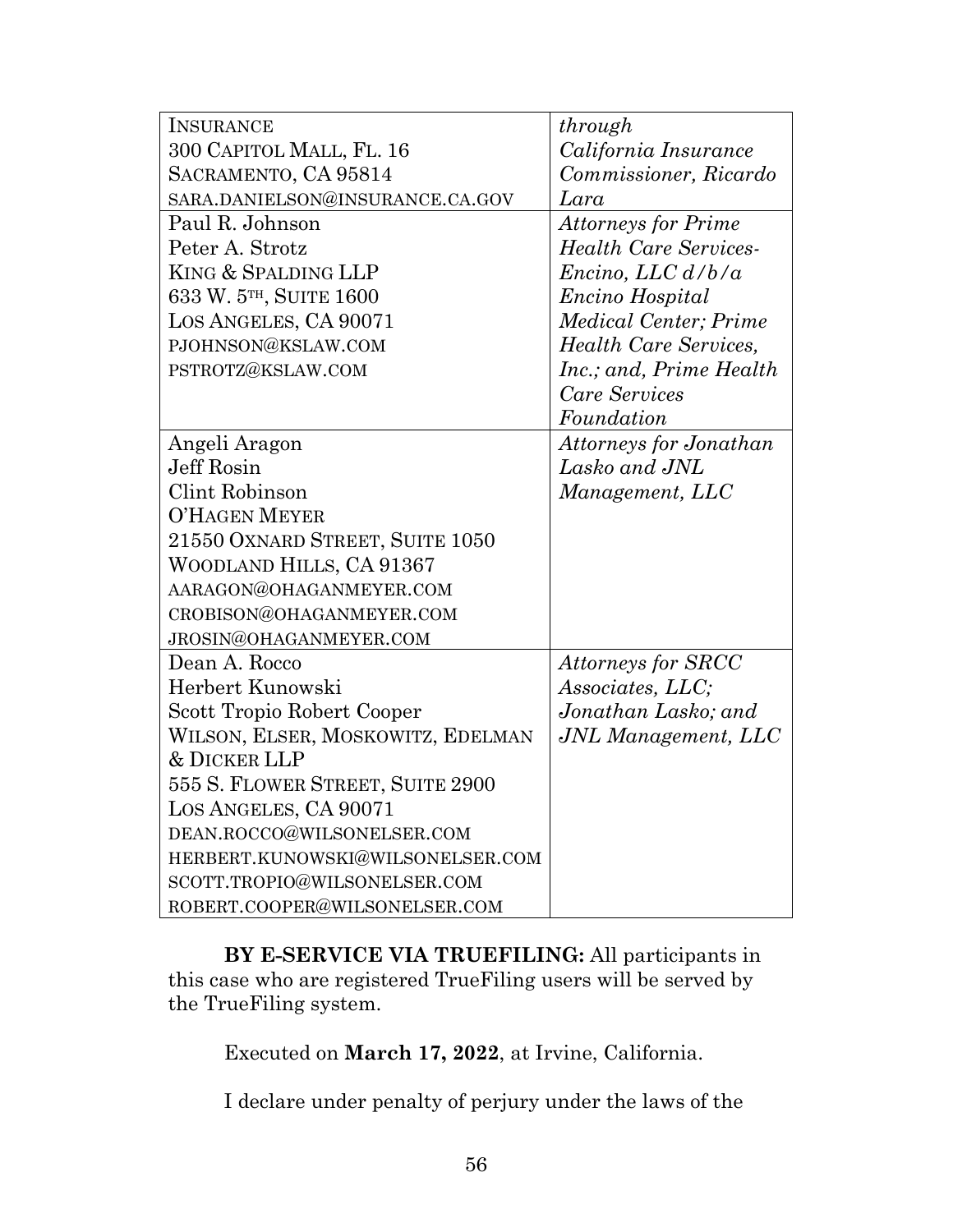State of California that the foregoing is true and correct.

 /s/ Ryan M. Fawaz Ryan M. Fawaz